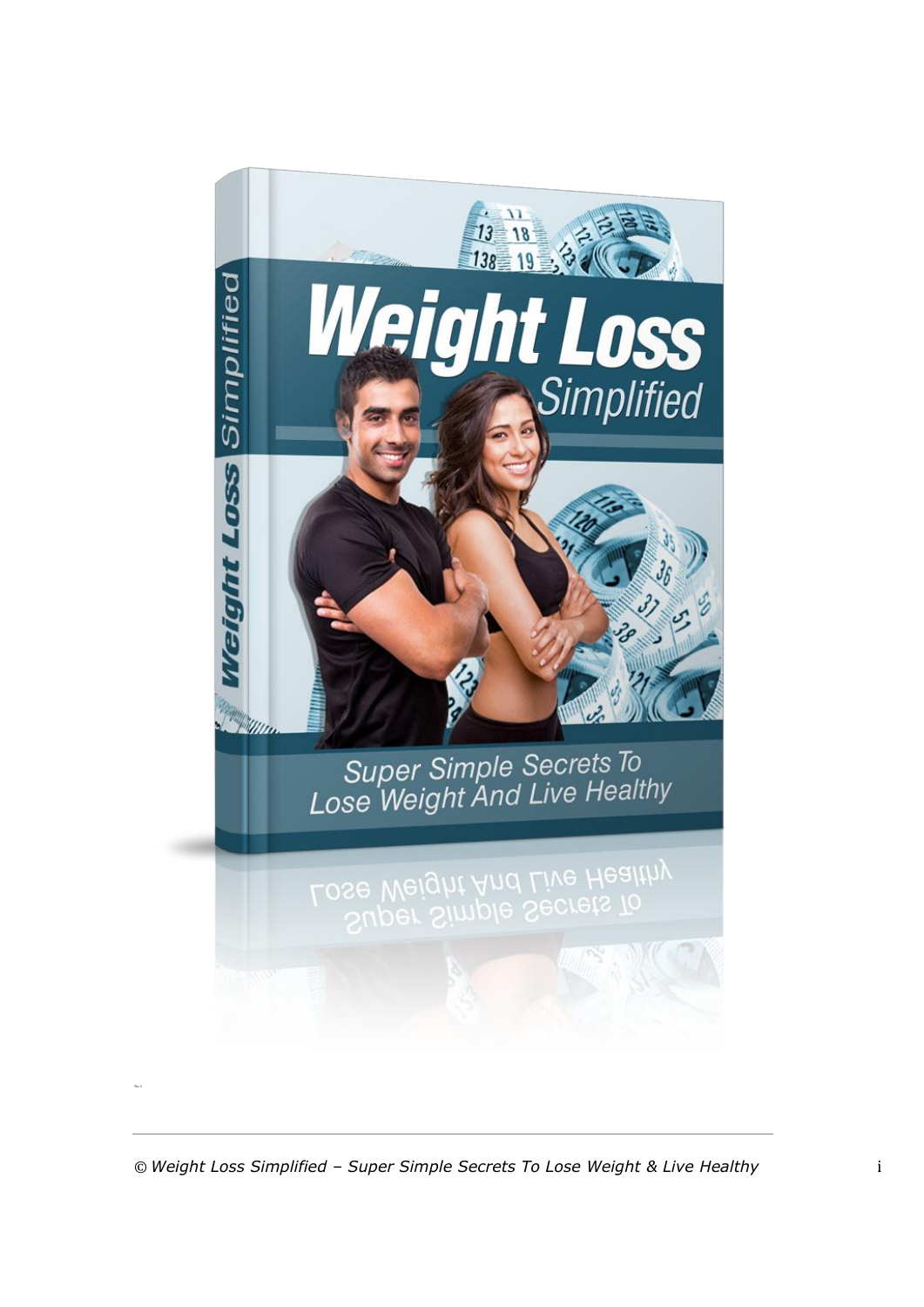### **Copyright © 2014**

All rights reserved. No part of this book may be reproduced, stored in a retrieval system, or transmitted in any form or by any means, electronic, mechanical, photocopying, recording, scanning, or otherwise, without the prior written permission of the publisher.

### **Disclaimer**

The 3

All the material contained in this book is provided for educational and informational purposes only. No responsibility can be taken for any results or outcomes resulting from the use of this material. While every attempt has been made to provide information that is both accurate and effective, the author does not assume any responsibility for the accuracy or use/misuse of this information.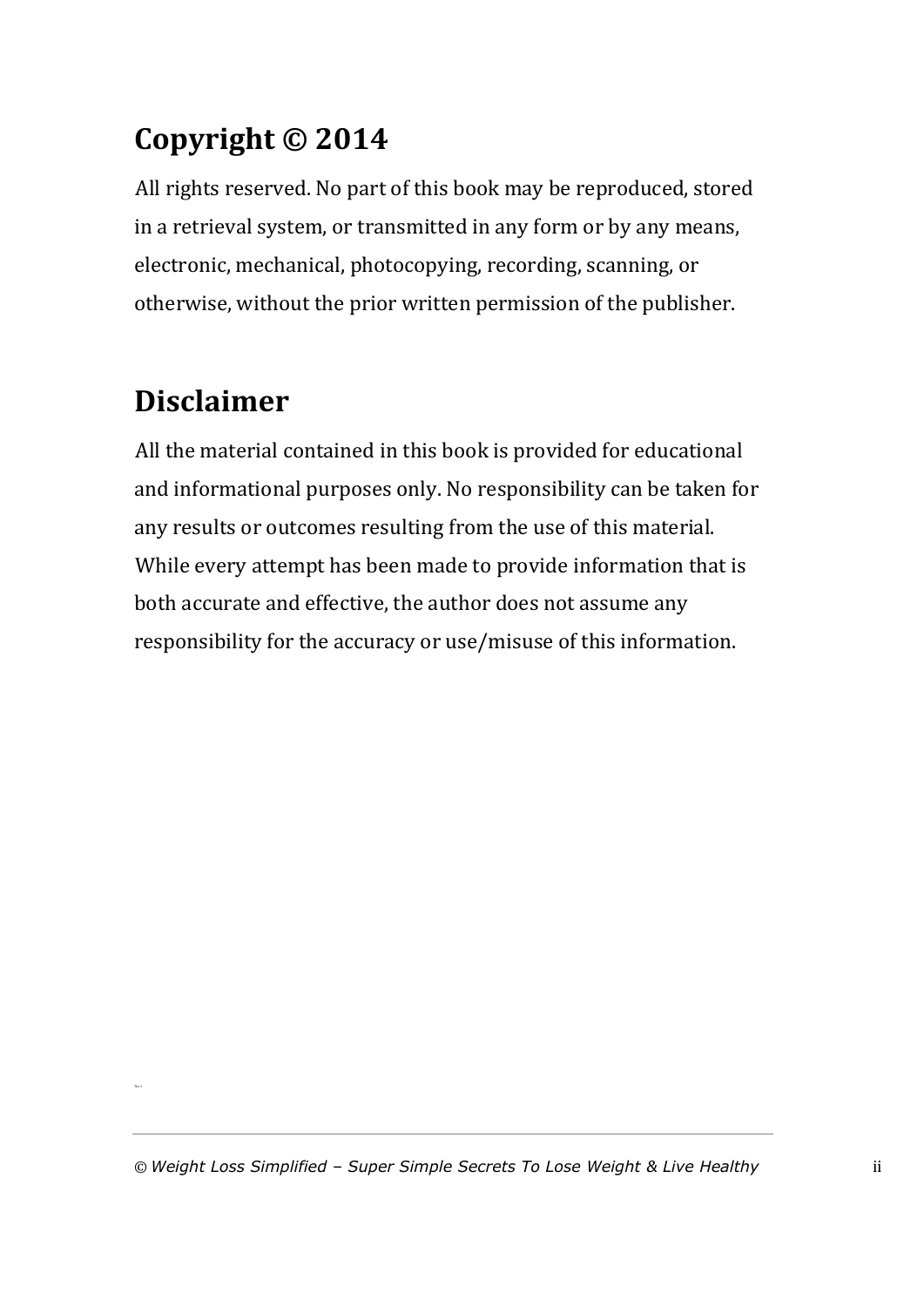### **Table of Contents**

| Chapter 3 – Simple Nutrition Rules For Long Term Fat Loss. 25 |
|---------------------------------------------------------------|
| Chapter 4 - What To Eat? Nutrition Guidelines  41             |
|                                                               |
| Chapter 6 – The Best Form Of Exercise To Incinerate Body      |
|                                                               |
| Conclusion-Action Plan To Begin The Weight Loss Journey       |

The 3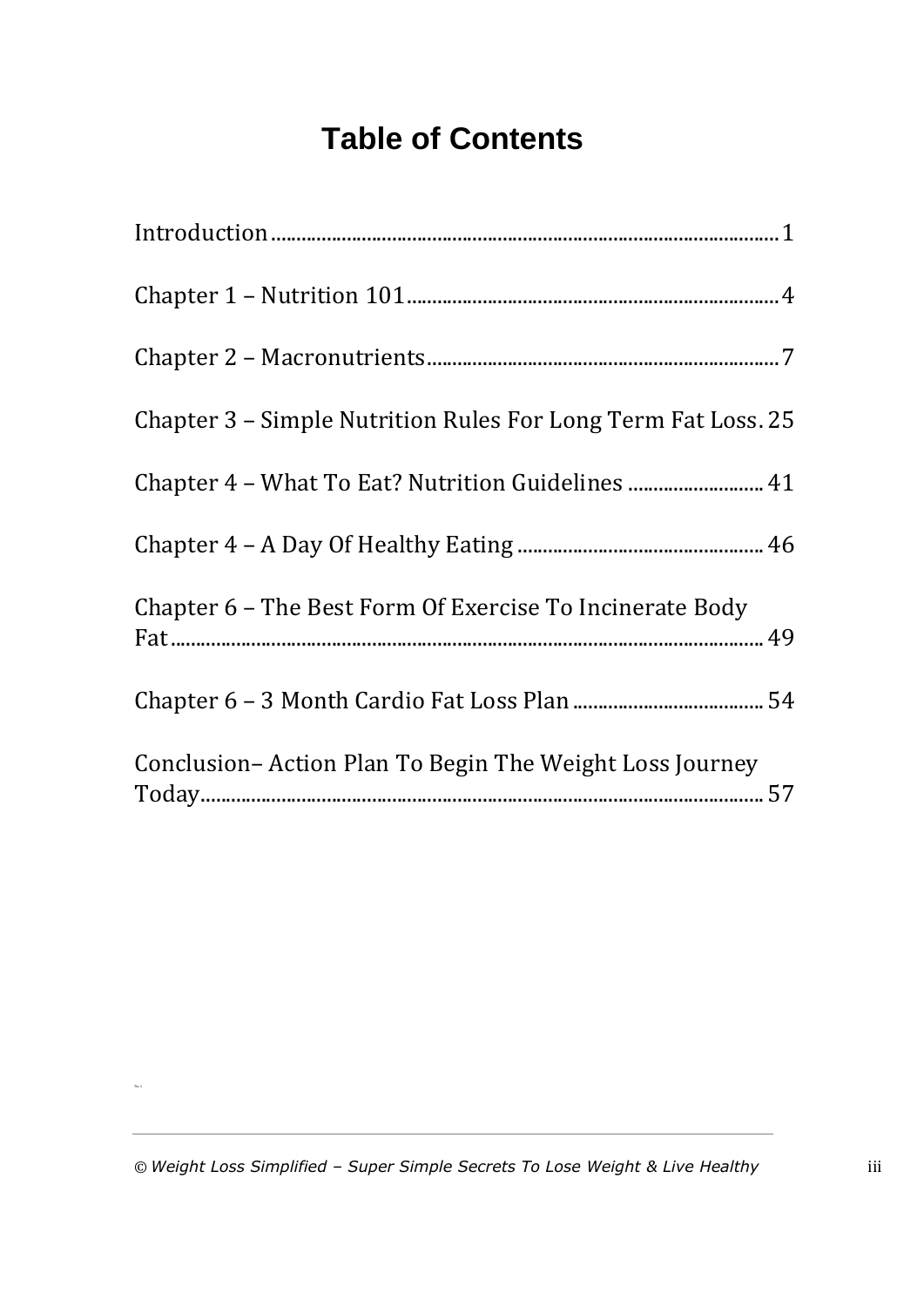### INTRODUCTION

<span id="page-3-0"></span>Over the years, the rising obesity rates in the western world have become a cause for concern. The whole world is gradually become more than ever. This is especially in the America. According to new global analysis, no country has been able to succeed in curbing obesity rates in the last 4 decades.

This current obesity epidemic has been put down to a lot of things but mainly stem as a result of modernization. Years ago people needed to live far more active lives to get things done. In this day and age just about everything can be automated or delivered to your door. Also, another major factor has been the invention of processed foods.

It has now come to the point where obesity is considered a disease and requires medical attention and intervention. This problem is fast spreading all round the world posing health threats everywhere. Anybody who is overweight is at risk. A major risk is that of heart disease, which usually ends up in a heart attack. Other health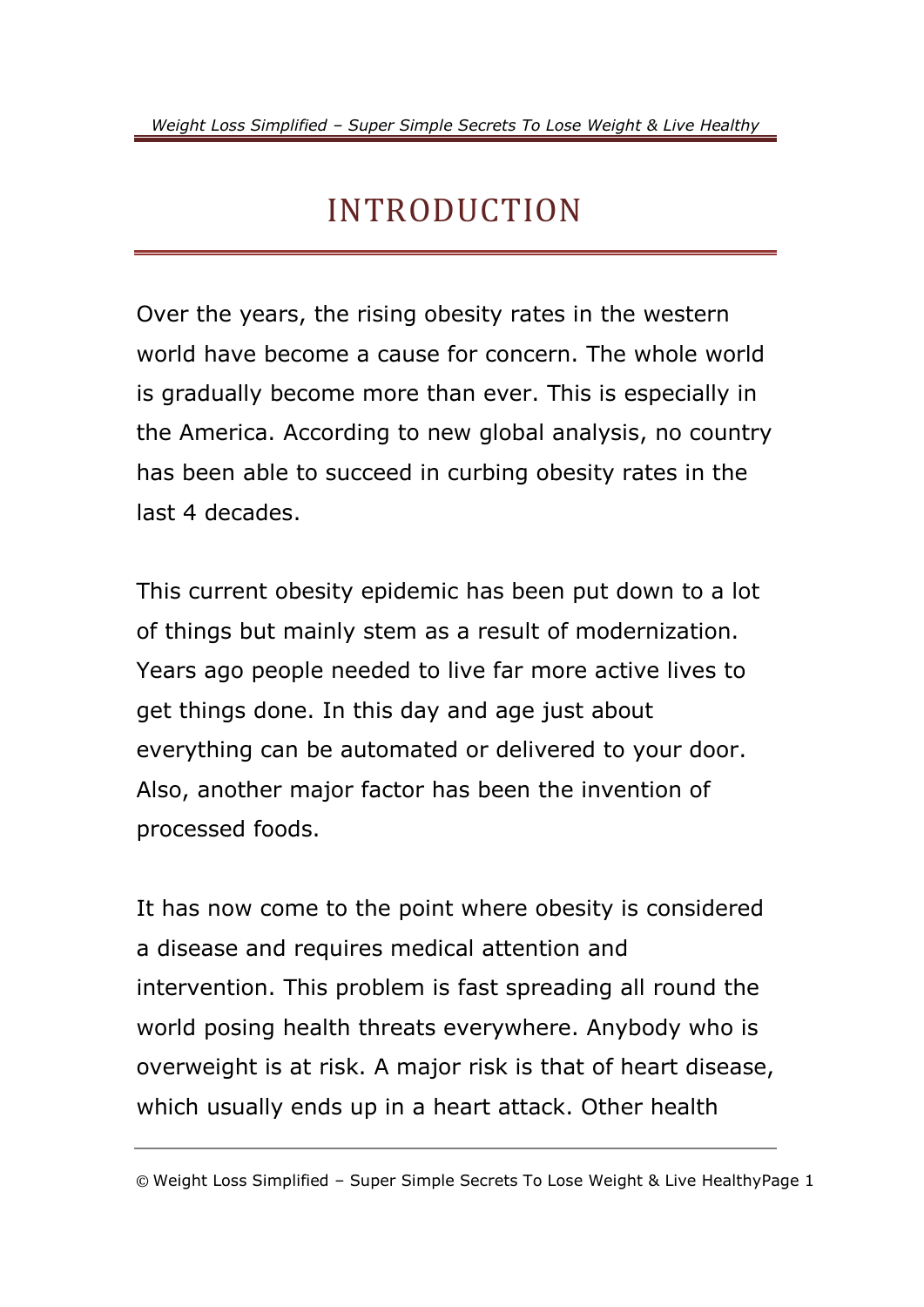risks you are exposed to is having a stroke, cancer, liver problems, type 2 diabetes and difficulty in breathing amongst others..

The dangers of being overweight go beyond just affecting our health but even our daily lives. It also affects your flexibility in getting things done. It makes you feel sluggish and lazy. The speed at which you get things done is now increased.

Being overweight prevents you from having a proper sleep and rest, thereby hampering your approach on your daily activities. But hey, it's not all doom and gloom! In fact within the next pages you will discover super simple secrets that will have you losing unwanted fat and get you to peak health in no time at all

The following are tips to take on board as we start this journey towards improved health.

1. Get involved in a weight loss program that you will discover next and stay on it.

2. Consistency is what does the job.

<sup>©</sup> Weight Loss Simplified – Super Simple Secrets To Lose Weight & Live HealthyPage 2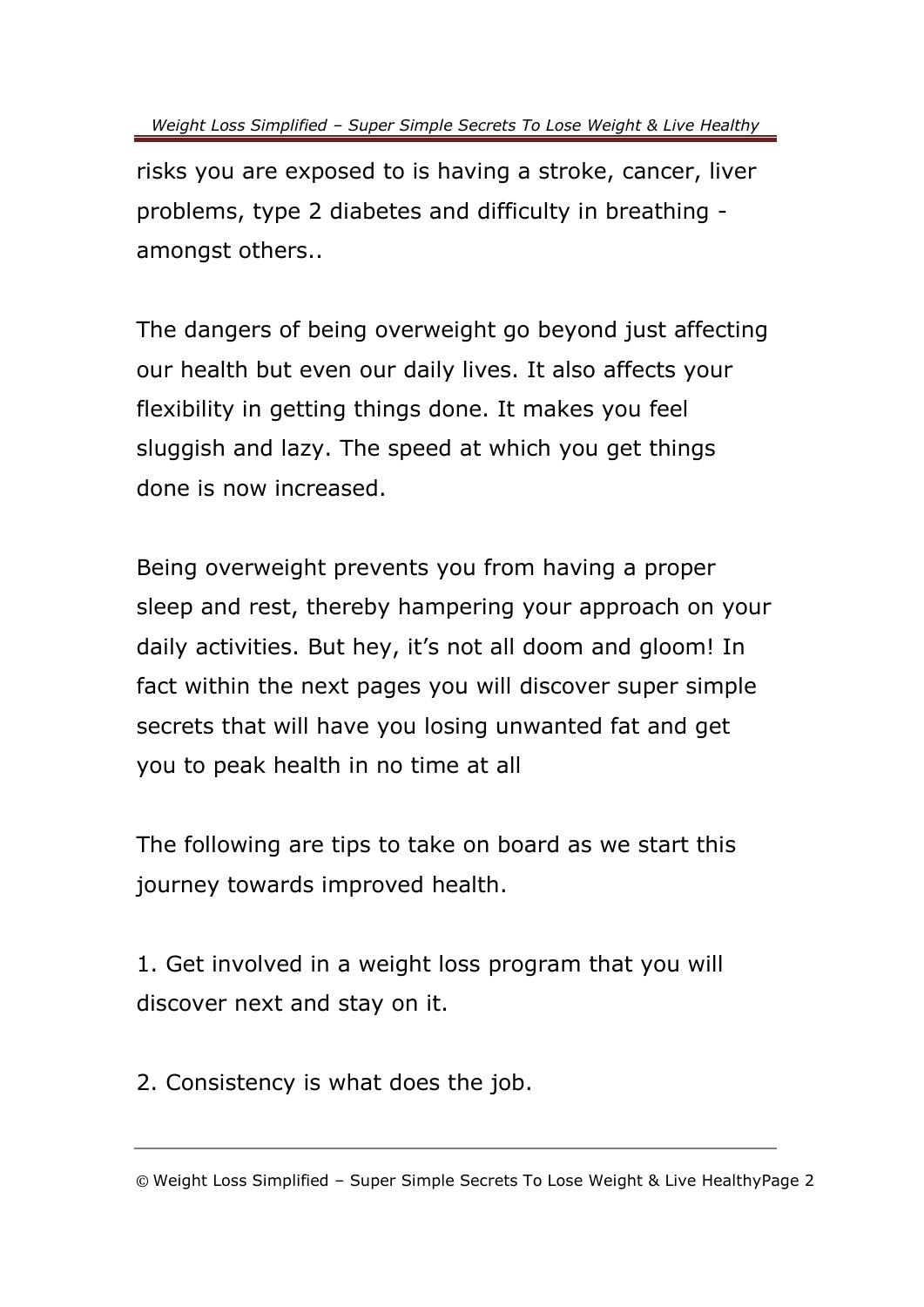3. Get yourself engaged in exercise that will help burn those calories and don't be discouraged if it takes a little time.

4. Just remain active and eat right. Losing a few pounds at a time is just ideal and makes the difference.

Now that we understand where we are and the current state that most of the world are in, it's time to begin the journey that will ultimately change your life...are you ready? Let's get started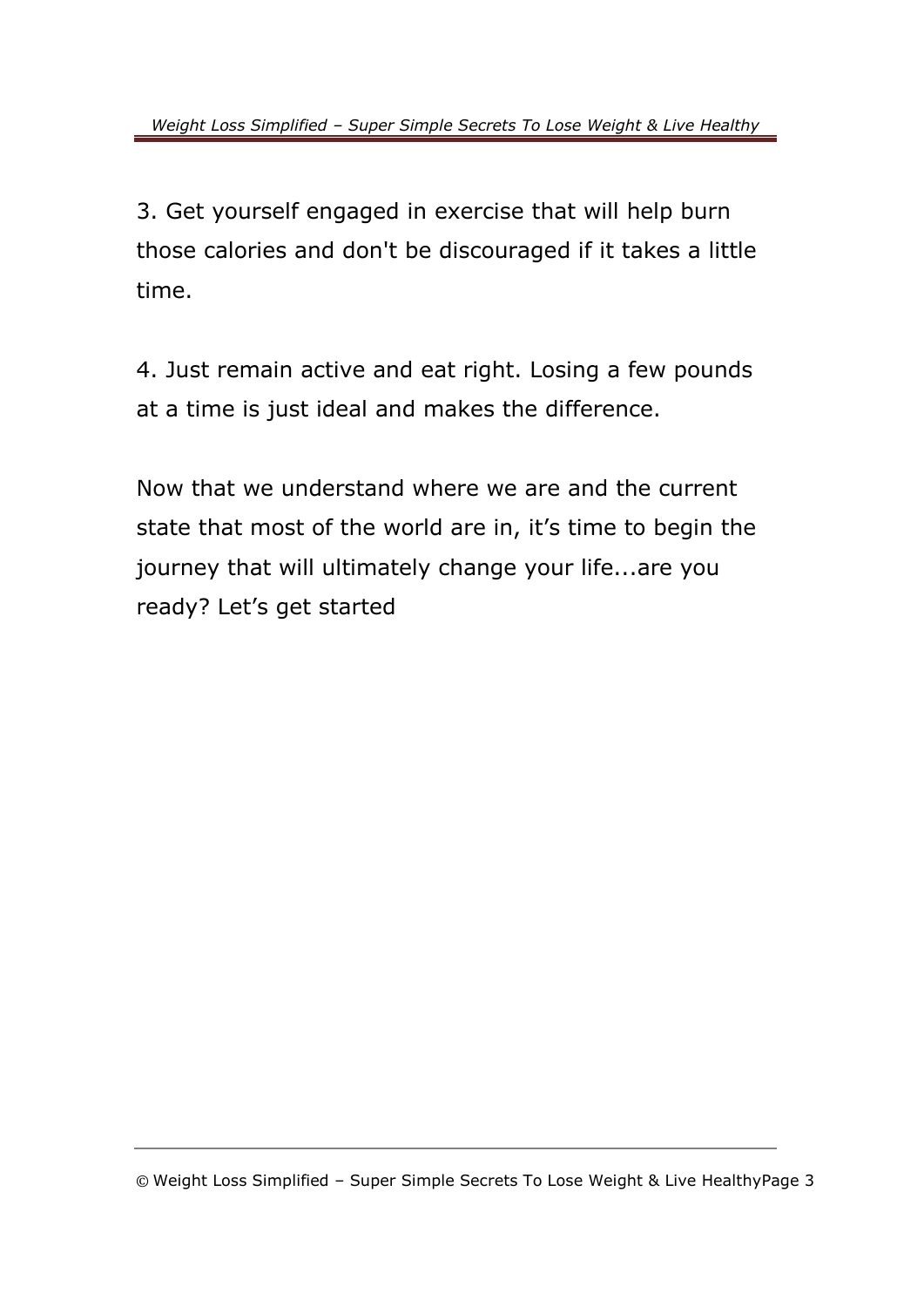### <span id="page-6-0"></span>CHAPTER 1 – NUTRITION 101

Have you ever heard the saying you are what you eat? In some sense, this is true, because if you eat unhealthy foods you are prone to be an unhealthy person. The foods we ingest are extremely important to our ability to grow, maintain function, and prevent illness. Therefore, if you value your health, you should learn as much about healthy eating as possible.

Healthy eating is important from the day we are born. As a child, we grow quite rapidly and this is due in part to the foods we eat.

Foods all contain nutrients that provide us not only with fuel to live our daily lives, but also with the very substances that build our bones, muscles, and organ tissues. Not getting enough of one nutrient or another can cause a variety of problems, including stunting our growth.

For mothers who are nursing, nutrition is important because breast milk contains the nutrients a child needs

<sup>©</sup> Weight Loss Simplified – Super Simple Secrets To Lose Weight & Live HealthyPage 4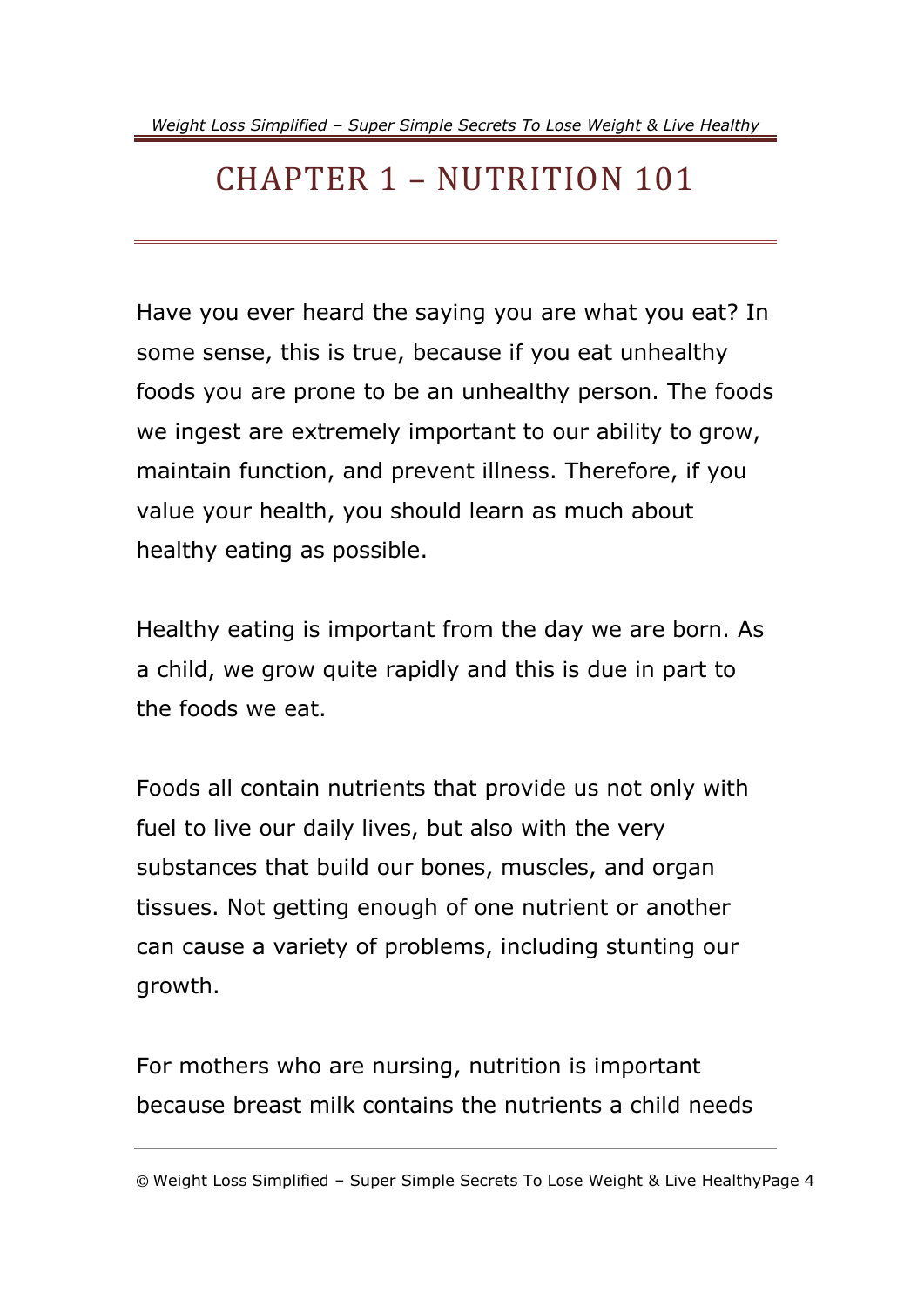to grow and develop properly. As we grow so does our need for more substantial solid foods, however our bodies need for proper nutrition never changes. Cells continuous break down and rebuild, so healthy eating for growth continues to be important right up until the day we die.

Maintaining bodily functions is also important but without healthy eating in our daily lives, the energy we use to think, walk, talk, breathe, and perform any other action will suffer. The energy it takes our body to do these things comes from two places: fat reserves in the body from our daily food intake. If you don't eat healthy foods, you will find that you are storing more fat that necessary or that you aren't getting enough and you feel sluggish or weak.

Along with energy-providing nutrients, like fats and carbohydrates, we also need the right nutrients to allow our organs to do their jobs. Hormones and other substances in the body make sure that everything is working properly. If you don't eat the right nutrients, your body cannot produce these hormones and, as a result, cannot function properly.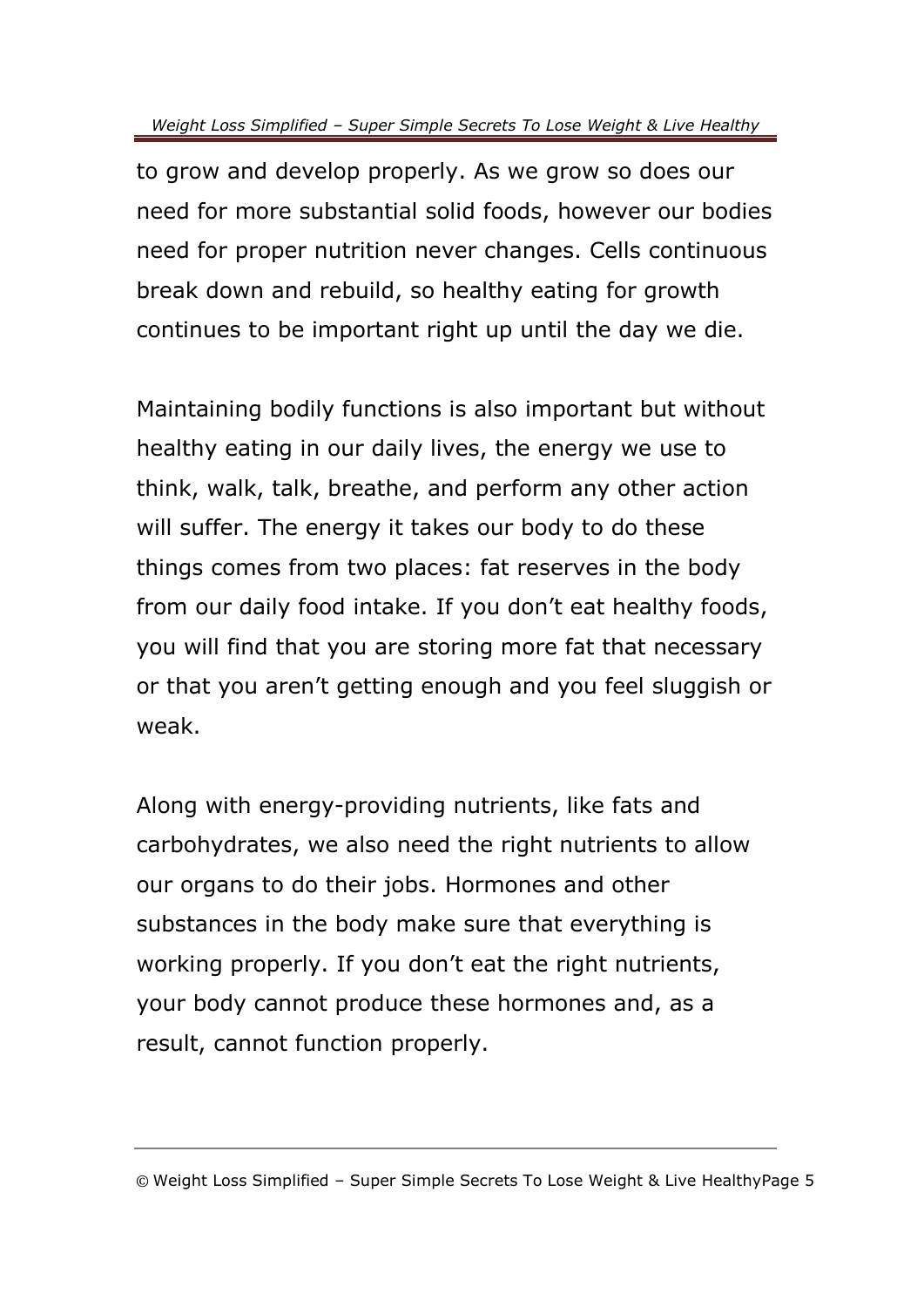Lastly, healthy eating is important in order to prevent illness. When we don't get the right nutrients, our bodies natural defense system against diseases weakens, allowing viruses and bacteria to attack the body.

A good example is to consider our body like a well-trained army, if the army doesn't have enough to eat, it will not do well in battle. Without healthy meals and plenty of water, our bodies simply could not operate on a day-today basis. Understanding the different types of healthy food groups our bodies need on a day to day basis is vital and we should begin learning this as children. However it's still not too late. If your eating habits aren't what they should be, definitely consider changing your diet and look for a solid plan which accommodates all your macronutrient needs.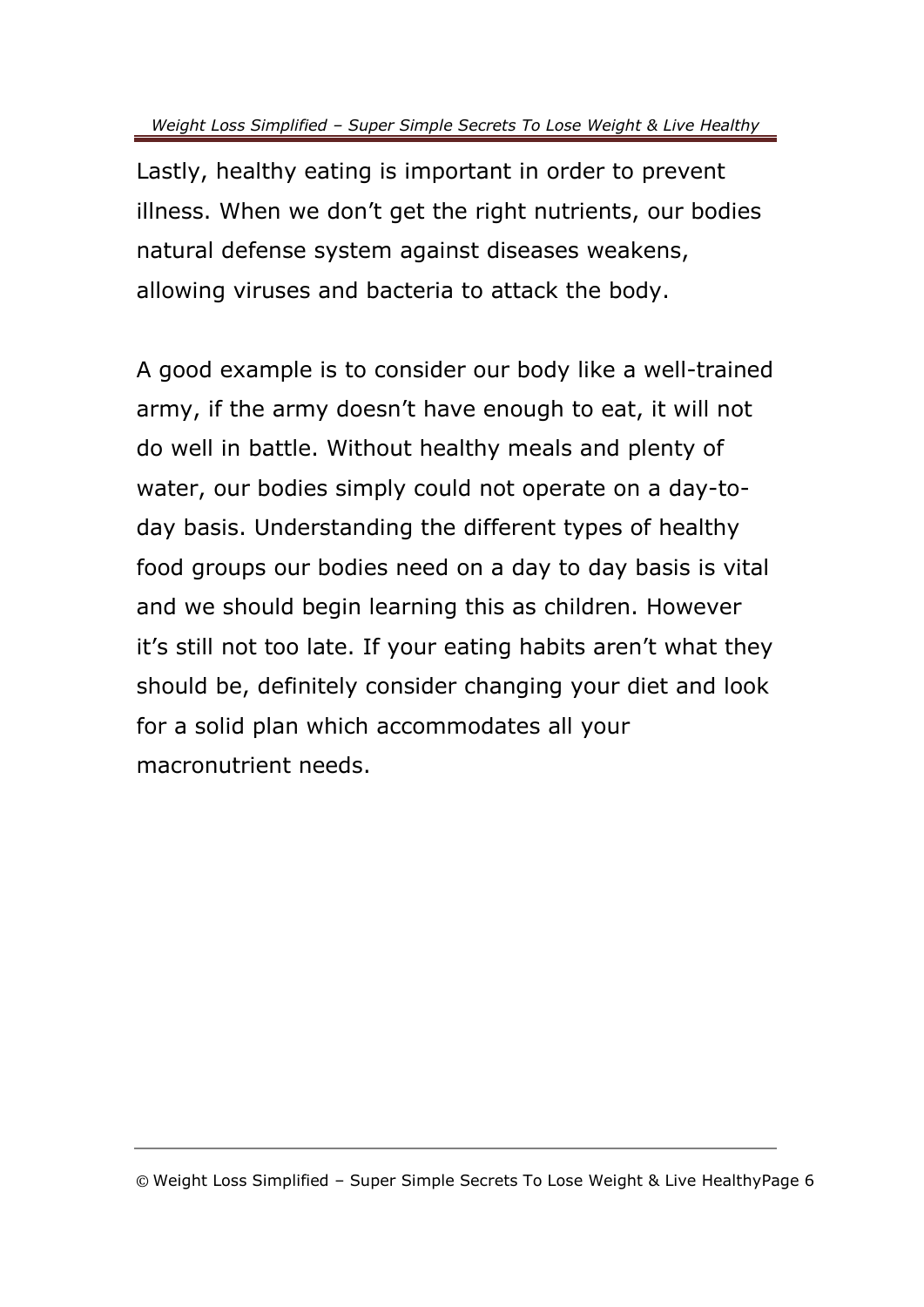### <span id="page-9-0"></span>CHAPTER 2 – MACRONUTRIENTS

Let's take a look at the three main macro-nutrients that compose our food.

#### **Protein**

Protein is the building block of muscles. Without adequate protein consumption, you will be spinning your wheels when it comes to weight loss. No nutrition program is complete without adequate protein intake.

A general rule of thumb with regard to protein intake is to consume 1 gram of protein per pound of bodyweight. However, if your main goal is to lose body fat, this could translate into eating too many calories, making fat loss very difficult.

You should, instead, consume about 1 gram of protein per pound of lean body weight. There are a couple of ways to figure this out and both of them are easy so don't worry.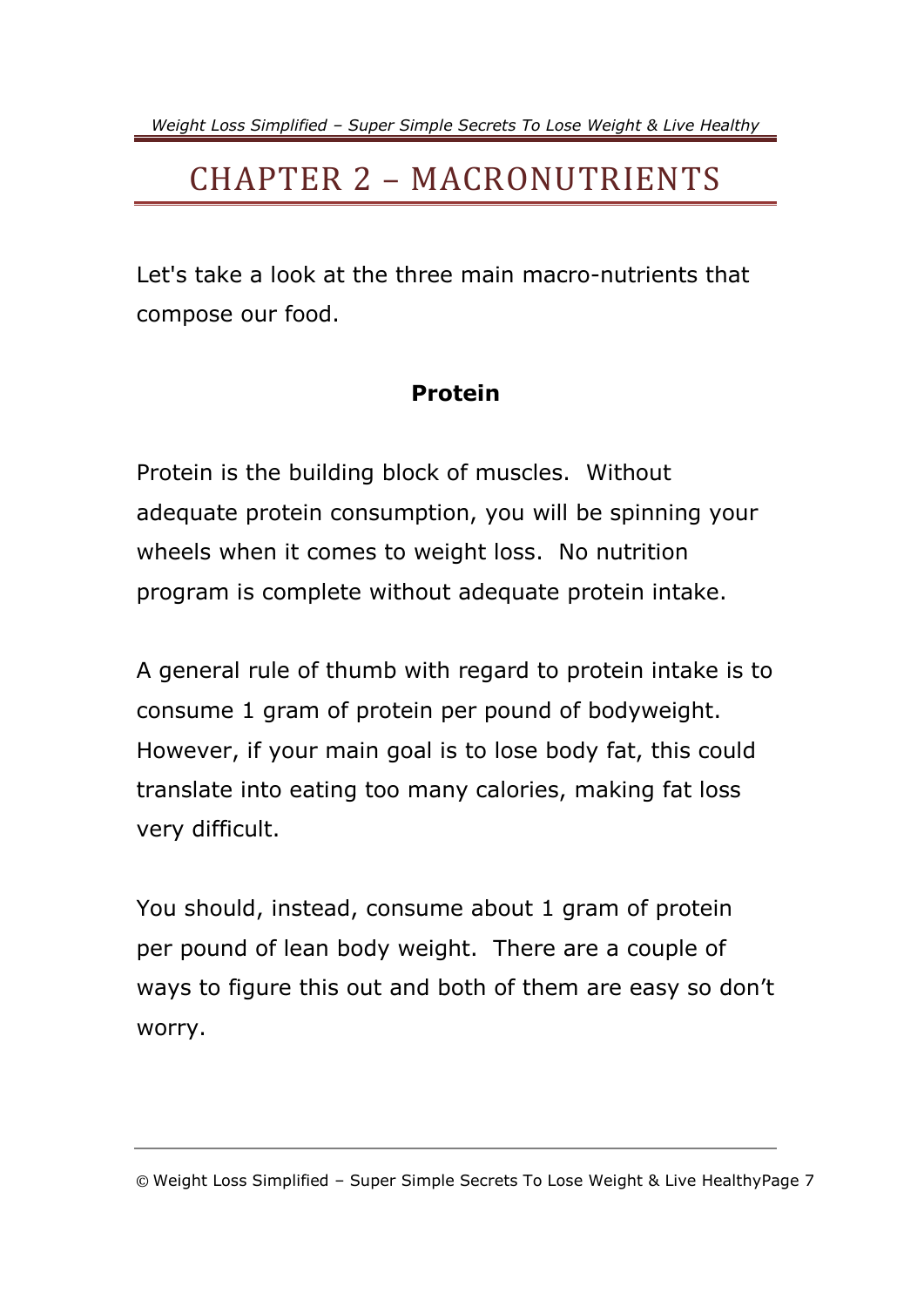First, if you have skinfold calipers, you can figure out your body fat percentage. Then just do some simple math.

Here's an example. You weigh 230 pounds and your body fat percentage is 22%. 230 x .22 equals 50.1. We'll round up to 51 and then subtract that from 230, giving us 179. You should eat 179 grams of protein per day.

If you don't have skinfold calipers you can still easily get a good estimate.

### *Determine how many pounds you would like to lose, than subtract that number from what you weigh. That's how many grams of protein you should eat each day.*

For example, let's say you weigh 155 pounds. You remember that you liked how you looked in high school when you weighed 118 pounds.

In fact, if you have a previous weight that you want to get back to, you don't even have to do the subtraction

<sup>©</sup> Weight Loss Simplified – Super Simple Secrets To Lose Weight & Live HealthyPage 8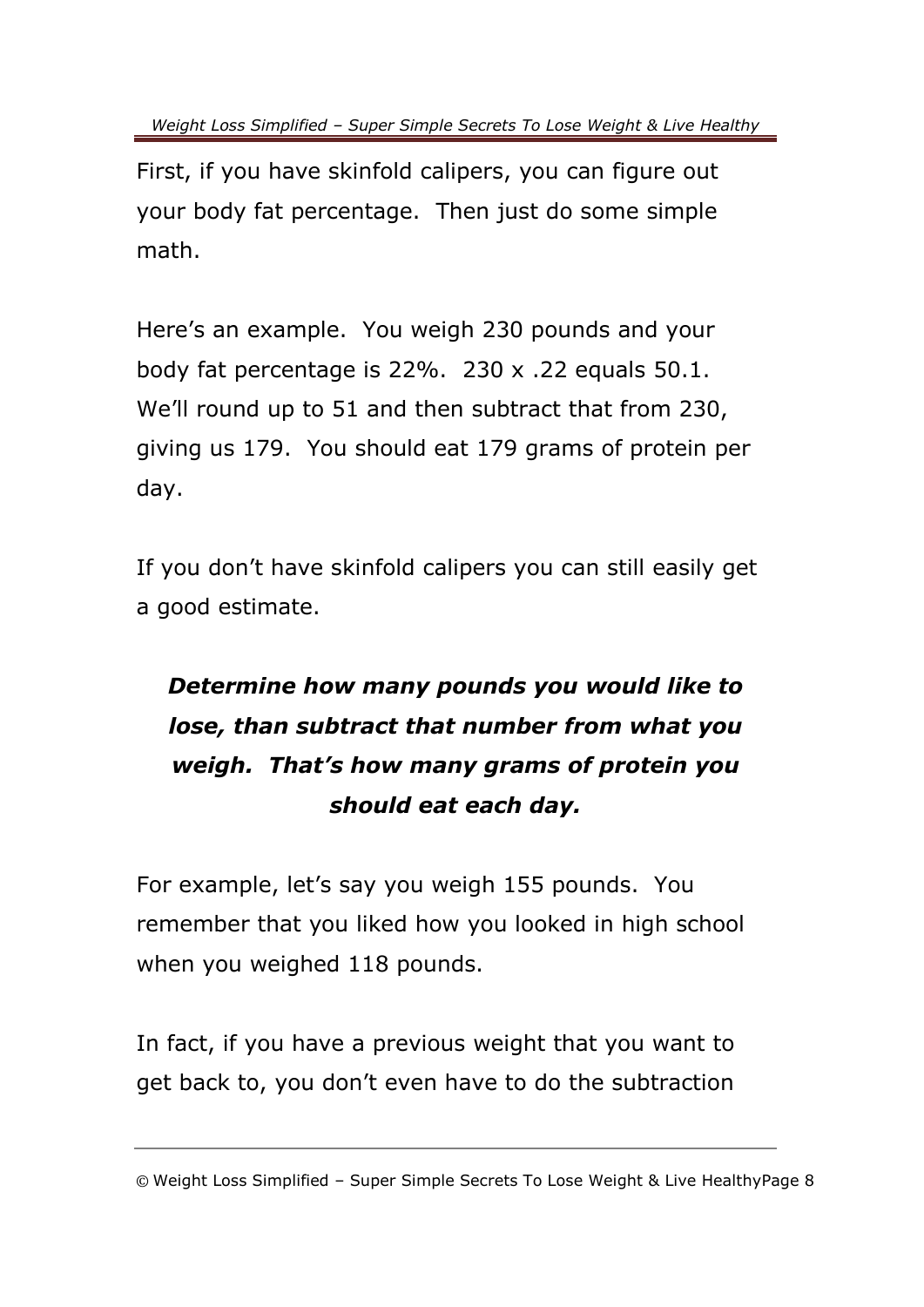step. In this instance, you know you want to get back to 118 pounds so that's how many grams of protein you should eat each day.

In a study published in the *American Journal of Physiology*, one group was fed a high protein diet (just over one gram per pound of bodyweight per day) while the second group consumed a protein diet near equal to that of the RDA.

The group eating the high protein diet burned more fat than the group consuming protein near equal to the RDA.

One reason for this could be an increased "thermic" effect. The thermic effect of the RDA group was elevated 16% after eating.

However, in the high protein group the thermic effect increased 42% after eating, almost 3 times (263%) that of the RDA group. What this means is that it takes more energy (calories) to digest protein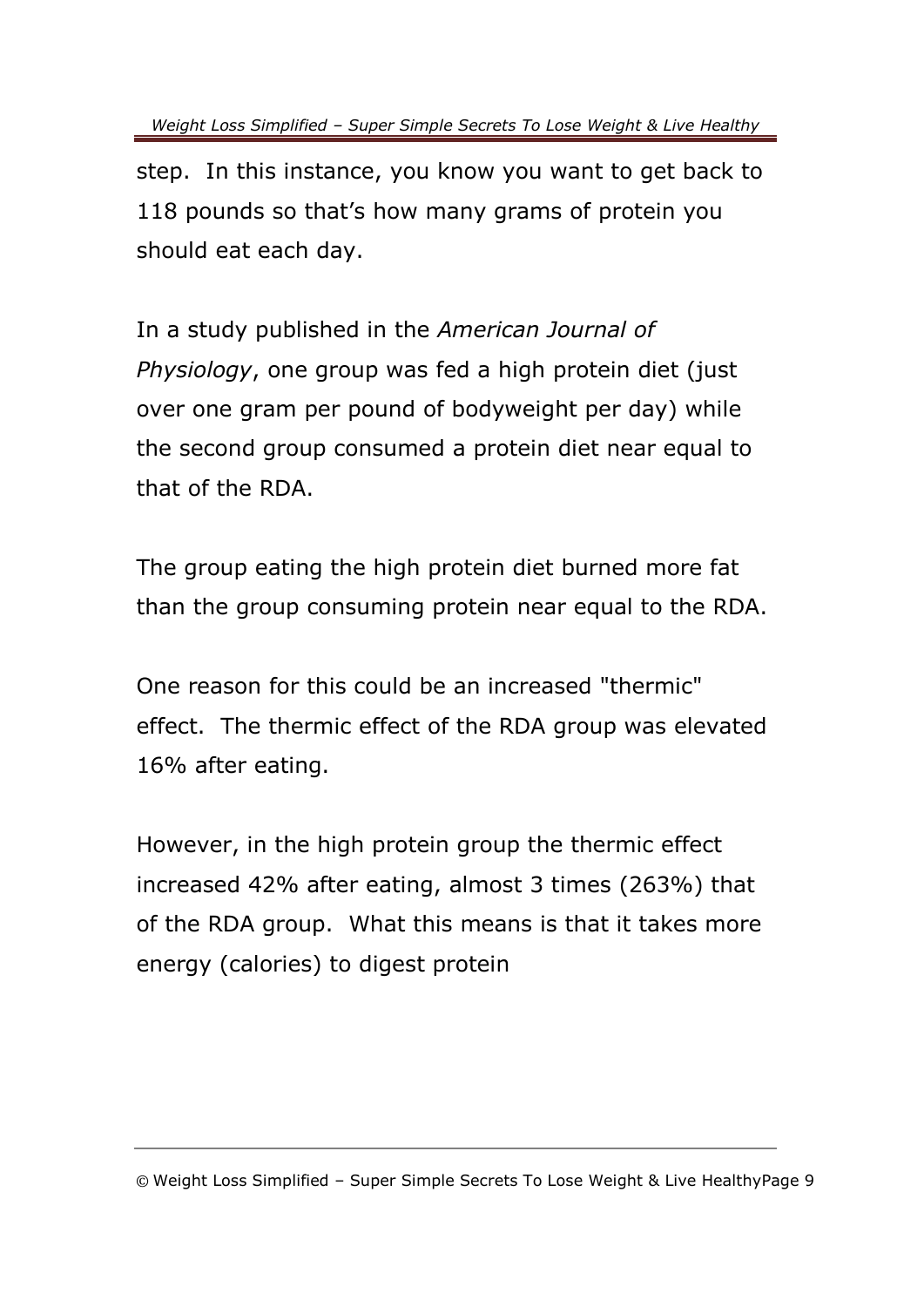#### **Carbohydrates**

Carbohydrates come in two basic forms: simple and complex. Simple carbohydrates are one to three units of sugar linked together in a single molecule. In contrast to this, complex carbohydrates are hundreds or thousands of sugar units linked together in a single molecule. Going further, fiber is a complex carbohydrate that is so complex it cannot be broken down.

Simple carbohydrates are broken down into:

**Monosacharrides** (one sugar molecule). These are your glucose, fructose, sorbitol, mannitol, galactose and mannose.

**Disacharrides** (two sugar molecules). These are your sucrose and lactose.

Complex carbohydrates are broken down into:

**Polysacharrides** (three or more sugar molecules). These are your dextrin, cellulose and starches.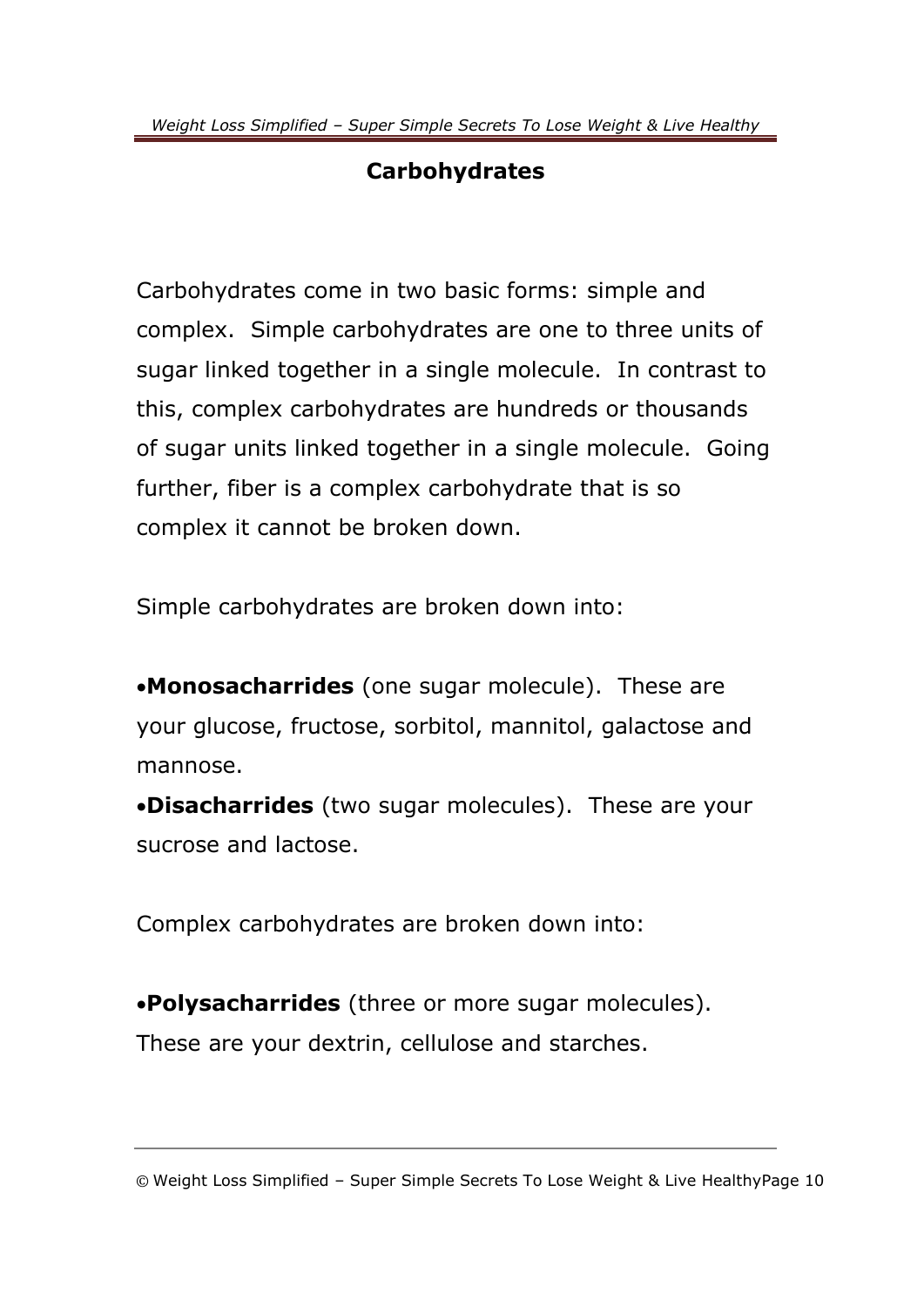Carbohydrates are broken down during the digestive process into glucose (blood sugar) for energy.

Ingesting carbs signals your body to release insulin, which shuttles the glucose into the various cells throughout your body. Carbohydrates provide energy for your muscles, body, brain and central nervous system.

Insulin also transports the amino acids (the building blocks of protein) and the carbohydrates into your muscle cells. This absorption by your muscles is a very important part of the muscle growth and repair factor.

Carbohydrates are stored as glycogen in your body's muscles, and it's this glycogen storage that gives the muscles their fullness, as well as energy. Without glycogen, your body will lack the toned or muscular look, even if you have low body fat.

Carbohydrates are your muscles preferred energy source. They supply the energy as well as play a crucial role in recuperation and muscle growth. However, **the excess carbohydrates that aren't used for energy, recuperation and muscle growth are stored as fats.**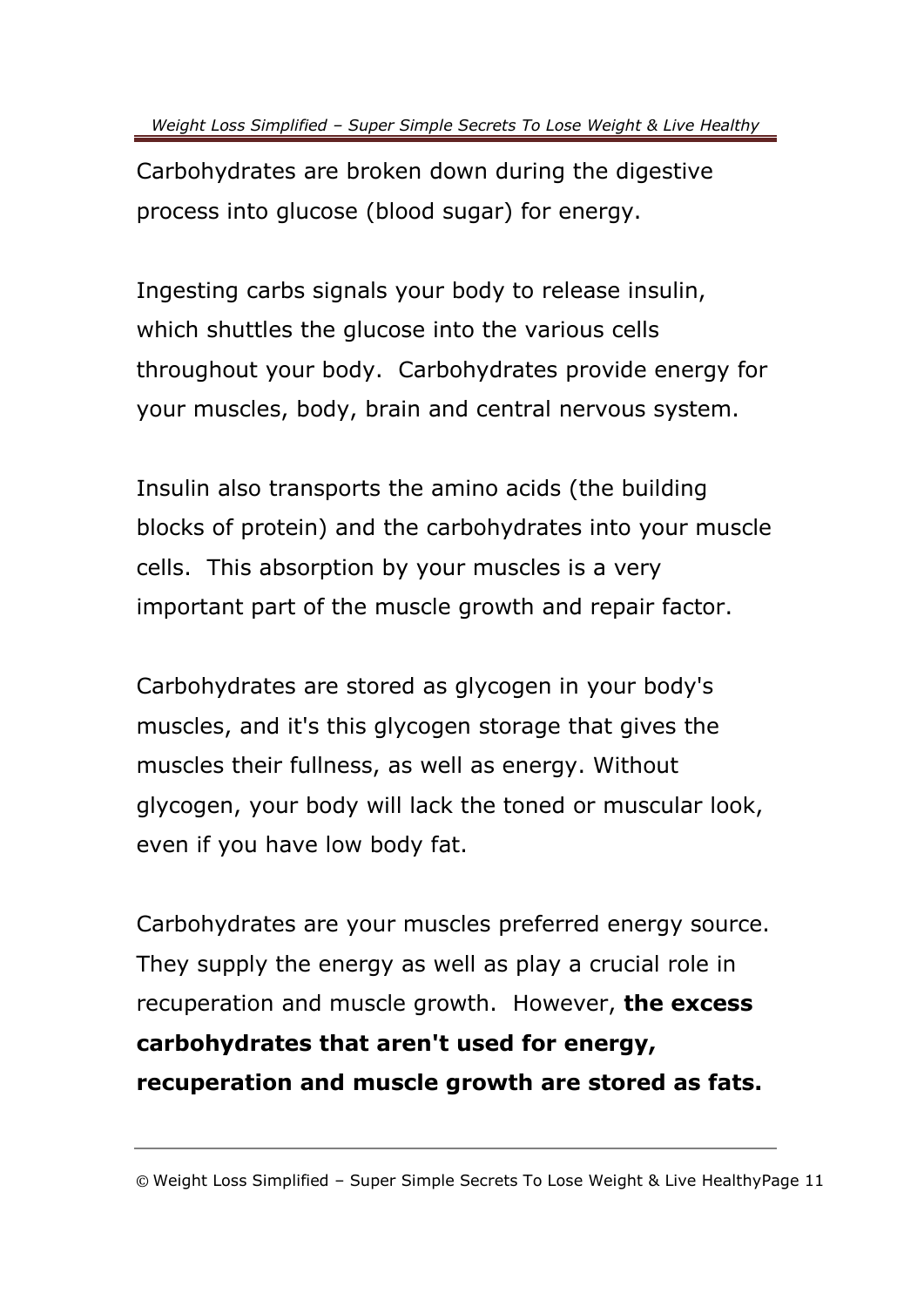In addition, the consumption of carbs creates a "protein sparing", in that more of your protein will be used for the muscle building process (as well as keeping you from losing the muscle you have) instead of being burned as energy. As you'll see below, this "protein sparing" is a key element in your nutrition program.

However, **the ingestion of excess carbohydrates will quickly and efficiently be converted by your body into stored body fat,** which is the jiggling thighs, beer belly, or love handles you so desperately are trying to banish forever.

Overweight people don't oxidize carbohydrates the way naturally leaner people do. They tend to store carbs more easily as body fat due to their excess-insulin problem (Marquez-Lopez, I., et al. [2001]. Postprandial de novo lipogenesis and metabolic change induced by a high-carbohydrate, lowfat meal in lean and overweight men. *American Journal of Clinical Nutrition*).

Controlling, or stabilizing insulin levels and the release of insulin is the basis of low carbohydrate diet plans. And

<sup>©</sup> Weight Loss Simplified – Super Simple Secrets To Lose Weight & Live HealthyPage 12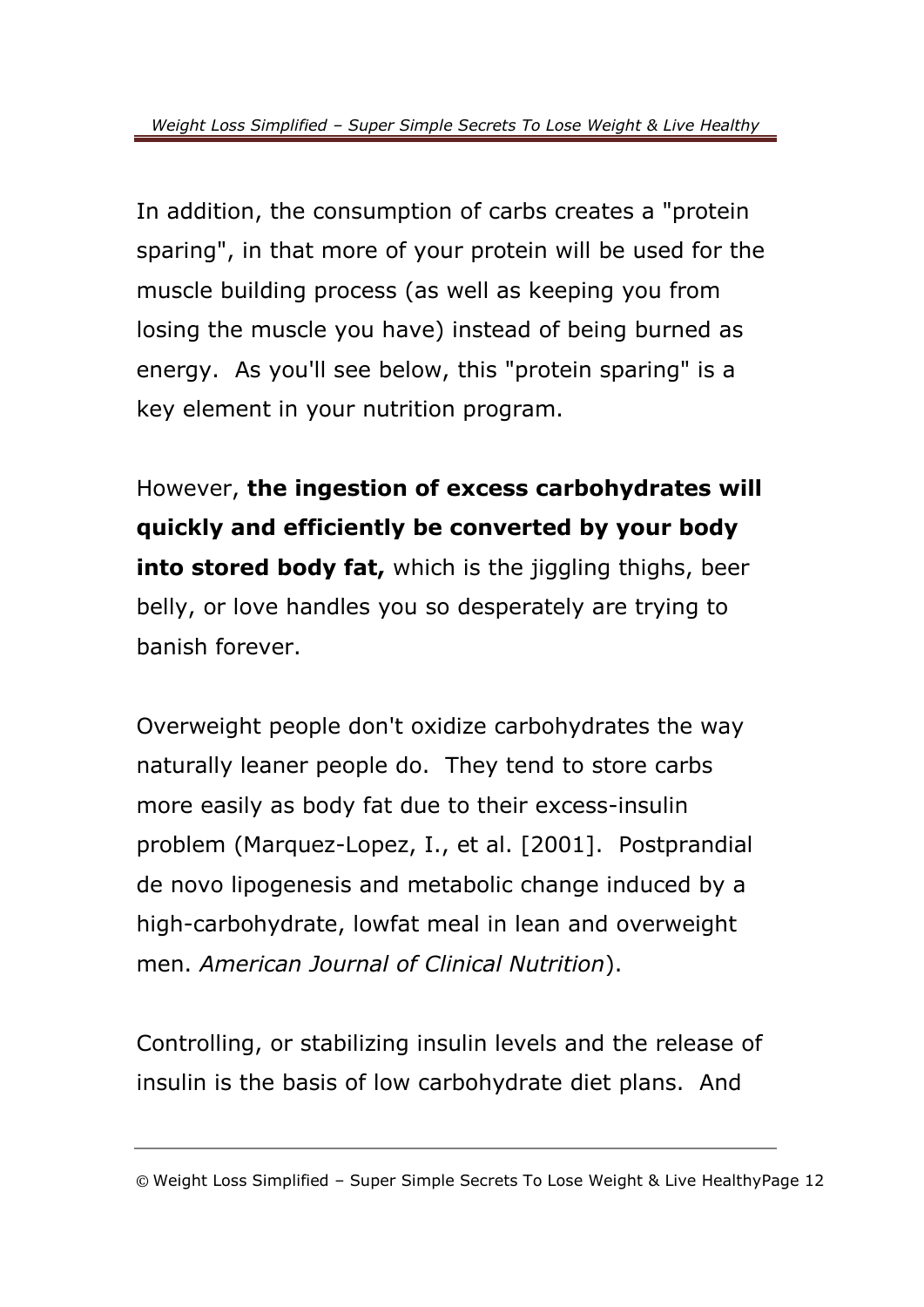drastically lowering carb intake is probably the best approach for those people that are very overweight and have become insulin resistant. The first thing you need to do is get your insulin secretion under control by leveling out its release.

And the way to do that is to restrict your carbohydrate intake so that you avoid massive releases of insulin in your body. But it's not just about restricting carbohydrates, or eliminating them from your diet, it's also about eating the right amount of the right KIND of carbohydrates.

#### **What is the Glycemic Index?**

The glycemic index was developed back in 1981 as a way to classify varying carbohydrates. It's a way to measure the power of the carbohydrate in a food with regard to its ability to raise blood glucose levels after ingestion.

The glycemic index (GI) is a way to measure carbohydrates on their immediate effect on blood glucose (blood sugar) levels. Carbohydrates that break down

<sup>©</sup> Weight Loss Simplified – Super Simple Secrets To Lose Weight & Live HealthyPage 13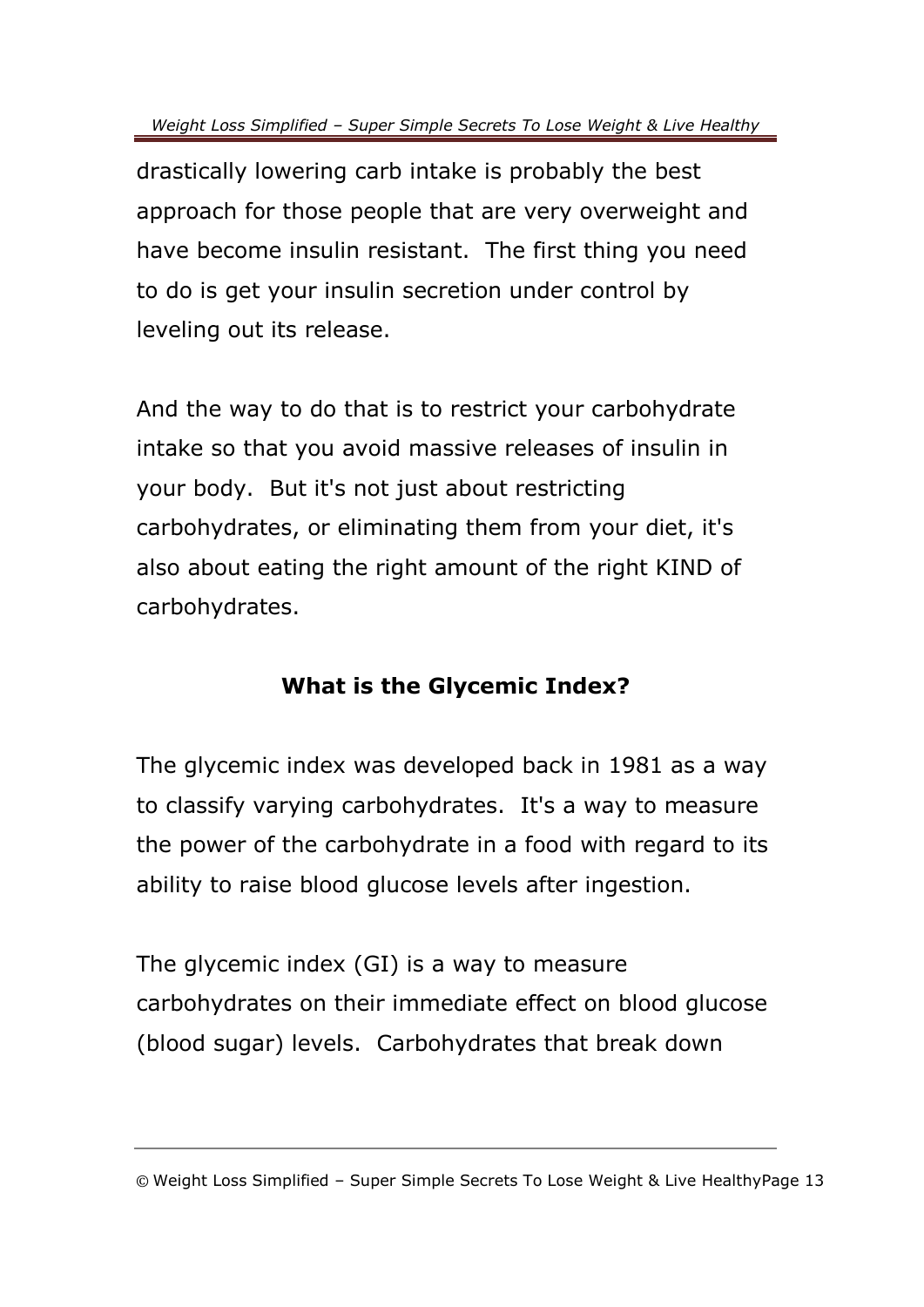quickly during digestion and raise blood sugar levels have the highest GI ratings.

Carbohydrates that break down more slowly over time have lower GI ratings.

The way GI ratings were determined is to ingest 50 grams of a particular carbohydrate while in a fasted state and recording blood sugar levels.

The GI classification is broken down as follows:

Foods with a GI score between 70 and 160 are considered high GI foods Foods with a GI score between 56 and 69 are considered medium GI foods Foods with a GI score 55 and below are considered low GI foods

The glycemic index is important because of the impact on insulin levels that various carbohydrates have.

Insulin is a hormone that is released by the pancreas. The amount of insulin released is affected by blood sugar

<sup>©</sup> Weight Loss Simplified – Super Simple Secrets To Lose Weight & Live HealthyPage 14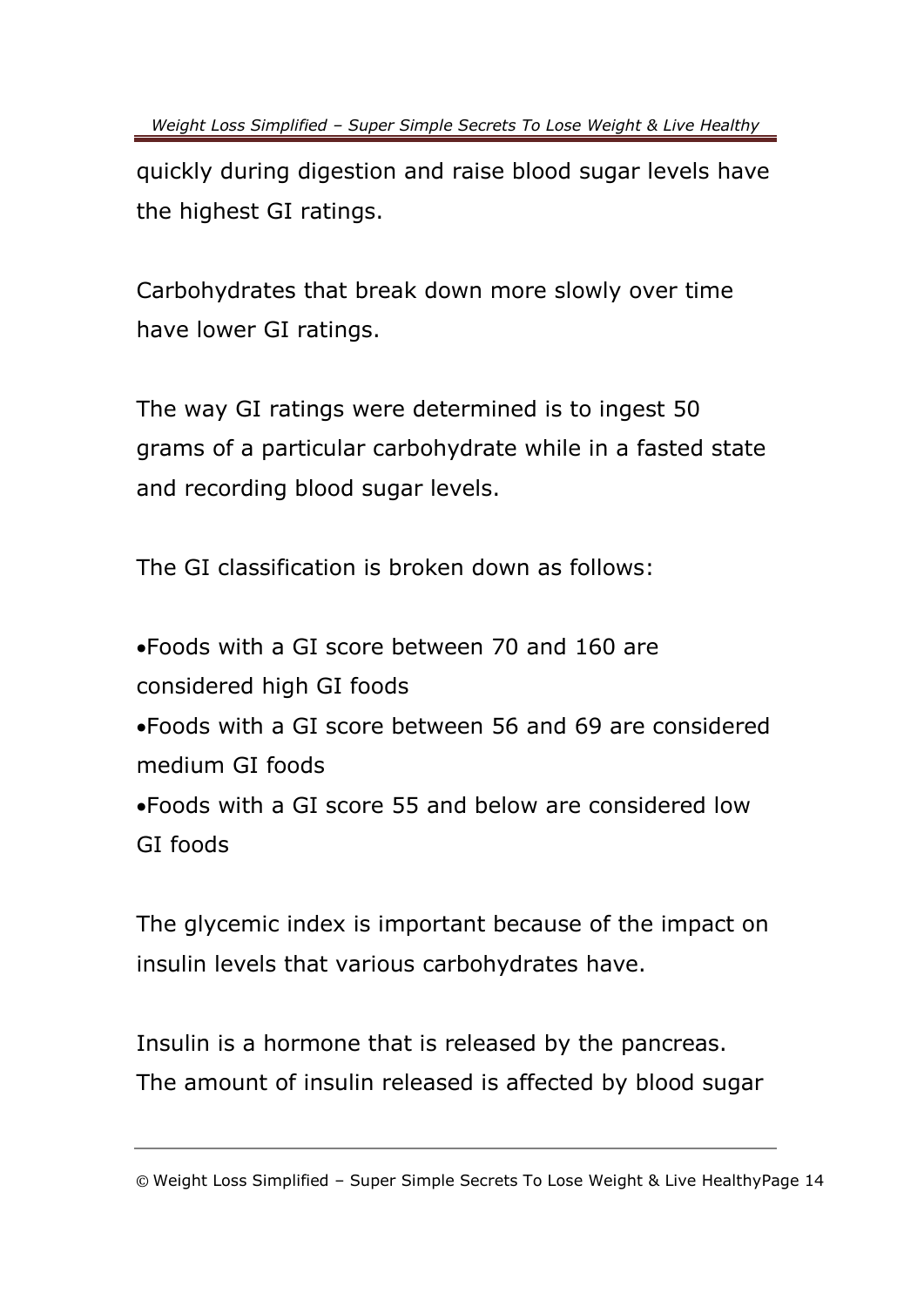levels. The higher your blood sugar, the more insulin that is released into the boodstream.

### *You want to avoid high insulin levels because high insulin levels can inhibit fat utilization (fat burning), and promote fat storage*.

Carbohydrates with a high GI rating also elevate free fatty acids in the blood, which promotes increased body fat.

Your body prefers low glycemic carbohydrates. Low glycemic carbohydrates do not trigger as great of an insulin release as high glycemic carbohydrtates. This helps to prevent fat storage, as well as protect against diabetes.

Because low glycemic carbs are released into your bloodstream slowly, they provide you with sustained energy, as opposed to those sugar rushes and crashes that most everyone is familiar with.

In contrast, high glycemic carbohydrates convert more easily into glucose, enter the bloodstream more quickly,

<sup>©</sup> Weight Loss Simplified – Super Simple Secrets To Lose Weight & Live HealthyPage 15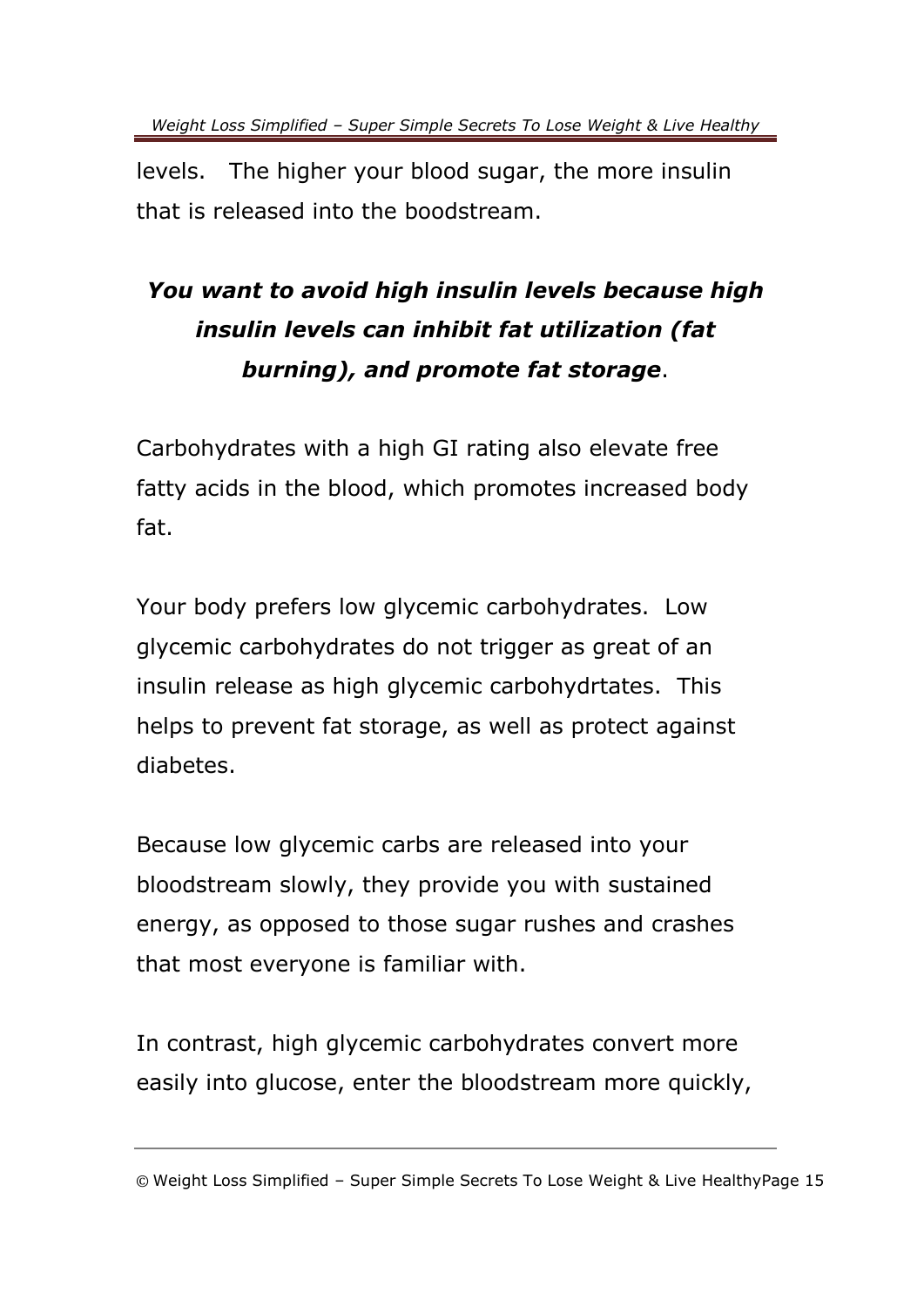and cause spikes in your insulin level. This promotes the storage of more fat and make you feel lethargic (the sugar rush and crash cycle mentioned above).

### *Over time, eating too many high glycemic carbohydrates can cause a number of health problems, such as insulin resistance, hyperinsulinism, dyslipidemia, atherosclerosis, hypertension, diabetes, and heart disease.*

Interestingly enough, the glycemic index also caused us to rethink how we looked at certain foods. For example, the simple sugar fructose, while thought of as a simple carb, actually acted more like a complex carbohydrate in the body.

As mentioned above, starch contains long chains of glucose molecules. This is a prime characteristic of complex carbohydrates. However, how starchy foods affected the body and insulin levels was more complex than this.

Amylose, a type of starch, does not absorb as much water, and its tight molecule formations make enzyme

<sup>©</sup> Weight Loss Simplified – Super Simple Secrets To Lose Weight & Live HealthyPage 16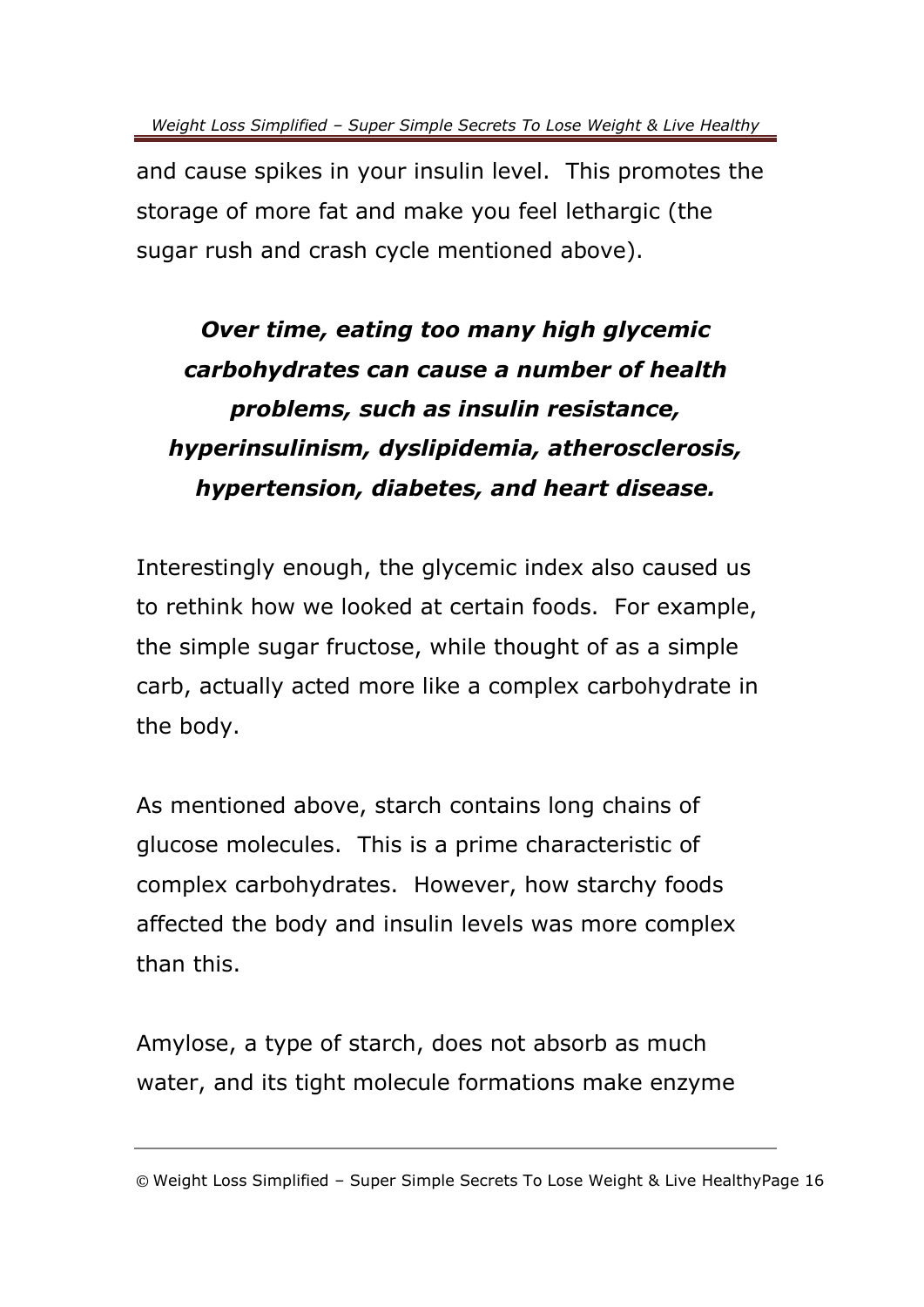function more difficult, causing slower digestion. This would cause a lower Glycemic Index number in foods containing amylose, such as kidney beans.

However, amylopectin, another starch, absorbs more water than amylose, causing a molecular structure that enables a higher G.I. in foods traditionally thought to be complex in nature. A great example is white rice, with it's G.I. number of 98, similar to that of plain old table sugar.

It's also a double whammy because besides the insulin spike, the calories of starchy carbs add up very quickly. It is extremely easy to take in too many calories when consuming starchy carbs.

One serving of white rice (3/4 of a cup - cooked) is about 150 calories and 35 grams of carbohydrate! How often, when eating rice, have you ever had just one serving? If you're like most people, I'd say very rarely, if ever.

#### **Processed Carbohydrates**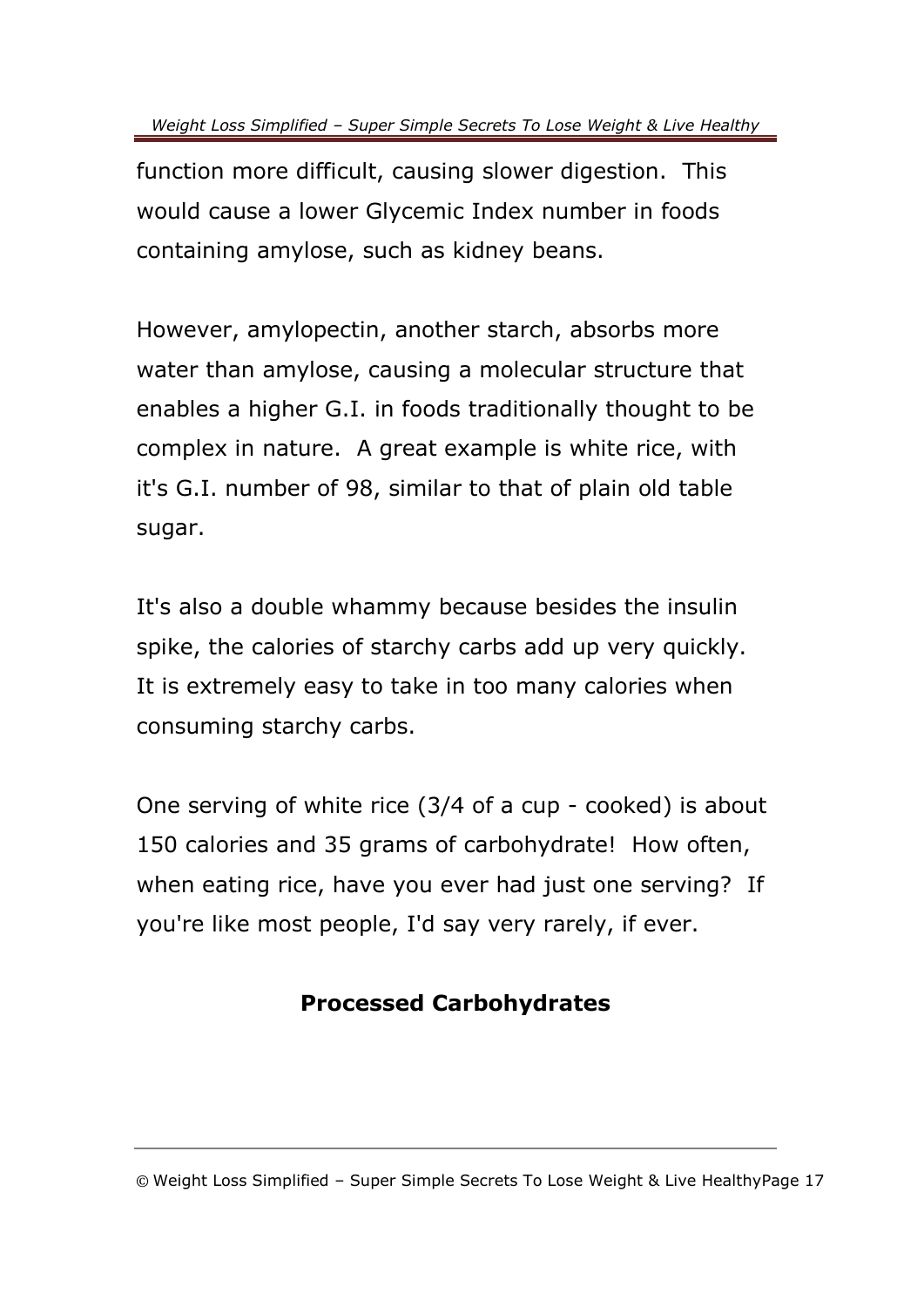Another problem has been the processing of carbohydrates. Stay away from all processed carbs. Eat whole wheat or whole grain bread as opposed to white bread. This is also true of pasta and rice.

Our bodies were not designed to live off of all the processed foods that are available today. The consumption of processed foods is probably the number one reason that we have wide spread obesity and obesity related health problems today.

Other foods that you should stay away from are foods whose labels scream "low fat", "no fat" or "reduced fat". These products are one of the huge reasons people in the United States have been getting fatter and fatter over the years.

How is that possible, when they've removed or reduced the fat content, you ask? Well, as you know by now, it's not necessarily the fat content of your diet that is responsible for the excess body fat you may be carrying around.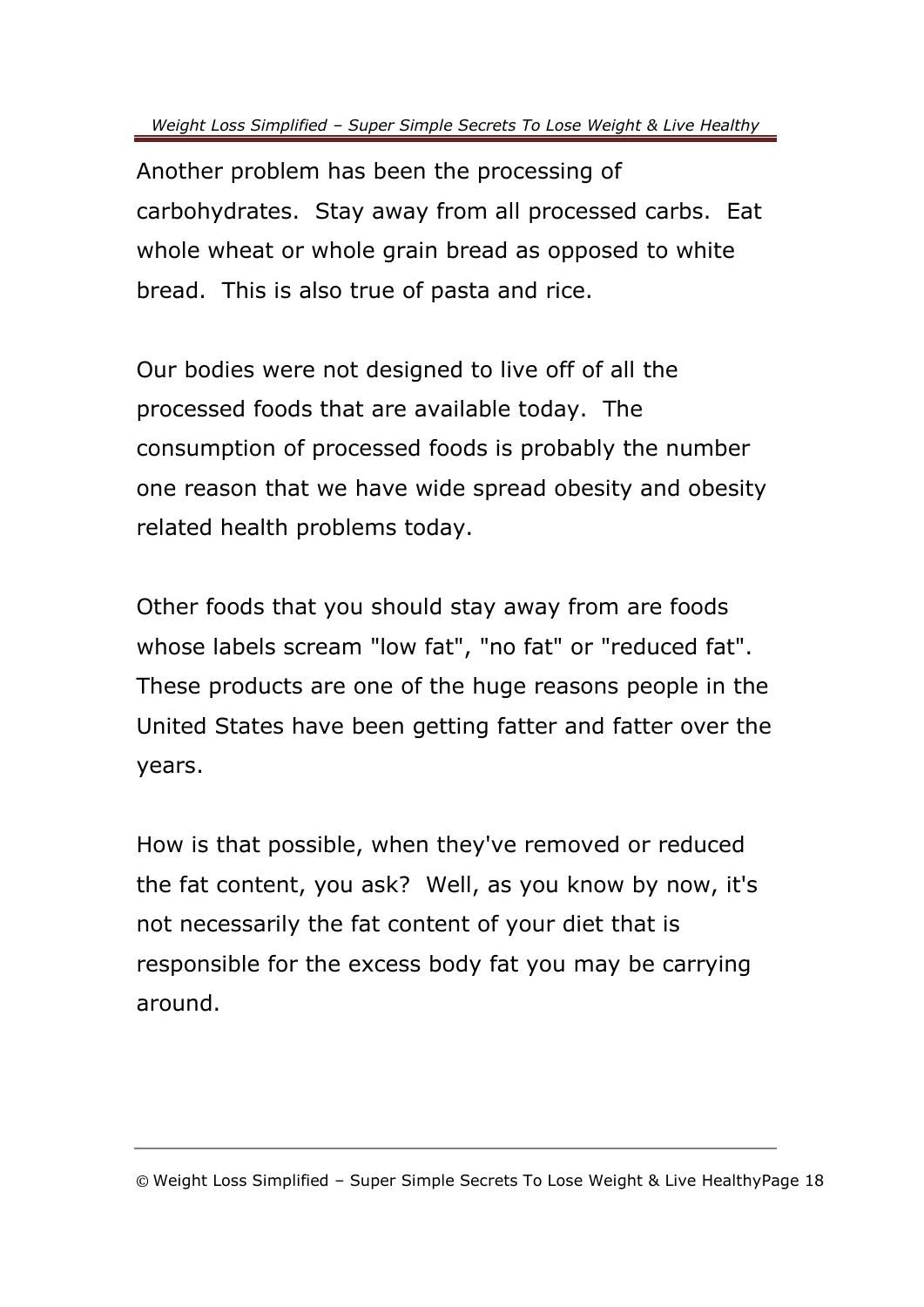First, people have been led to believe (falsely, I might add) that eliminating fat from their diet will keep them from putting fat on their body and this simply isn't true. But because of this, many people took it as a license to eat as much as they wanted of low and no fat foods.

Unfortunately, the amount of fat in your diet is not usually the problem when it comes to the excess fat on your body. As we've previously discussed, total calories and carbohydrate intake have a lot to do with it.

And what do you think they used to replace the fat in those products? That's right, carbs, more specifically, sugar. Lots of sugar. Sugar that sends your insulin levels surging and plummeting.

These products didn't have any satiety. In other words, you were quickly ready to eat more. So now, not only are your insulin levels out of whack, you are probably eating more calories each day than you were before gorging yourself on low fat and no fat foods.

#### **Fats**

<sup>©</sup> Weight Loss Simplified – Super Simple Secrets To Lose Weight & Live HealthyPage 19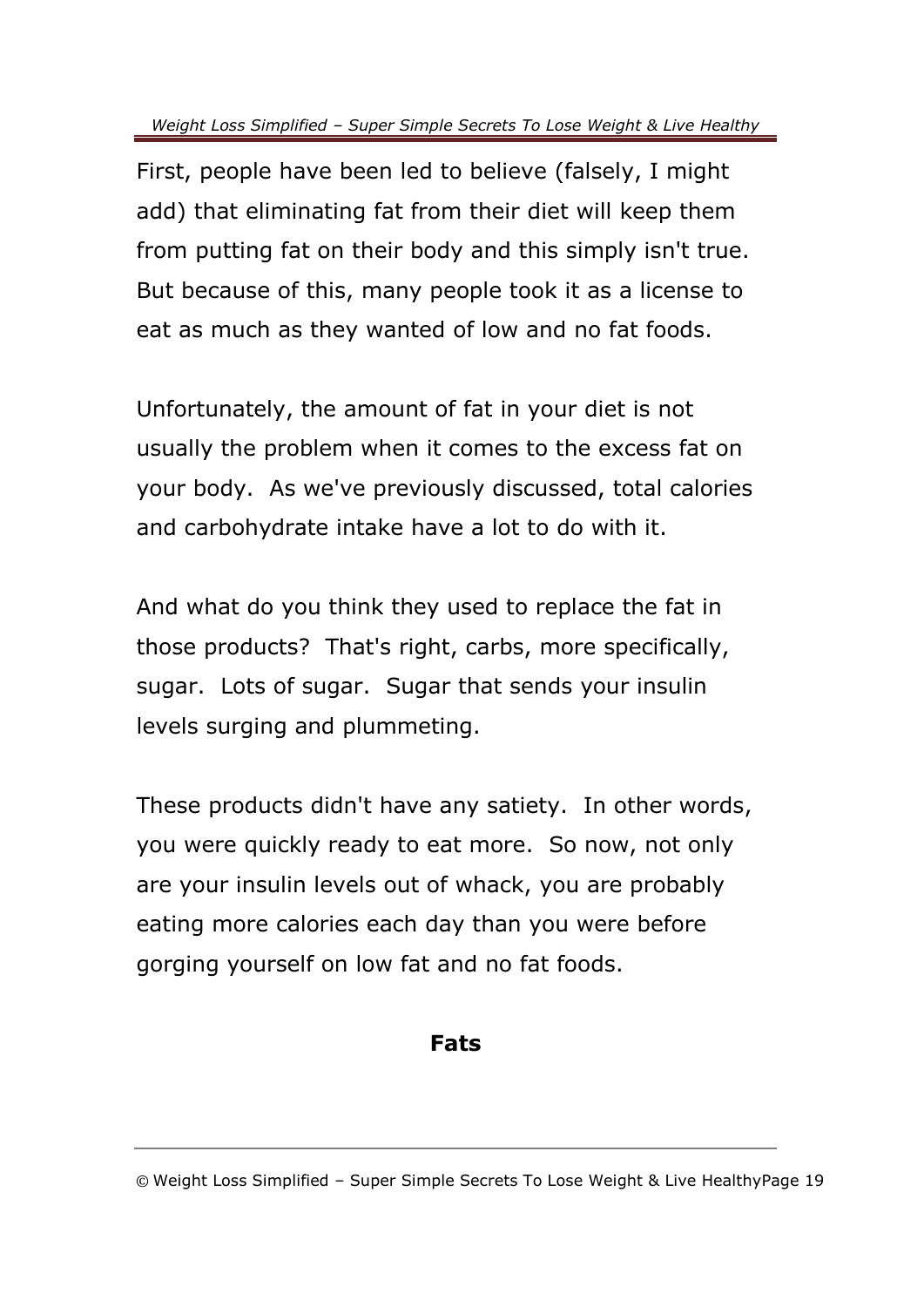Fats. A macronutrient that is more misunderstood than carbohydrates, if that's possible.

Here's a neat little factoid for you. The United States went on a low fat, high carb craze in the 80's and began to get fatter and fatter as a nation.

### *Fat is not your enemy. Good or "healthy" fats such as omega 3's and omega 6's are essential to good health and a properly functioning body*.

In addition, taking in enough EFA's (essential fatty acids) is imperative when trying to put on (or keep, which is crucial when dieting) lean muscle. Low fat diets suppress the body's ability to produce testosterone, a definite no no when trying to preserve or build muscle.

Remember, a big key to losing fat and keeping it off, is to add muscle. Yes, this is true for women as well. Don't worry ladies, you don't have the same capacity as men for adding muscle. By adding some muscle, you will build a long, lean sexy body (think Jessica Biel not Kate 'heroin chic' Moss!).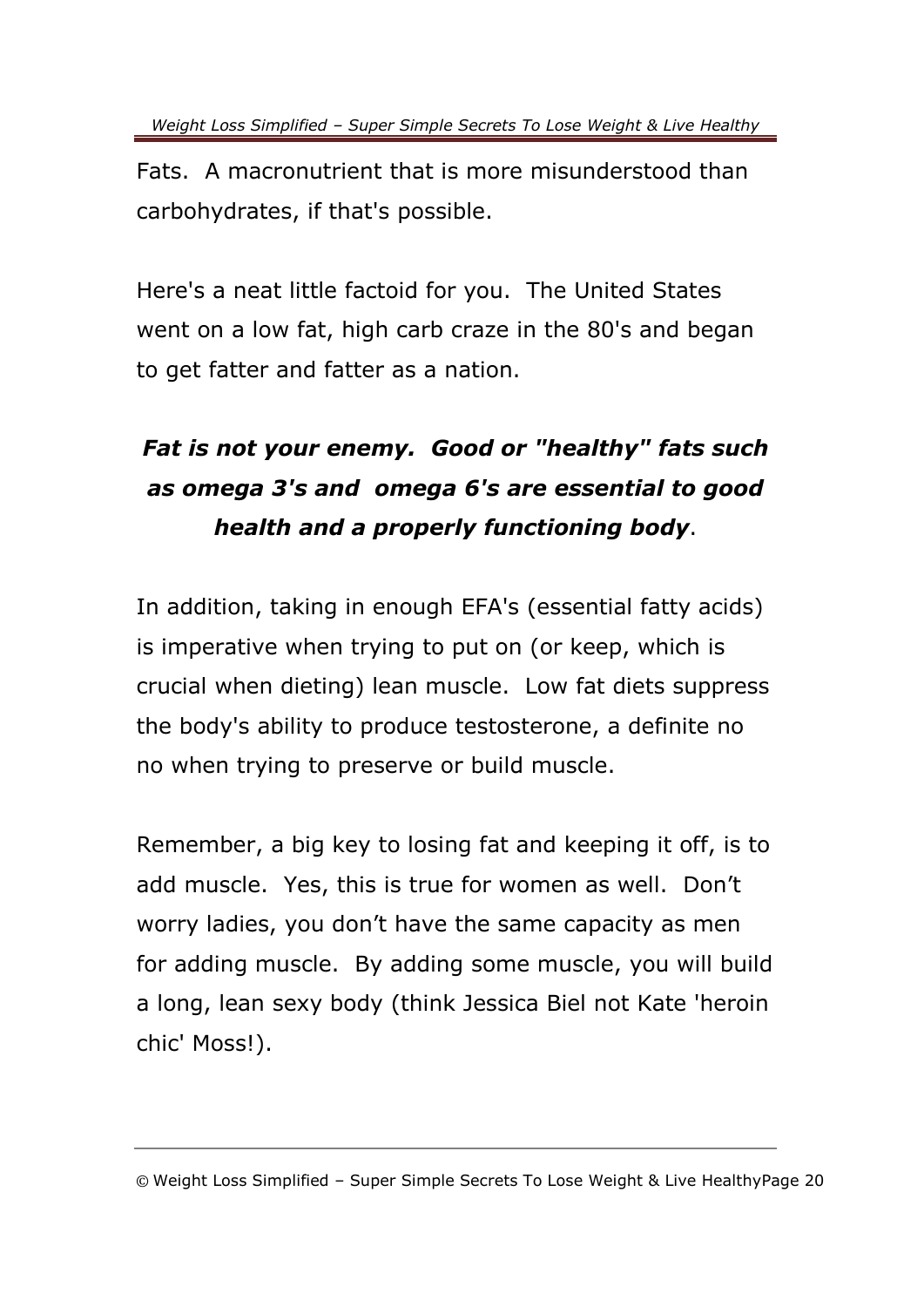Fats supply chemical substrates that are necessary for proper hormonal production, as well as protect our vital organs and carry the fat-soluble vitamins to where they are needed.

Fats are an important part of your nutrition program to develop muscle, burn fat (yes, burn fat) and get fit and healthy. The late Dan Duchaine considered essential fatty acids to be the most anabolic legally available supplement in the world.

Some sources of good fats are Udo's Oil Blend (I get mine at Vitamin Shoppe), olive oil, canola oil, hemp oil, coconut oil, macadamia oil and flax seed oil.

Now, I know you've heard the saying that a calorie is a calorie - if you eat more calories than you burn up, you'll gain weight and if you eat fewer calories then you burn up, you'll lose weight. It just doesn't make much difference what you eat. Because a calorie is a calorie, right?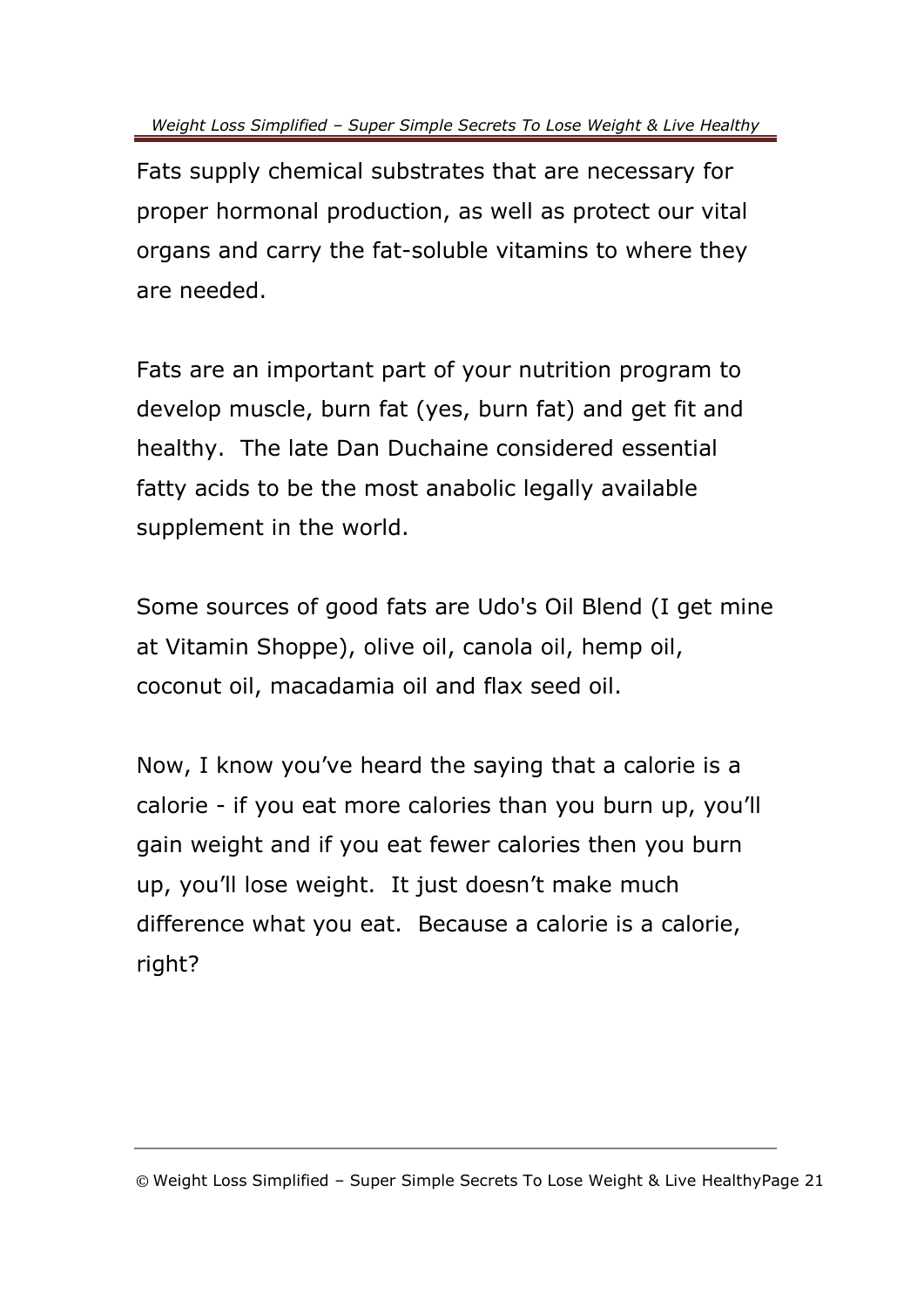Not necessarily. First of all, as I mentioned, consuming protein has a much higher thermic effect (263% higher) on the body than consuming carbohydrates does.

That right there tells you that if you replace a percentage of your carbohydrates with protein, you will burn more calories, even if you are taking in the same total number of calories!

This is something that the bodybuilding world seems to have had a handle on for some time, but the general public (i.e., the media) doesn't seem to understand. When you drop calories to burn fat, you need to decrease your carbohydrate intake and increase your protein intake.

Let's take a look at the results of a study as an example: (*Volek, J., et al. [2002]*). Body composition and hormonal responses to a carbohydrate-restricted diet. *Metabolism.* 51:864-70.)

Researchers in this study took 20 normal men and switched them from their regular diet (47 percent carbohydrate, 17 percent protein, and 32 percent fat) to

<sup>©</sup> Weight Loss Simplified – Super Simple Secrets To Lose Weight & Live HealthyPage 22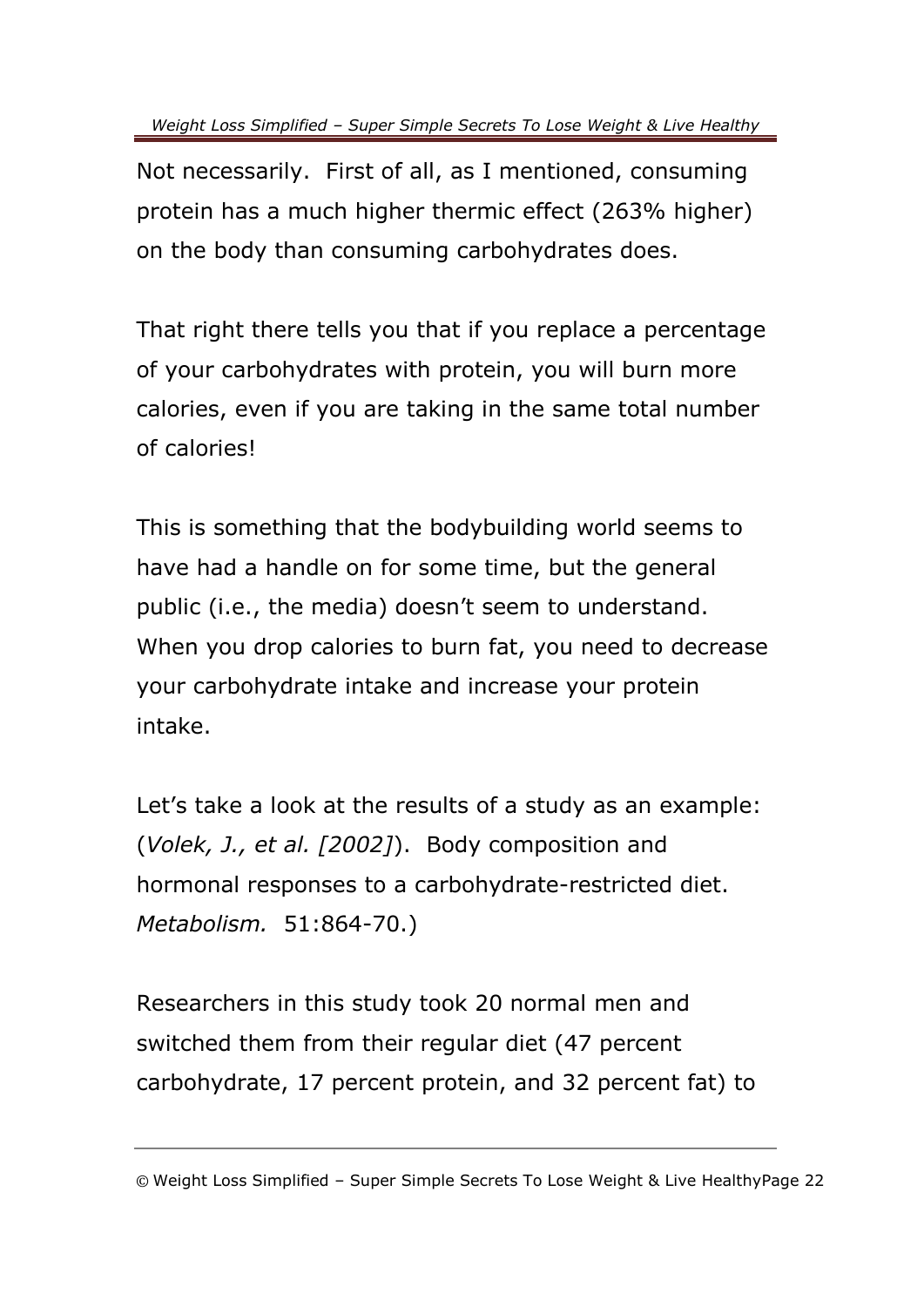a ketogenic diet (8 percent carbohydrate, 30 percent protein, and 62 percent fat).

The twenty men remained on their new diet for a time period of six weeks.

Tests done after the six weeks revealed the following:

The subjects **lost** 7.5 pounds of fat.

They **gained** 2.4 pounds of muscle.

Keep in mind, they did not alter their caloric intake, but instead made macronutrient changes.

In addition to the great body composition changes, the subjects had positive changes occur in other health markers.

A **decrease** in serum triglycerides.

A **reduction** in postprandial lipemia (amount of fat in the blood after eating).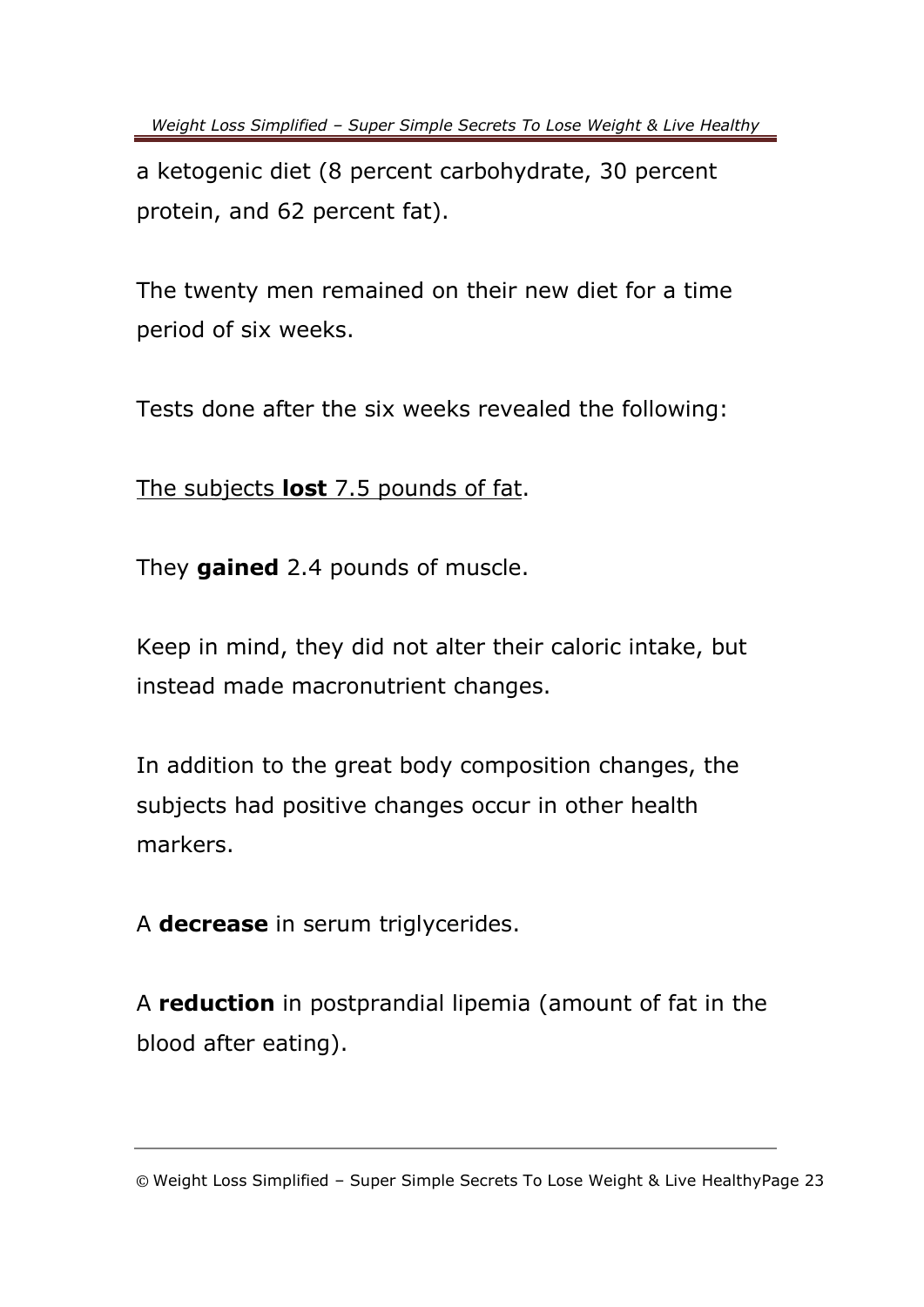A **drop** in serum insulin.

An **increase** in HDL cholesterol (the good cholesterol).

An **increase** in T4 (thyroxin) hormone.

Despite its many successes and its solid scientific backing, nothing seems to draw the wrath of the mainstream medical profession like that of the lowcarbohydrate, high-protein nutrition plan.

No one refutes the fact that reducing calories will lead to weight loss. However, there are other factors that come into play, especially if your goal is to take the fat off and keep it off.

No one can drastically decrease the amount of food they eat indefinitely. This is one of the major reasons than 95% of the people who go on a weight loss diet end up putting all the weight back on.

This isn't about eliminating carbohydrates. This isn't the Atkins diet. This is about eating the right amount of the right carbohydrates as part of a long term eating plan.

<sup>©</sup> Weight Loss Simplified – Super Simple Secrets To Lose Weight & Live HealthyPage 24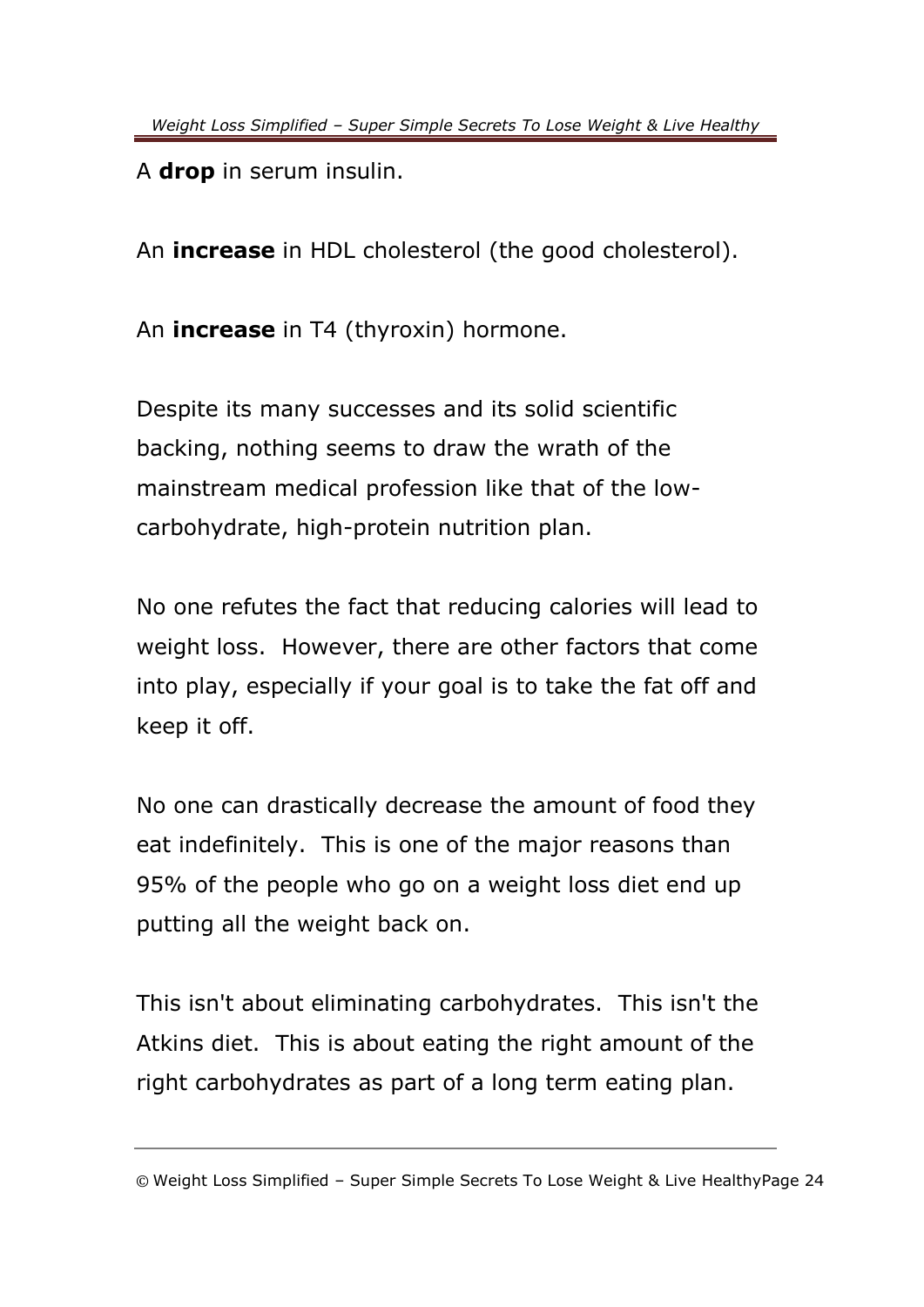# <span id="page-27-0"></span>CHAPTER 3 – SIMPLE NUTRITION RULES FOR LONG TERM FAT LOSS

In this section we will take a look at some of the simple rules of successful dieting for long term fat loss

#### **Avoid crash diets.**

They are bad for health and you will gain what you have lost once you take a break. Crash diets are not a solution to weight loss. It might seem as if you have lost few pounds but the moment you give up on the crash diet everything will bounce back with a vengeance.

Take a look at it in this way. Do you think that it is possible for a person to survive on a crash diet for the rest of his or her life? Certainly not! So at some time or the other, you will have to give up the crash diet and then you will see for yourself that a crash diet does more harm than good on the long run.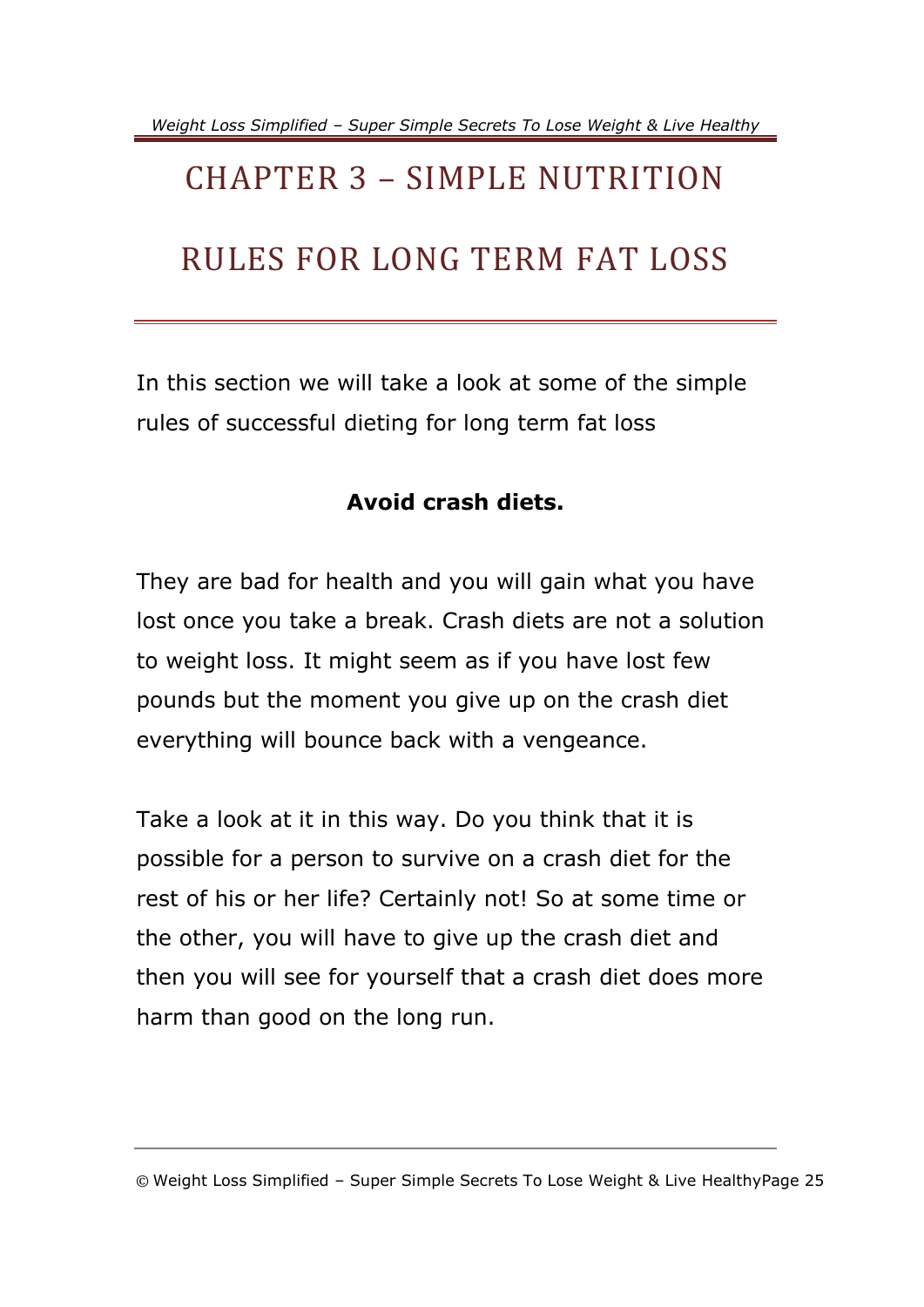Crash diets may have a lot to promise, but very rarely do these promises ring true. Crash diets are things people go on in order to wear an old dress or suit for a particular occasion. That's the only purpose that they serve as far as I can see.

#### **Reduce your calories gradually:**

If you are looking to lose fat, don't make huge calorie cuts. This will kick your body into starvation mode, reducing your metabolism and making it more difficult to burn off the fat. Instead, you should reduce your calories slowly, making reductions every week or two in order to prevent this metabolic slowdown and allow your body to burn fat at an optimal rate.

#### **Vary your caloric intake:**

This is another way to outsmart your body and continue to lose body fat without lowering your metabolism. By varying you caloric intake every few days instead of eating the exact same amount of calories every day, you can keep the starvation mechanism in check and continue to burn fat.

<sup>©</sup> Weight Loss Simplified – Super Simple Secrets To Lose Weight & Live HealthyPage 26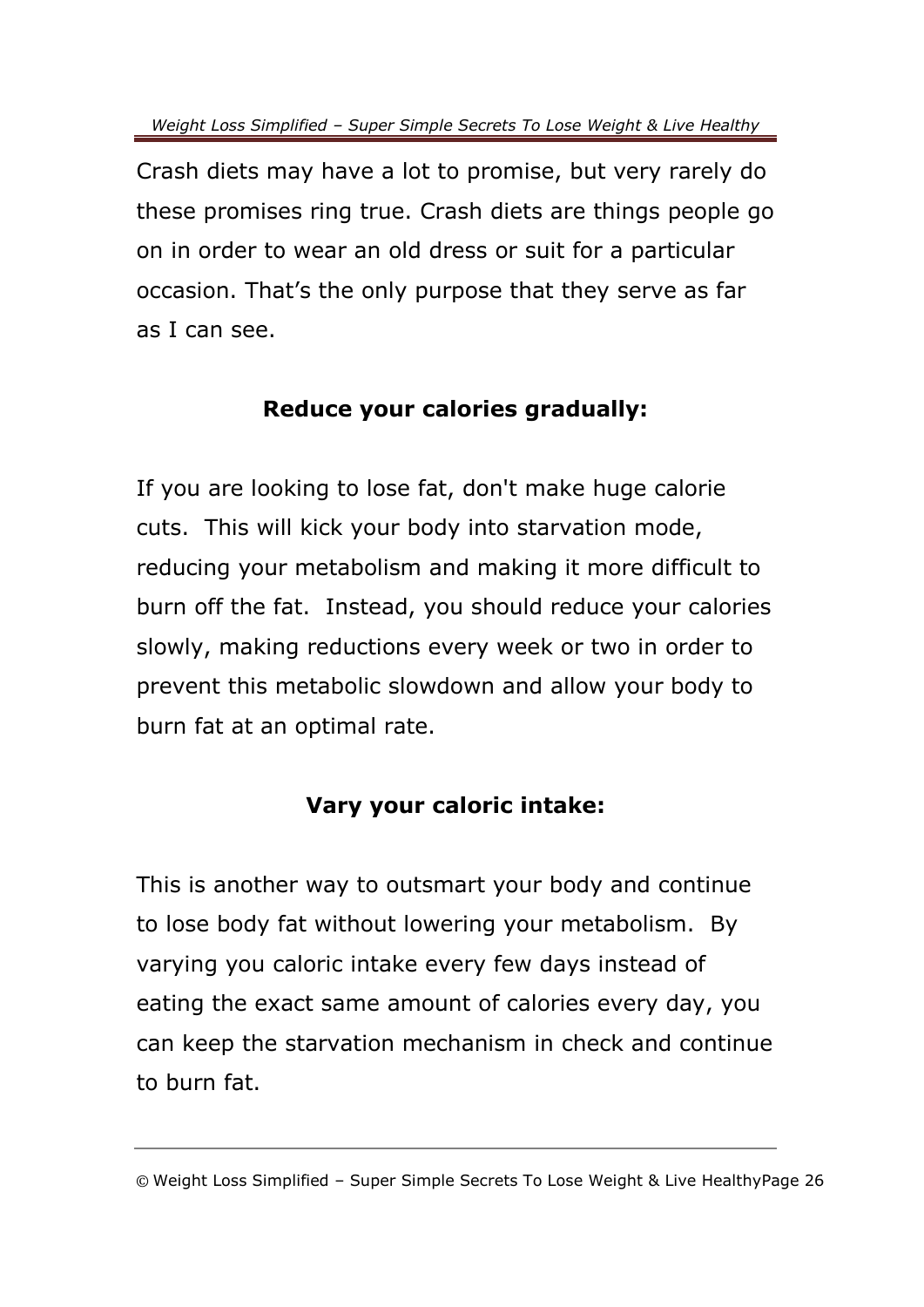#### **Eat More (Good) Fat:**

Getting enough of the good fats will help you lose fat, build muscle, and recover faster from your workouts. In addition, it has myriad health benefits, including being good for your heart.

Good fats include: polyunsaturated (especially Omega-3's), such as those from fish and nuts (especially almonds), as well as monosaturated fats, such as those from peanut butter, olive oil, egg yolks, and fish oil.

Take fish oil capsules EVERY DAY!

#### **More Fruits, More Vegetables, More Fiber:**

Keeping your weight under control and losing fat can be made much easier by adding a steady stream of fruits and vegetables to your fat loss nutrition program. Fruits and (most) vegetables are high in water and fiber content and low in calories.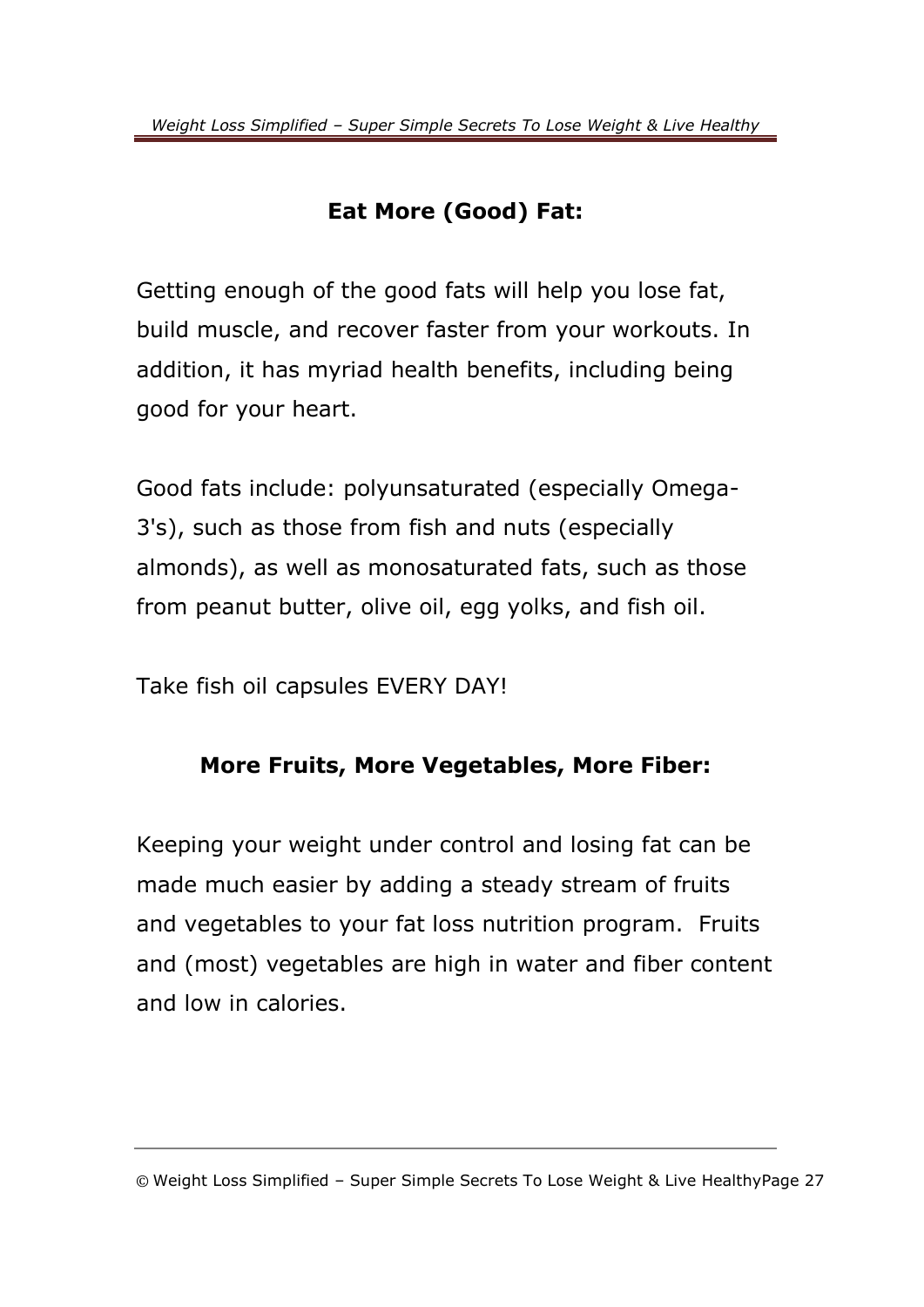They fill up your stomach, keeping your appetite under control at a lower level of calories. For better fat loss results, try adding more fruits and vegetables to your diet or just have yourself an apple before your meals.

#### **The Importance of Fiber in Fat Loss and Overall Health**

Increase your fiber intake. Be sure to include in your diet as many fruits and vegetables as you can. As mentioned above, fruits and (most) vegetables are high in water and fiber content and low in calories.

Fiber has a wide variety of health benefits, both directly and indirectly (due to the loss of fat with a high fiber nutrition program). Fiber plays a very important role in intestinal action, ie, keeping you 'regular'. It helps flush cancer-causing substances from your body.

A nutrition program high in fiber is a vital key to any fat loss plan. Fiber helps you to feel full, making it easier to eat fewer calories. In addition, more calories are burned from digesting high fiber foods. In fact, by increasing your fiber intake to 35 grams a day you can automatically

<sup>©</sup> Weight Loss Simplified – Super Simple Secrets To Lose Weight & Live HealthyPage 28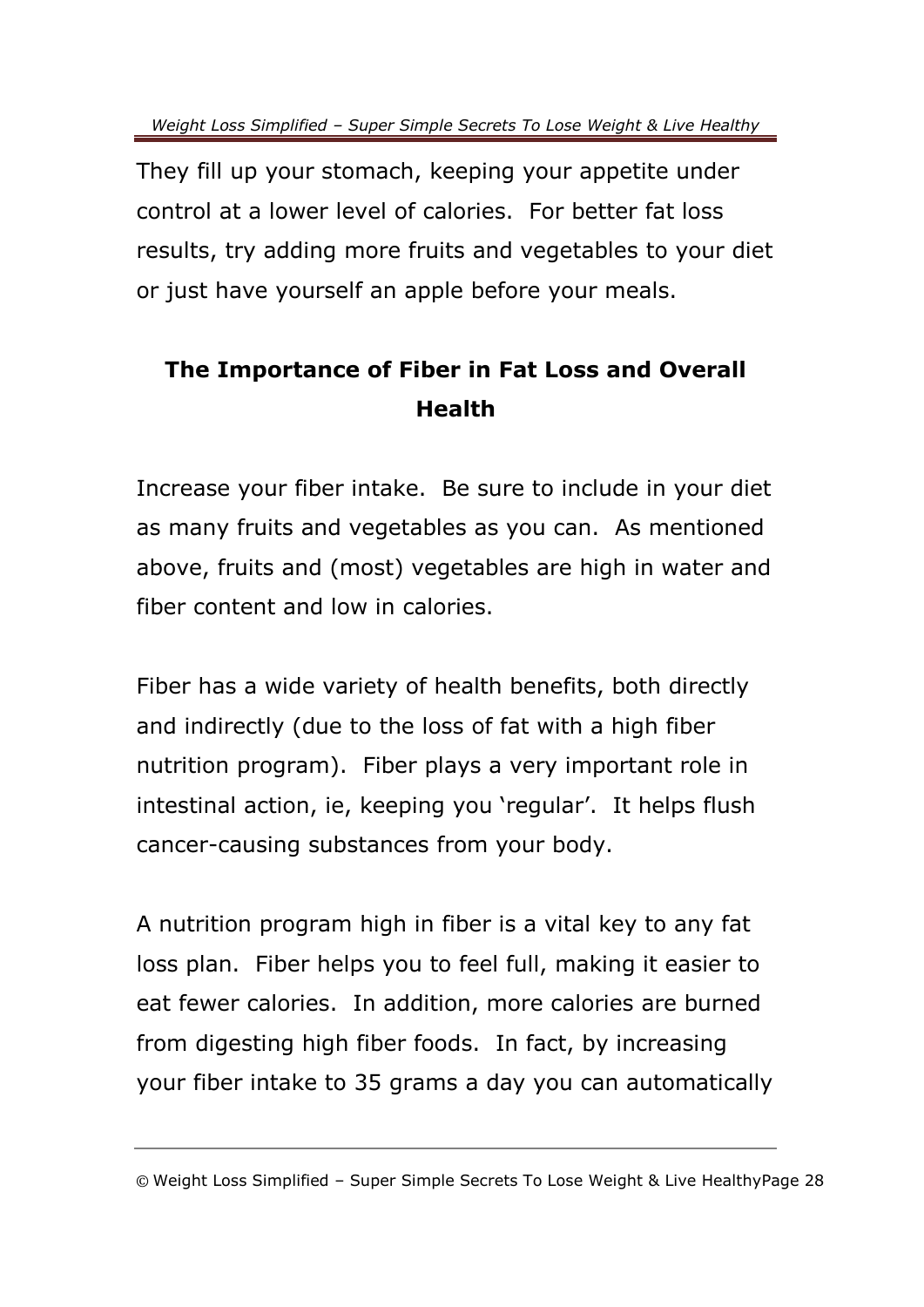burn up to an additional 250 calories. While it's recommended you get 25 – 35 grams of fiber per day, most Americans get 14 grams of fiber per day, or less.

Go crazy on vegetables. Vegetables are your best bet when it comes to losing pounds. Nature has a terrific spread when it comes to choosing vegetables. And the leafy green vegetables are your best bet. Try to include a salad in your diet always.

Fresh vegetables are better than cooked or canned vegetables. Try to eat your vegetables raw. When you cook them, you are in fact taking away nearly half the vitamins in them. And canned vegetables too are processed and are not nearly half as good as fresh vegetables. When you buy your vegetables it would be a good thing to see if the label says that it is pesticide free.

Interestingly enough, frozen veggies can have as many or more nutrients as fresh ones, because of how long it can take for vegetables to go from the farm to you, once they are picked. To retain most of those nutrients, be sure to steam cook your vegetables, for as little time as necessary.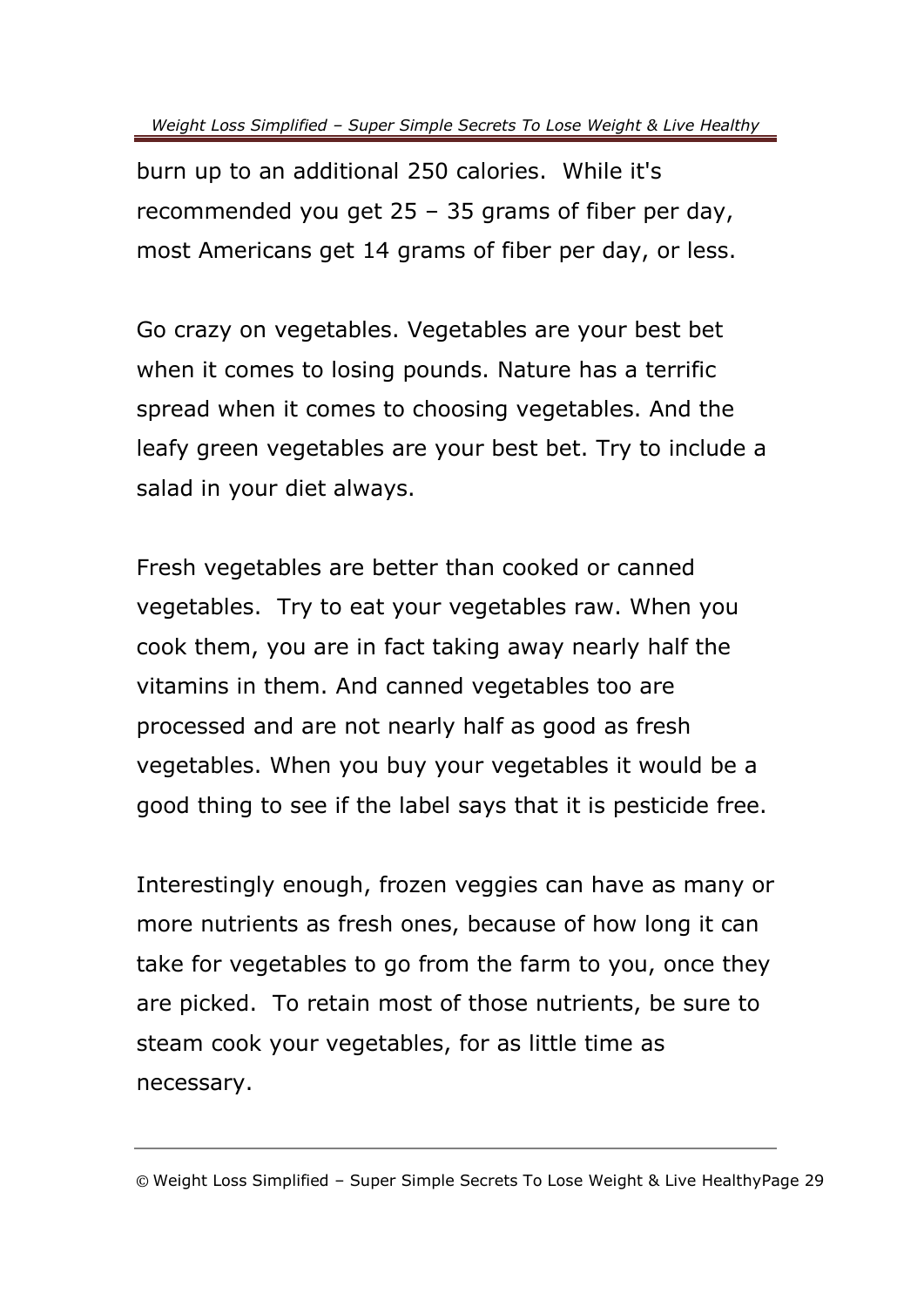Besides plenty of fruits and vegetables, be sure to take a fiber supplement, such as Orange Flavored Colon Cleanse. Yes, it will make a big difference.

#### **Limit Your Intake Of Carbs**

All the media attention of low carb diets has successfully put most people into pro low-carb or anti low-carb camps without a lot of thinking involved. Whichever side you're on, the bottom line is that reducing your carbohydrate intake when trying to loss fat will help. This is especially true of carbs sources like sugar and starches.

You should focus on non-processed carbs like natural oatmeal and vegetables. It can also help to vary your carb intake in the same way you vary your calorie intake mentioned above.

#### **Stack Your Carbs**

Eat most of your good carbs in your morning meals and in your post-workout shake (and pre-workout shake if you have one). This will help to stabilize your insulin

<sup>©</sup> Weight Loss Simplified – Super Simple Secrets To Lose Weight & Live HealthyPage 30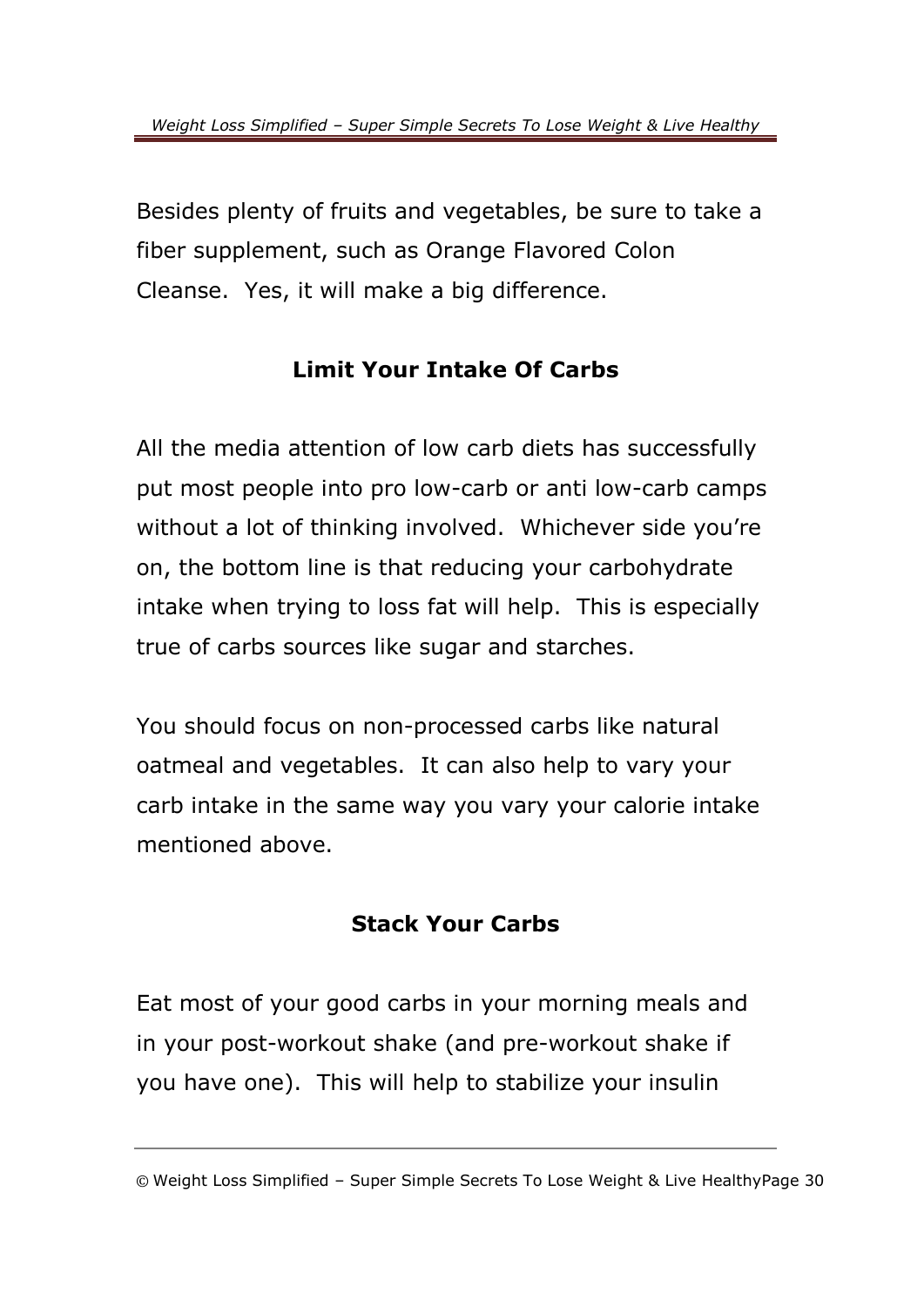levels and help you burn body fat for energy later in the day.

Forgo the pasta, potato or rice at your evening meals for lean proteins like fowl or fish, along with a side dish of veggies. Or enjoy your favorite protein shake recipe.

#### **Eliminate Processed Foods:**

Stick to natural foods. Forget anything processed that is just a bunch of chemicals. You're putting poison in your body! I can't stress this enough. Processed foods play a huge role in obesity as well as many other health problems such as diabetes, not to mention fat gain.

#### **Increase Your Protein:**

Increasing your protein intake will increase your metabolism and help to maintain your muscle mass, both key ingredients in losing fat and keeping it off.

Specific food combinations can help to burn calories by ramping up your metabolism. Eat carbs that are rich in

<sup>©</sup> Weight Loss Simplified – Super Simple Secrets To Lose Weight & Live HealthyPage 31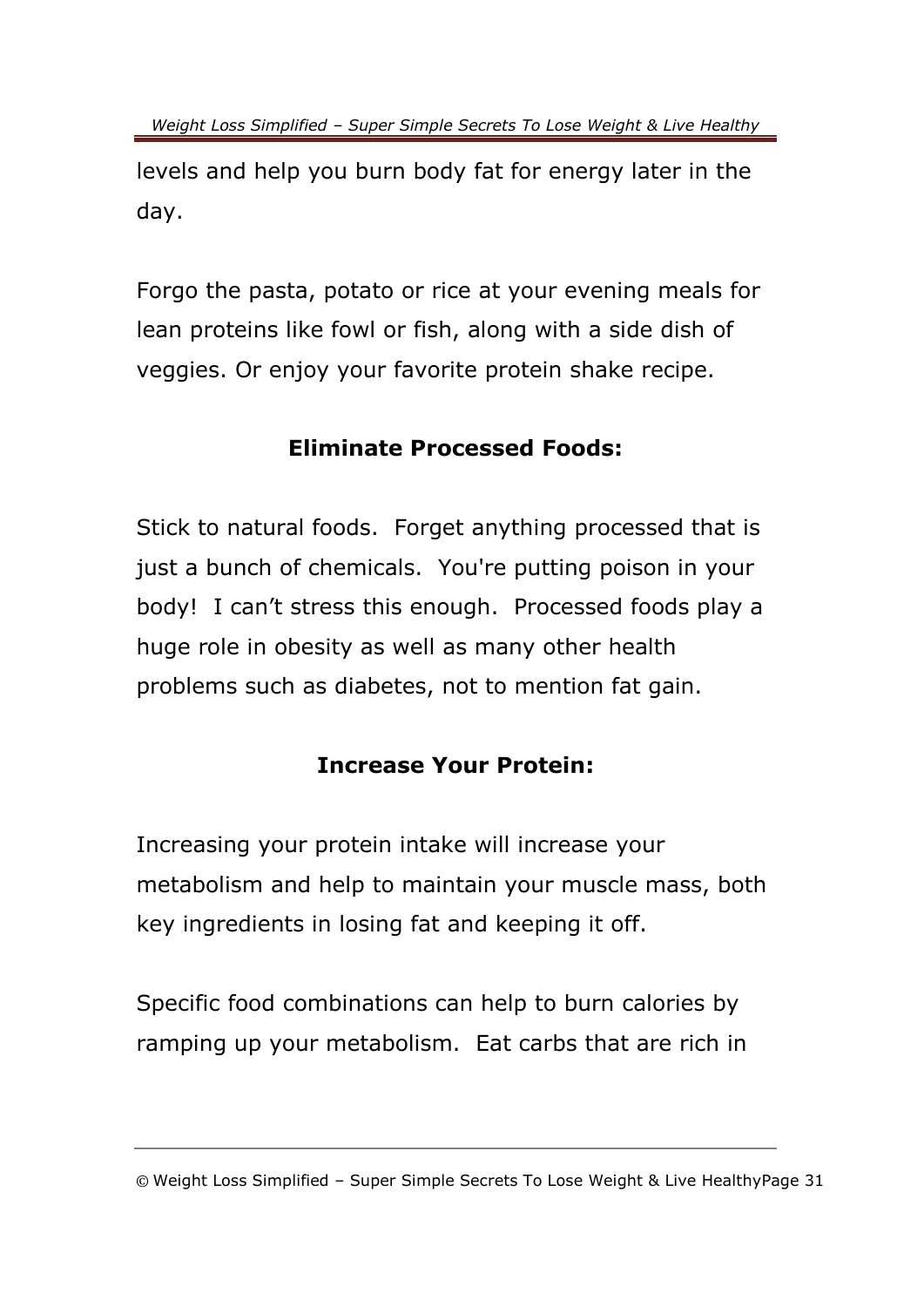fiber. They take longer to digest and you will feel "fuller" for longer periods of time.

Along with carbs rich in fiber, take in more protein. Your body burns more calories when you eat protein than it burns digesting either fats or carbohydrates.

Eating more protein to burn fat was confirmed in a study published in the *American Journal of Physiology*. One group was fed a high protein diet (just over one gram per pound of bodyweight per day) while the second group consumed a protein diet near equal to that of the RDA.

The group eating the high protein diet burned more fat than the group consuming protein near equal to the RDA.

#### **Drink More Water**

I know, I know, we've all heard this one over and over again. But how many of us really drink enough water? I'm talking at least 10 8 ounce glasses of water a day, minimum. You should really try to take in a full gallon of water each day.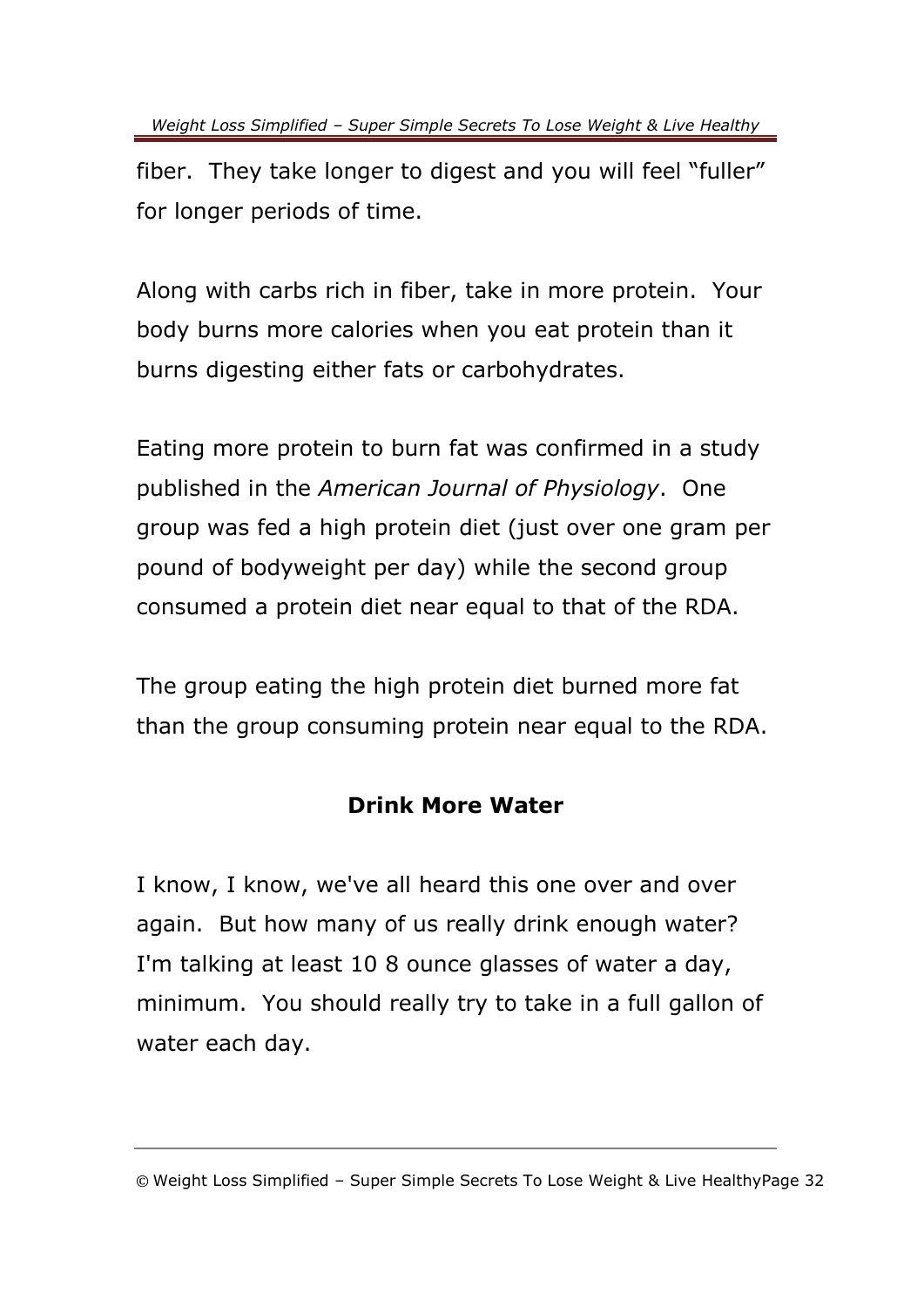First of all, our bodies are about 70% water. That should tell you something right there. And you all know that you can go much longer without food than you can without water.

The body needs a lot of water in order to maintain its daily functions efficiently. In addition, water helps to flush out harmful toxins, as well as prime the body for fat loss.

If your body isn't getting enough water, it does everything it can to hold on to the water it does have. The problem with this is the way it holds onto the water. You see, about 70% of your muscle is made up of water. It helps to give your muscles that full, pumped look (along with glycogen).

However, if your body is not taking in enough water, that water is used for other things, leaving you bloated. And the way to get rid of that excess water, believe it or not, is to take in enough water.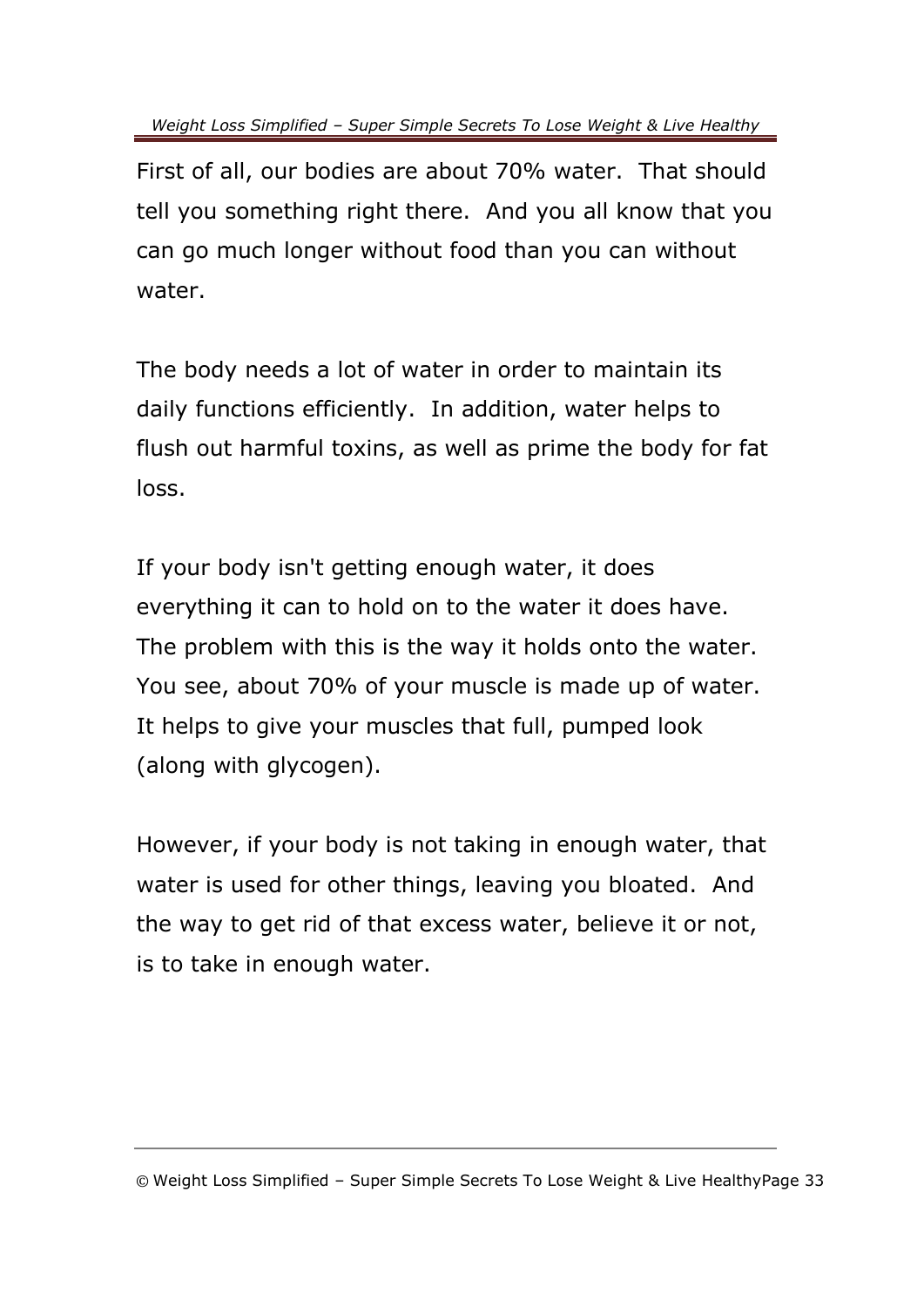This will rid you of that excess water weigh that bloats you, and begin to help your body run more efficiently and priming it to begin dropping body fat.

Once you begin taking in enough water, your body starts dropping weight, possibly 4 or 5 pounds in the first week. Now, this is mostly water weight.

However, doing so optimizes your bodily functions, allowing it to run more efficiently and start burning stored body fat for energy.

#### **Have a Reward Day:**

I know, it's usually called a cheat day or cheat meal but to me that sounds like you're doing something wrong. It's too negative. Let's call it a reward day for everything you are doing right.

First, giving yourself a reward day does not mean going so crazy that you sabotage everything you're worked hard to achieve. As to whether it's a meal, day, or even half a day, only you can decide. Only you know how far to go with this to keep you on track. Only you know if

<sup>©</sup> Weight Loss Simplified – Super Simple Secrets To Lose Weight & Live HealthyPage 34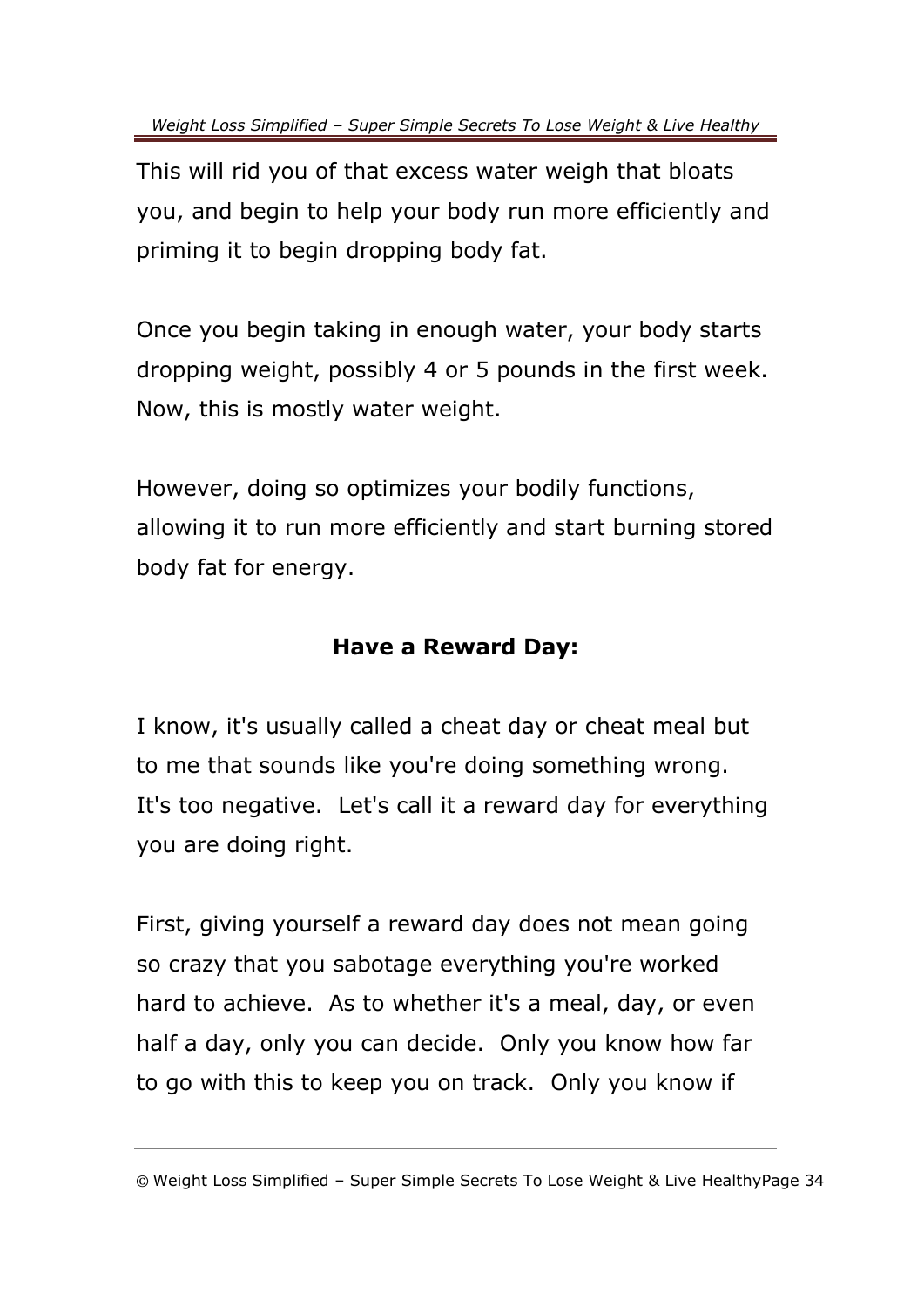you're better off with just a meal because an entire day will send you flying off the progress tracks, turning your reward day into a reward week. Eat what you want but eat normally. Don't stuff yourself. Eat what you want until you are full and satisfied.

**Even More Fiber on Treat Day:** Be sure to take a fiber supplement on treat day and get a lot of fiber that you might not be getting through reward day foods.

#### **Get Your Green Tea:**

A lot of studies (both human and animal) have shown green tea has great potential for elevating your metabolism and burning fat off your body.

One study (see below) looked at potential for green tea to stimulate thermogenesis and fat burning. This study had 10 healthy men spend periods of 24 hours in a metabolic testing chamber.

During these test sessions they took either 1) green tea extract that contained 150 mg of caffeine and 270 mg of

<sup>©</sup> Weight Loss Simplified – Super Simple Secrets To Lose Weight & Live HealthyPage 35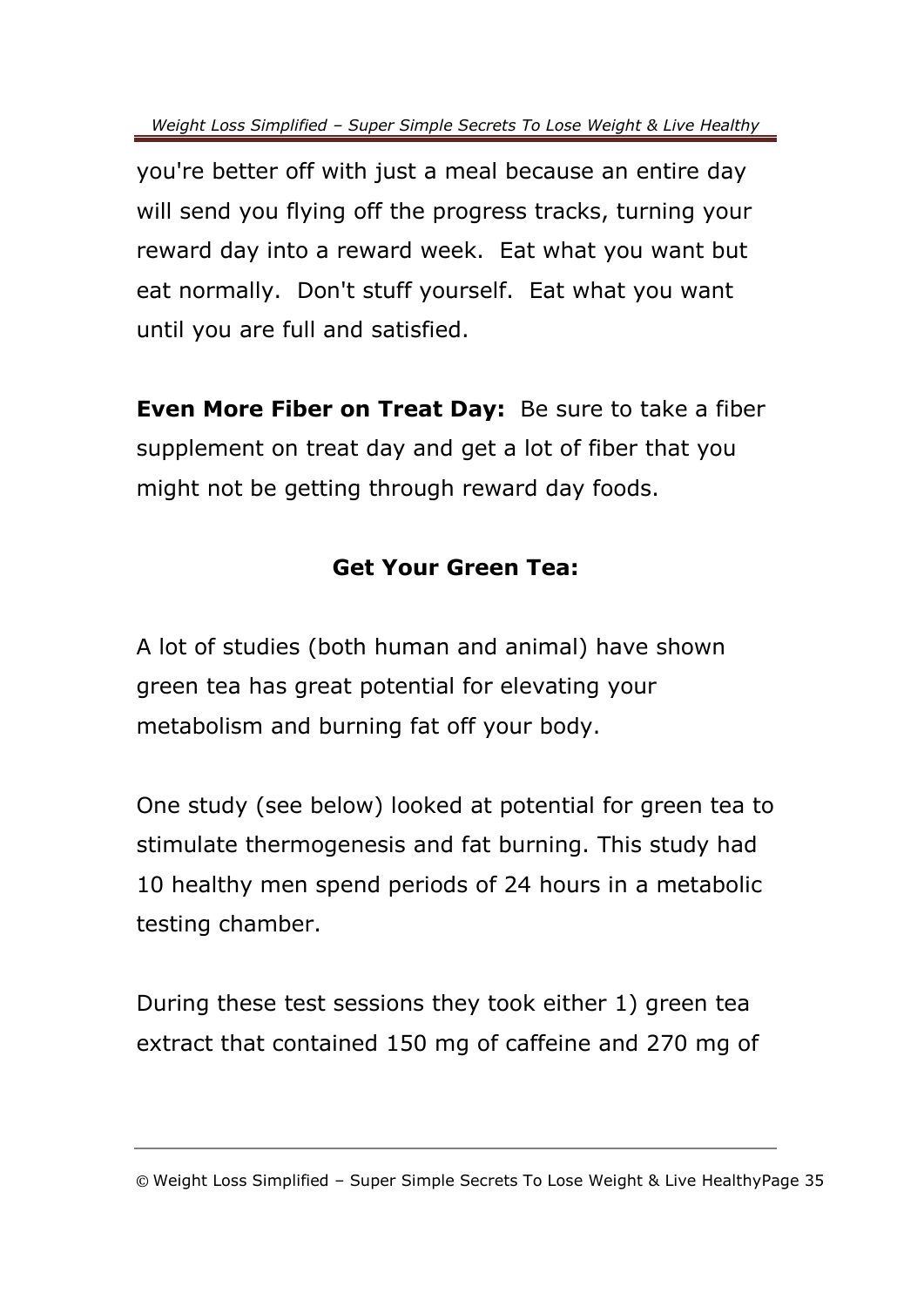epigallocatechin gallate (EGCG - the key active ingredient of green tea), 2) 150 mg of caffeine or 3) a placebo.

So what were the results? There was no difference in thermogenesis between the caffeine group and the placebo group. The green tea extract increased 24 hour metabolism by 4% compared to the placebo group. In this case, that translates into about 80 calories a day.

What does this mean for fat loss? It means green tea can definitely be used as an aid in your weight loss efforts. A metabolism increase of 4% is significant. Now, that leads me to the other side of weight loss products and supplements.

While green tea can play a real role in your weight loss efforts, because of the way these products are advertised, people have unrealistically high expectations of what these products can do for them.

If you have a resting metabolic rate of 2,000 calories per day, taking green tea can help you burn an extra 80 calories a day. This isn't a lot but does equal 7 pounds over a years time. And this is 7 pounds for doing nothing.

<sup>©</sup> Weight Loss Simplified – Super Simple Secrets To Lose Weight & Live HealthyPage 36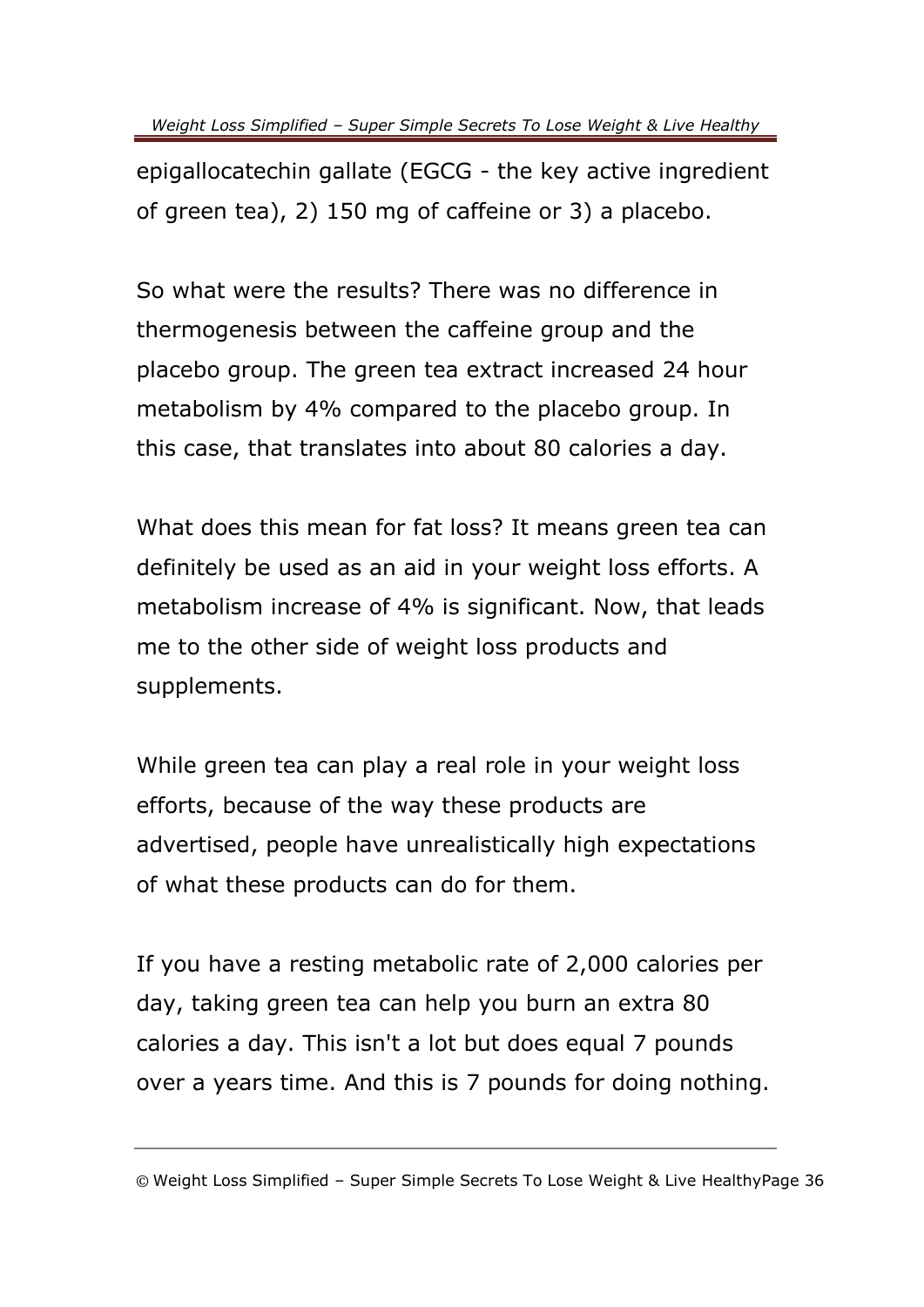If you take a real fat loss aid like green tea (and there are many weight loss products that don't work at all that's another entry), have an understanding of what you can expect. And remember, you must have a complete fat loss plan in place.

If you've been gaining weight and are eating 100 more calories a day than you burn and you add green tea, guess what? You won't lose weight, you'll just slow down your weight gain.

### *Put an effective fat loss training program, consisting of a weight training routine, high intensity cardio and proper nutrition. Then, adding a quality supplement like green tea (or, even better, actual green tea) may help accelerate your fat loss efforts*!

And don't forget, unlike a lot of the weight loss supplements that don't even work, taking green tea has numerous health benefits above and beyond the fat loss aspect.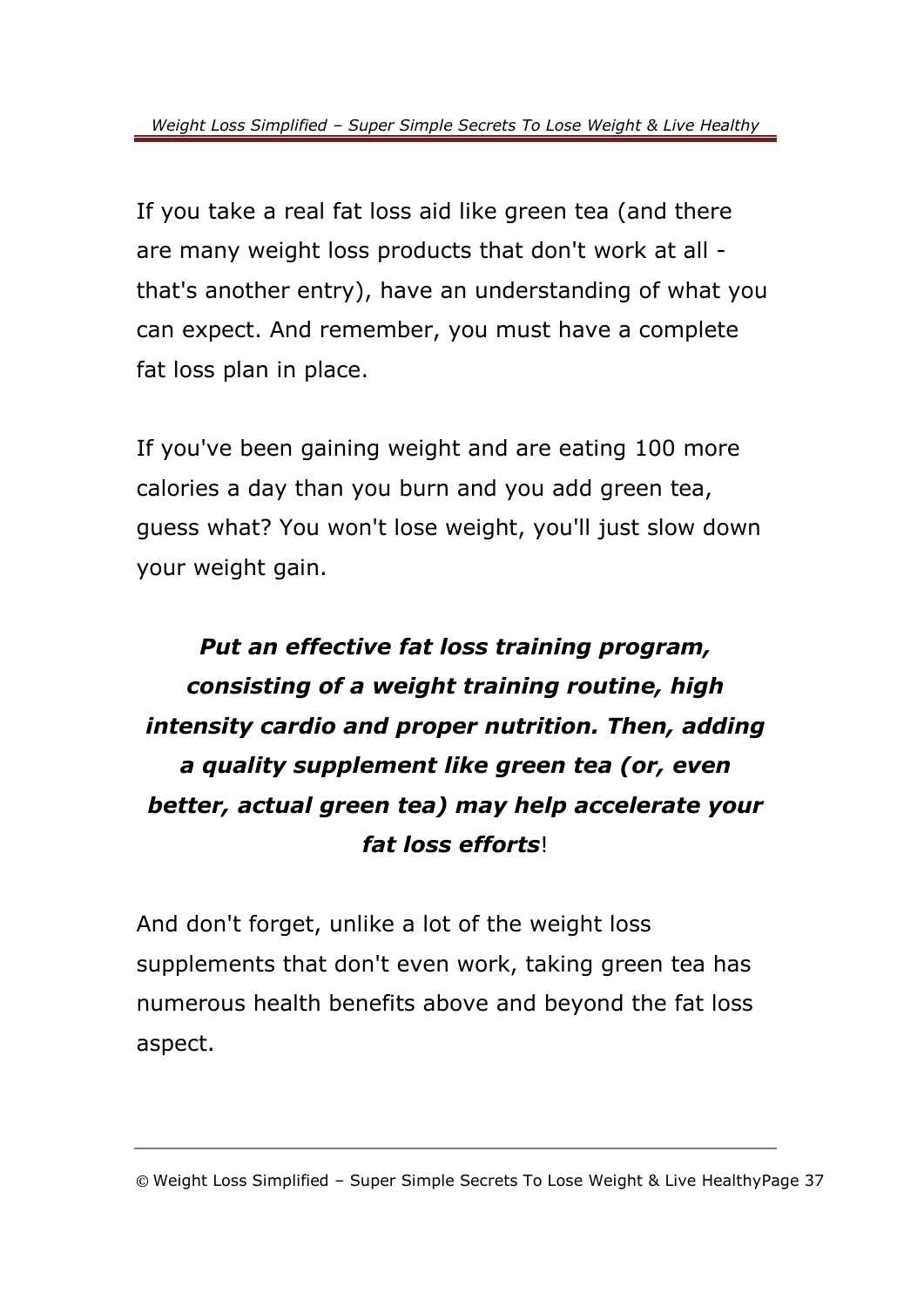**Green Tea Study** - (Dulloo AG, Duret C Rohrer D, Girardier L, Mensi N, Fathi M, Chantre P, Vandermander J, Efficacy of a green tea extract rich in catechin polyphenols and caffeine in increasing 24-hour energy expenditure and fat oxidation in humans. *American Journal of Clinical Nutrition 1999 Dec;70(6):1040-5*)

#### **Sugar + Fat = NO!**

While you should avoid sugar as much as possible anyway, you do not want to combine fat and sugar in the same meal. Most junk foods and fast foods combine these together.

#### **Read Food Labels**

You may be surprised what's in certain foods or how many calories are in a serving (a serving is NOT the entire bottle or bag).

#### **Get More Sleep**

Getting enough sleep on a regular basis is crucial to having your body perform optimally. Your body needs at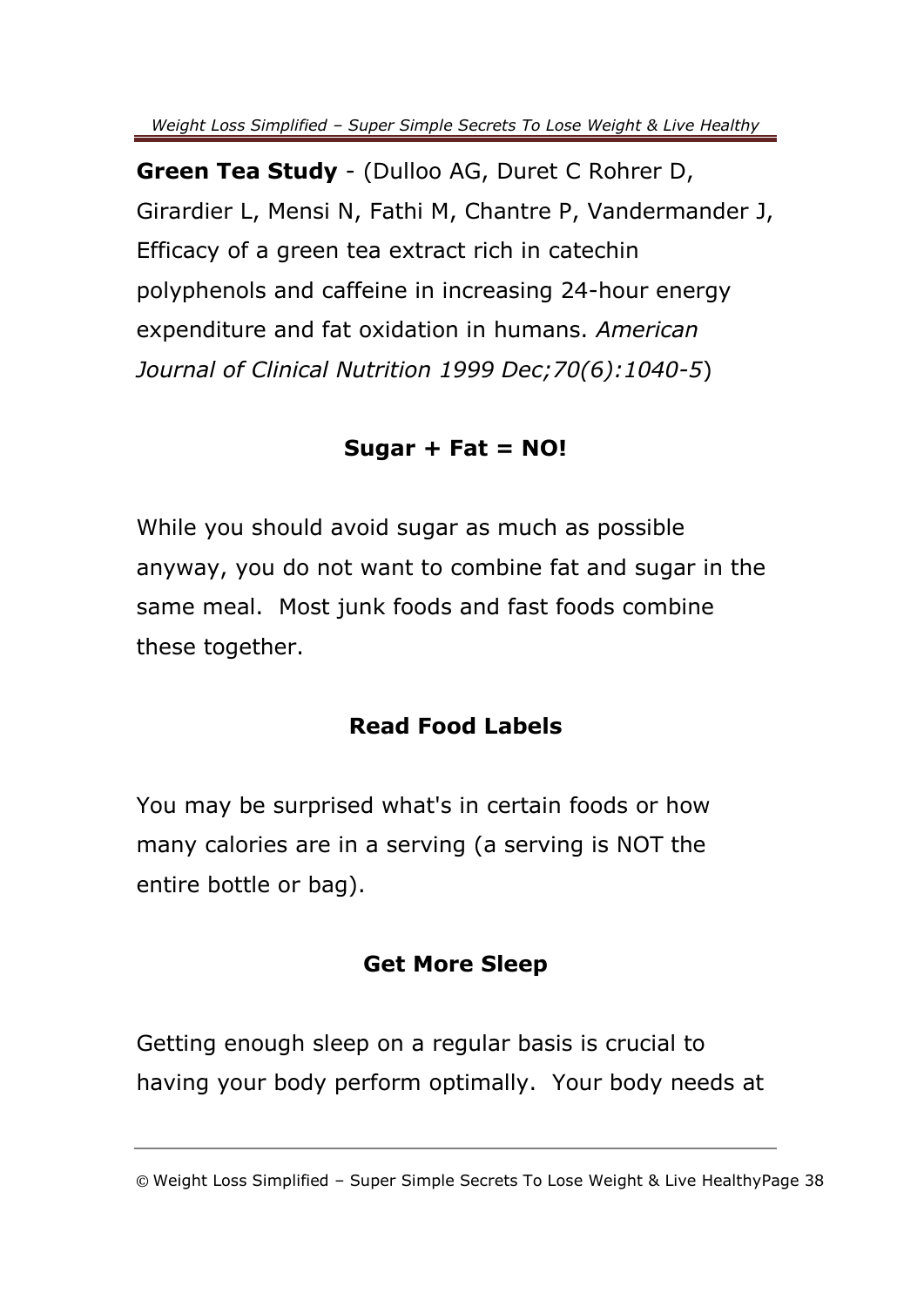least 7 to 8 hours of restful sleep each night. Your body repairs itself and recovers from your workouts while you sleep.

Without enough sleep you're on your way to overtraining, feeling burnt out and sore, and getting sick often. SLEEP!

#### **Don't Go Shopping Without A List**

This is huge. You must know beforehand what you need to get at the grocery store for two big reasons.

If you don't, you'll end up making impulse buys of food you shouldn't have in the house.

Not if you want to stick to your nutrition program and show off your sexy abs.

By having a list you can go directly to the food items you need and avoid all the junk food areas that the store tries to make you walk through since these are high profit items.

#### **Eat Before You Go**

Never go food shopping on an empty stomach. You'll end up buying a lot of things you wouldn't get otherwise.

<sup>©</sup> Weight Loss Simplified – Super Simple Secrets To Lose Weight & Live HealthyPage 39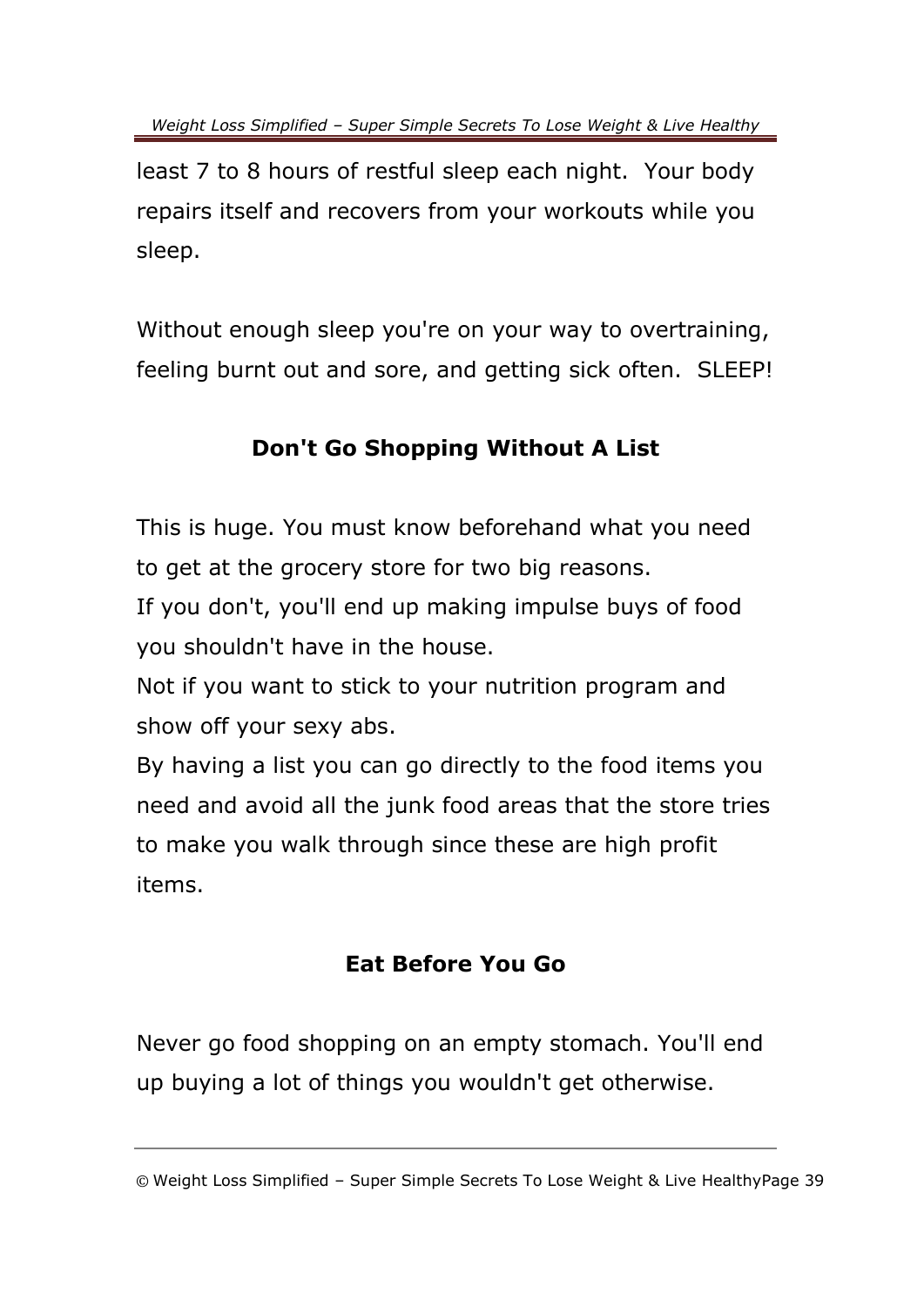Going food shopping while hungry is a great way to sabotage your health and fitness program.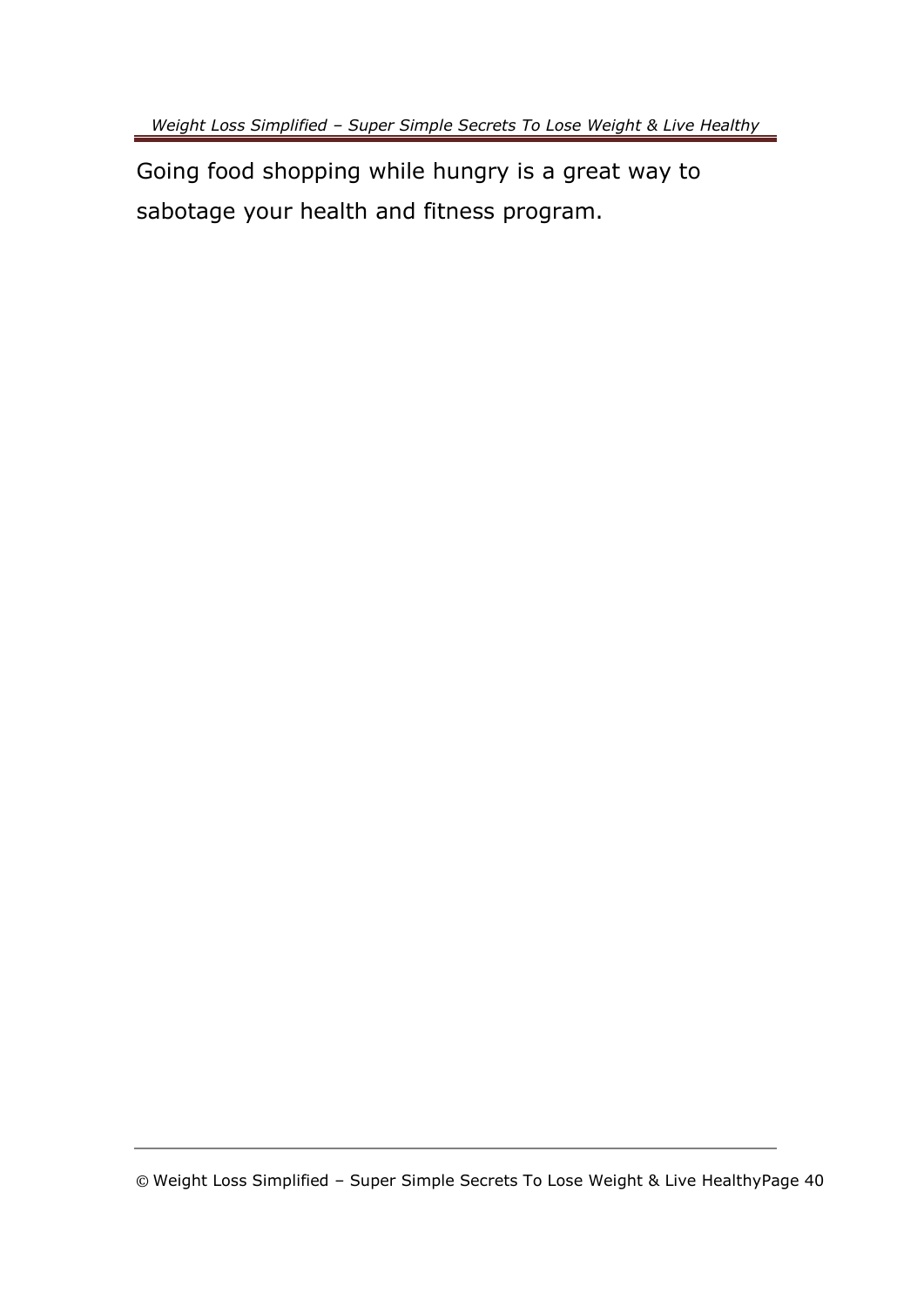### <span id="page-43-0"></span>CHAPTER 4 – WHAT TO EAT?

### NUTRITION GUIDELINES

In this part we will look at what to eat for the different macro nutrients and give you the best choices to suit your dietary requirements

#### **Protein**

| $\bullet$ Ham     | • Turkey         |
|-------------------|------------------|
| • Veal            | $\bullet$ Eggs   |
| • Venison         | • Buffalo Shrimp |
| • Lean Beef/Steak | • Swordfish      |
| • Pork            | • Salmon         |
| $\bullet$ Lamb    | $\bullet$ Tuna   |
| • Chicken         | • Cottage Cheese |

These are real meats, not sandwich meats filled with unhealthy additives like nitrates. And forget the glaze for the ham!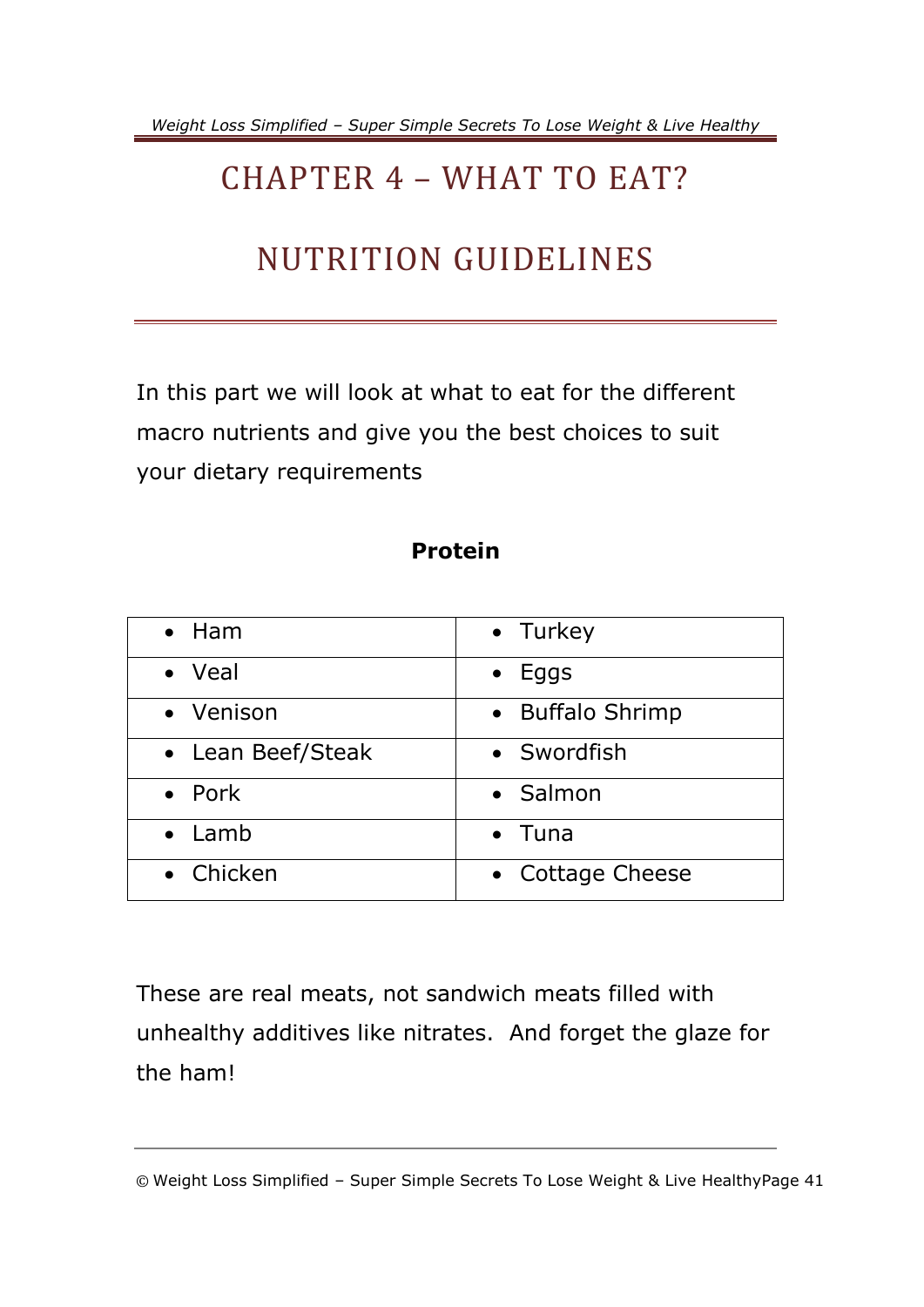#### **Carbohydrates/Vegetables/Fruits**

| Celery              | <b>Broccoli</b>                     |
|---------------------|-------------------------------------|
| Parsely             | Cabbage                             |
| Cucumber            | Spinach                             |
| Peppers             | Asparagus                           |
| Olives              | Peppers: green,<br>$\bullet$        |
|                     | yellow, red                         |
| Romaine Lettuce     | <b>Barley</b>                       |
| Onion               | Tomatoes                            |
| Cucumber            | Oatmeal                             |
| Yam                 | <b>Collard Greens</b>               |
| <b>Sweet Potato</b> | Carrots                             |
| Apple<br>$\bullet$  | Beans,<br>$\bullet$                 |
| Orange              | all types Brown Rice                |
| Squash              | <b>Brussel Sprouts</b><br>$\bullet$ |
| Corn                | Zucchini                            |
| Cauliflower         | Lentils                             |
| <b>Green Beans</b>  | <b>Black eye Peas</b>               |
| Garlic              | Legumes                             |
| <b>Artichokes</b>   | Pineapple                           |
| Yogurt              | <b>Beets</b>                        |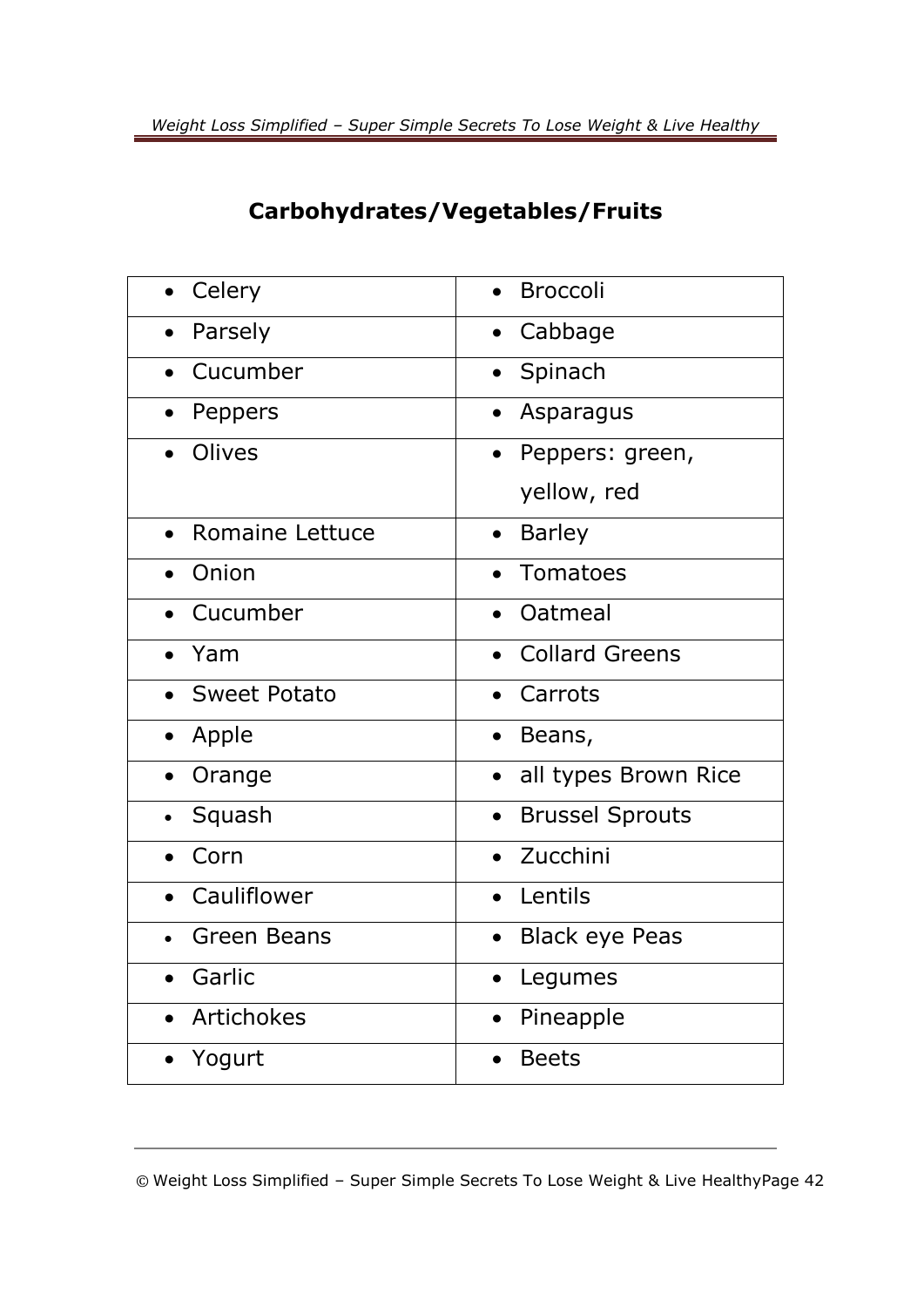| Avocado<br>$\bullet$ | 。u J |
|----------------------|------|
|                      |      |

#### **Good Fats**

| • Udo's Choice Oil Blend | • Coconut Oil                                      |
|--------------------------|----------------------------------------------------|
| • Flaxseed Oil           | Fatty Fish such as<br>salmon, herring and<br>trout |
| • Fish Oil Capsules      | <b>Natural Peanut Butter</b><br>$\bullet$          |
| • Olive Oil              | Nuts and Seeds like<br>Almonds Macadamia<br>∩il    |

This is a partial list. As far as fruits, get fresh fruits, or frozen fruits without added sugar. For canned fruit, it should be in water or its own natural juice.

As far as vegetables go, raw, canned or frozen with no added salt, lightly cooked or raw.

Keep in mind, that these are not complete lists and your selections will vary based on total caloric needs, total

<sup>©</sup> Weight Loss Simplified – Super Simple Secrets To Lose Weight & Live HealthyPage 43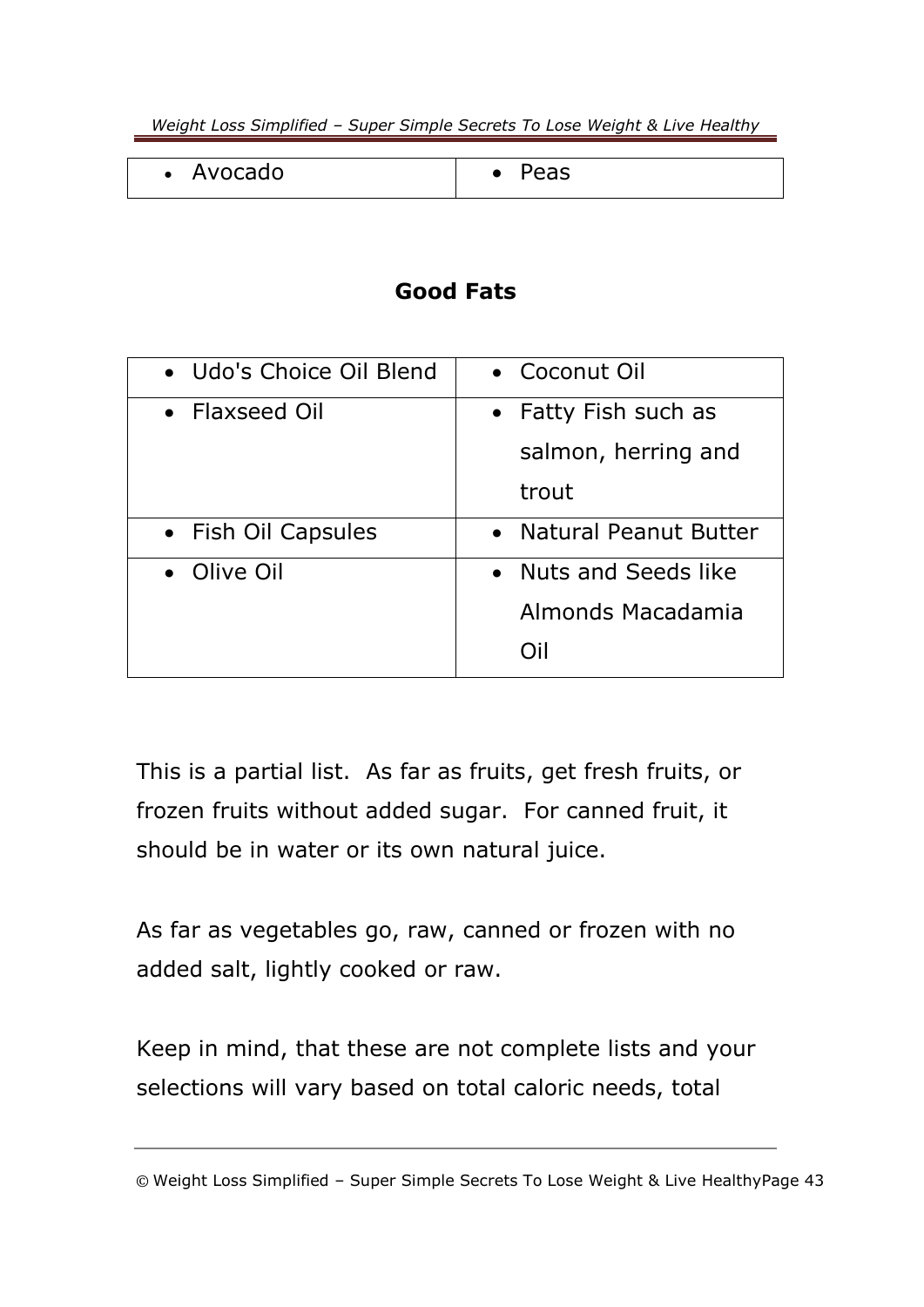protein needs, etc. Not to mention your taste buds. If you don't eat meat, that's okay. You can get adequate protein from vegetable sources, especially a variety of beans and legumes, such as pinto beans, black bean, lima beans, etc

Stay away from all processed foods. I can't stress this enough. Processed foods play a huge role in obesity as well as many other health problems such as diabetes.

Consider staying away from all white carbohydrates, as well. At the very least minimize them by only allowing yourselves these treats once in a while such as on a reward day.

White carbohydrates include bread, rice, potatoes, cereal, pasta, fried food with breading, tortillas and anything else white that falls under this category.

#### **Eat the Same or Similar Meals (Most of the time)**

While you can get quite a variety of tasty meals and still eat healthy, it's easier to eat the same meals most of the time. While most people cite 'lack of variety' to why they

<sup>©</sup> Weight Loss Simplified – Super Simple Secrets To Lose Weight & Live HealthyPage 44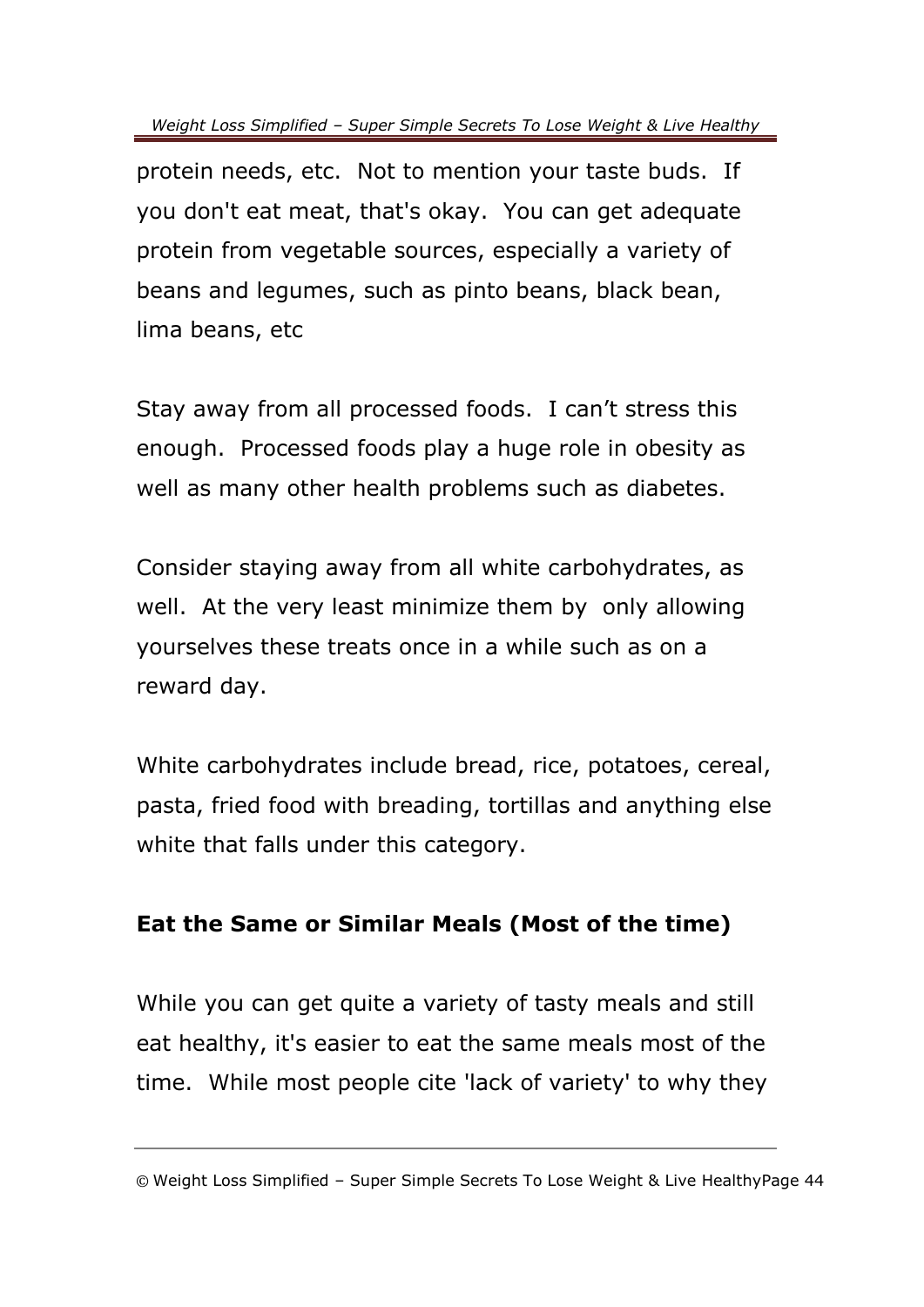can't stick to a nutrition plan, this really is just an excuse. Why? Because most people already are very limited in what they eat and eat the same meals most of the time.

While dinner may change, it's still a limited number of choices and breakfast and lunch, for most people, are the same meals every day, at least during the work week. So limiting meals is something most of us already do.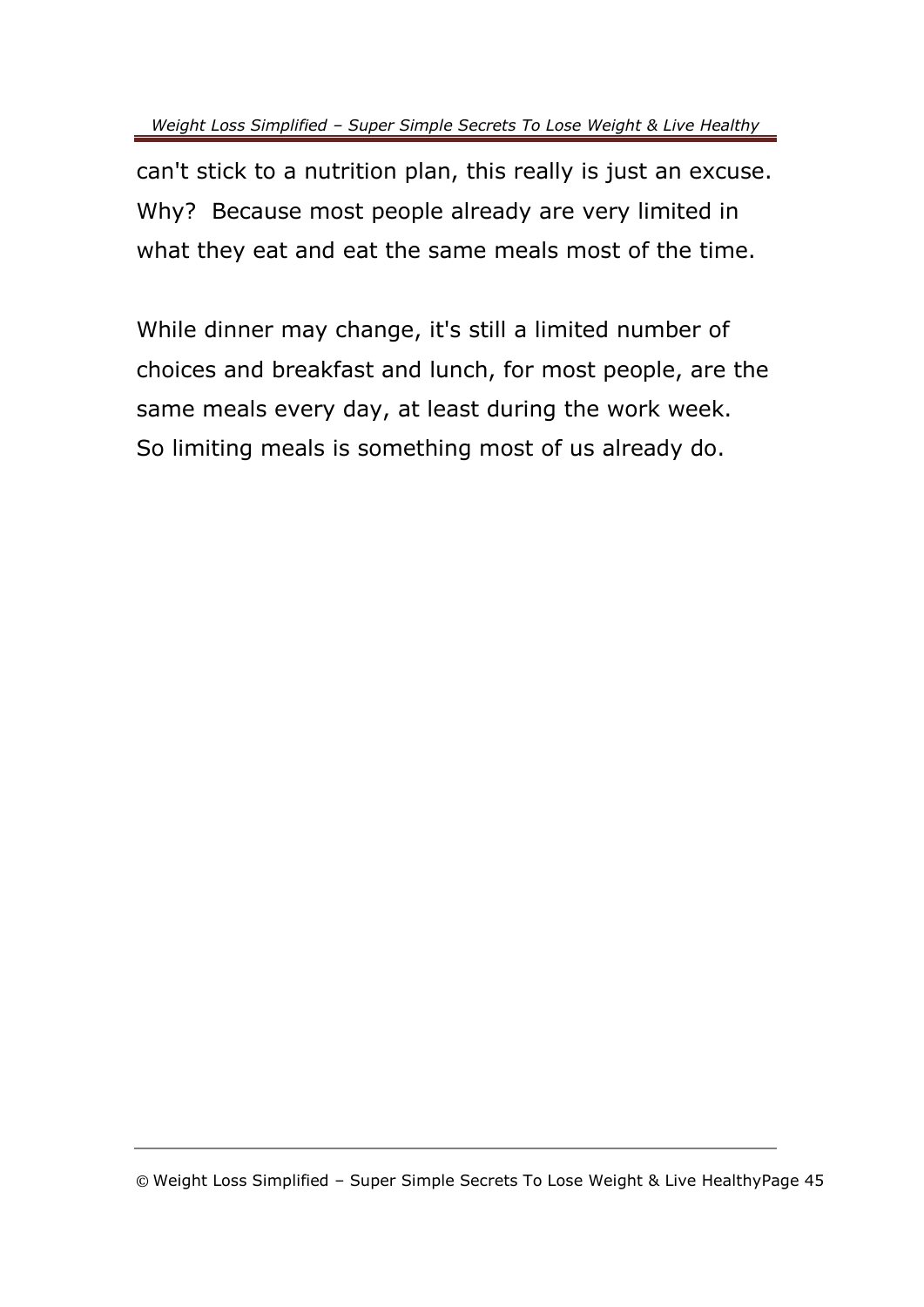### <span id="page-48-0"></span>CHAPTER 4 – A DAY OF HEALTHY

### EATING

Sometimes we get stuck for ideas and just don't know what to eat. We may have all the choices but actually seeing a healthy eating plan is a different thing altogether.

In the following set menu for the day you will see a structured eating plan without being restrictive. Always remember to get in at least 10 glasses of water throughout the day. Feel free to use as is and then supplement one choice for something else. The key is consistency and persistence.

#### **Meal 1**

1/2 cup Natural Oatmeal (can add cinnamon and a few berries [strawberry, blueberry, raspberry, blackberry, watermelon)

Omelet

3 Egg Whites to every Whole Egg

<sup>©</sup> Weight Loss Simplified – Super Simple Secrets To Lose Weight & Live HealthyPage 46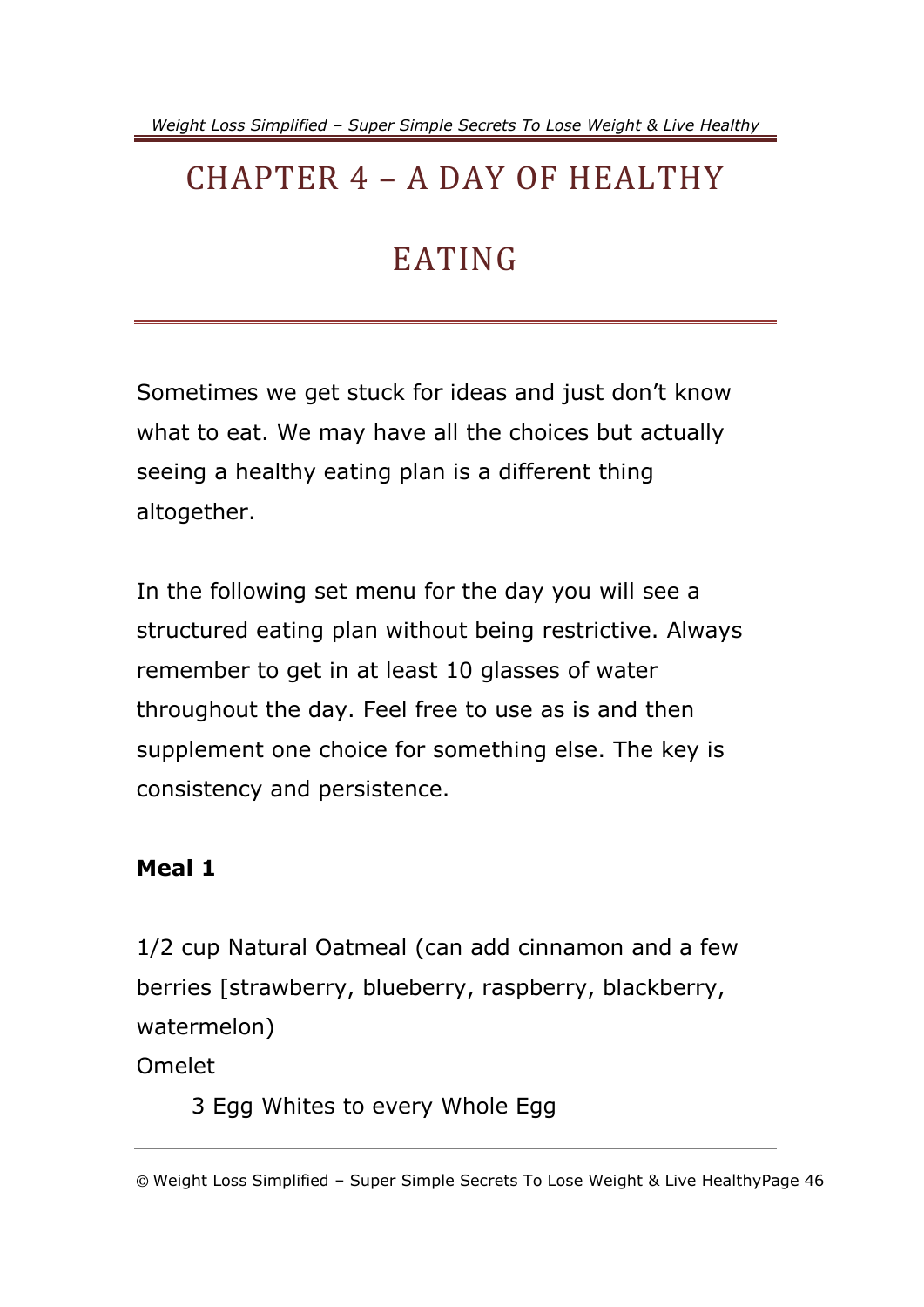Chopped Onion Chopped Pepper Black Beans Green Tea

#### **Meal 2**

Raw Almonds or Cashews

#### **Meal 3**

Chicken Breast (Garlic & Pepper Seasoning & chopped onions) Mixed Vegetables Pinto Beans

#### **Meal 4**

Salmon or Tuna (chopped in salad if you prefer) Large Chopped Salad (onion, peppers, broccoli, tomato, cucumber, macadamia oil and vinegar)

#### **Meal 5**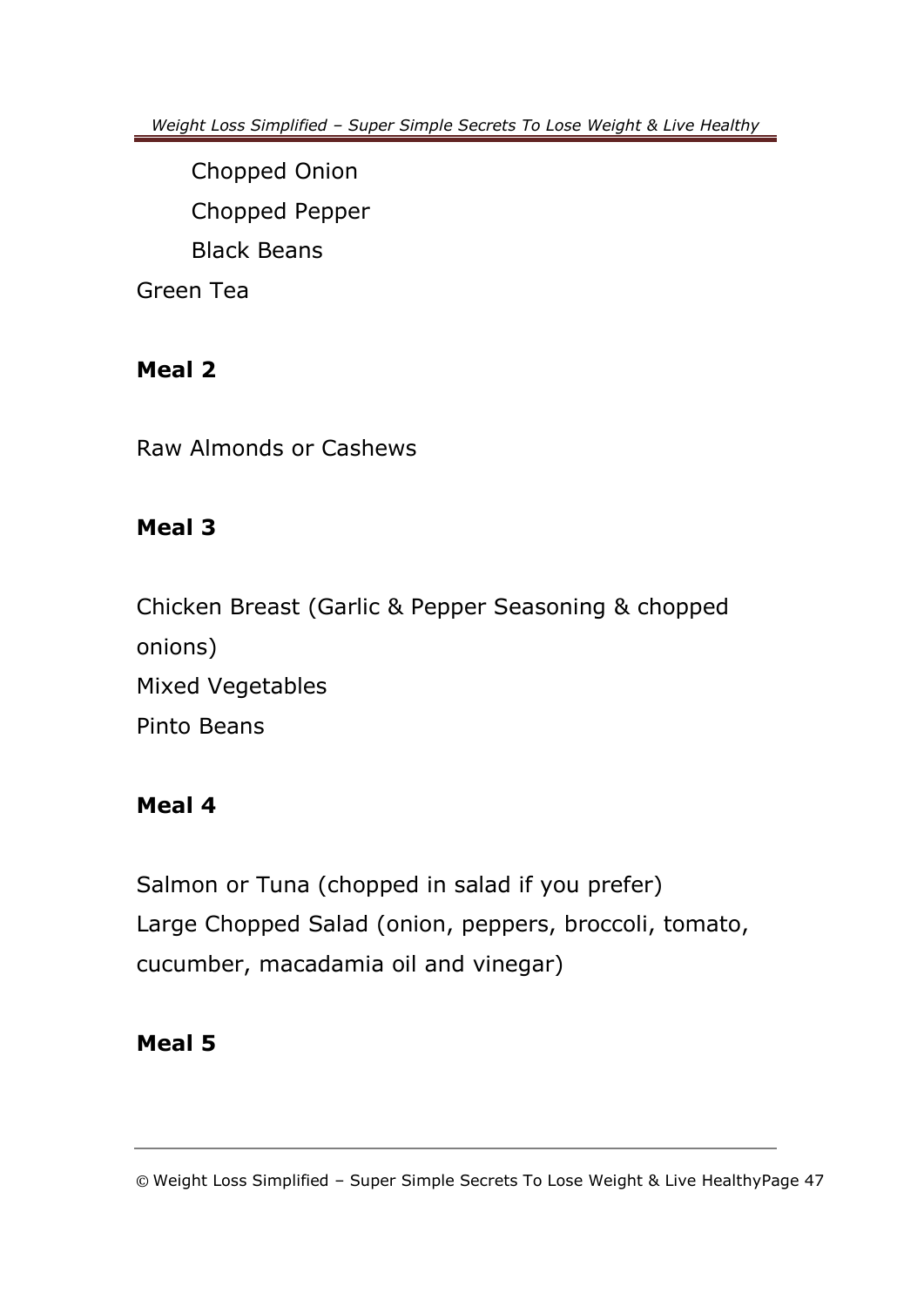Raw Almonds or Cashews Green Tea

Now we have seen a healthy eating plan in action, it's time to start getting active and adding an exercise program into the mix to supercharge your weight loss and increase your health. Let's get active!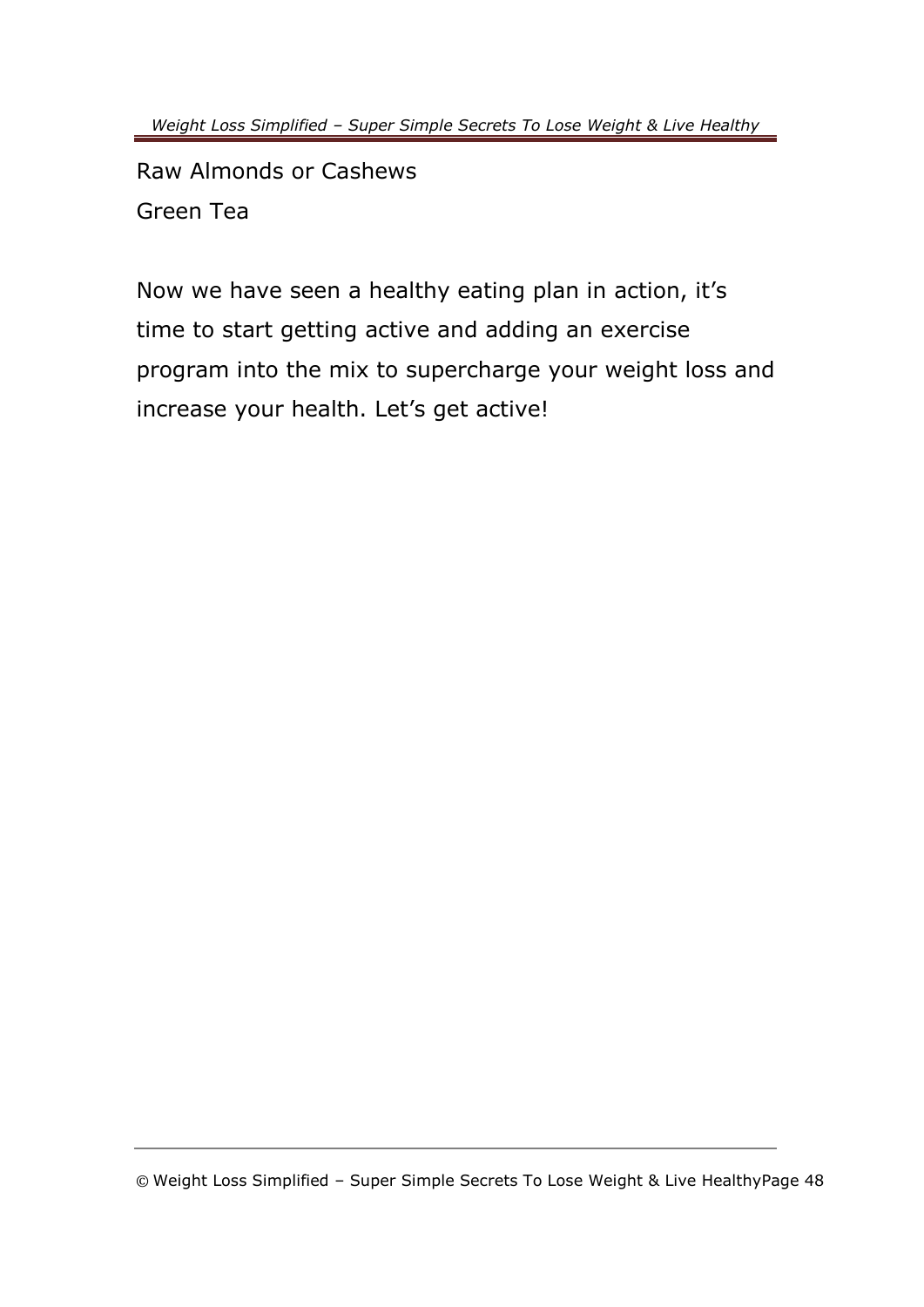# <span id="page-51-0"></span>CHAPTER 6 – THE BEST FORM OF EXERCISE TO INCINERATE BODY FAT

In order to maximize your weight loss efforts and minimize the chances of suffering from weight gain rebound syndrome, you may want to consider performing high intensity interval training a few times per week.

High intensity interval training will help you burn fat faster and with much less overall training time. Even so, most people today still perform endless amounts of low intensity aerobic and wonder why they aren't making the fat loss progress they want.

I believe this happens for two reasons.

 1. Most people still aren't aware of the incredible fat burning potential of high intensity interval training (HIIT).

<sup>©</sup> Weight Loss Simplified – Super Simple Secrets To Lose Weight & Live HealthyPage 49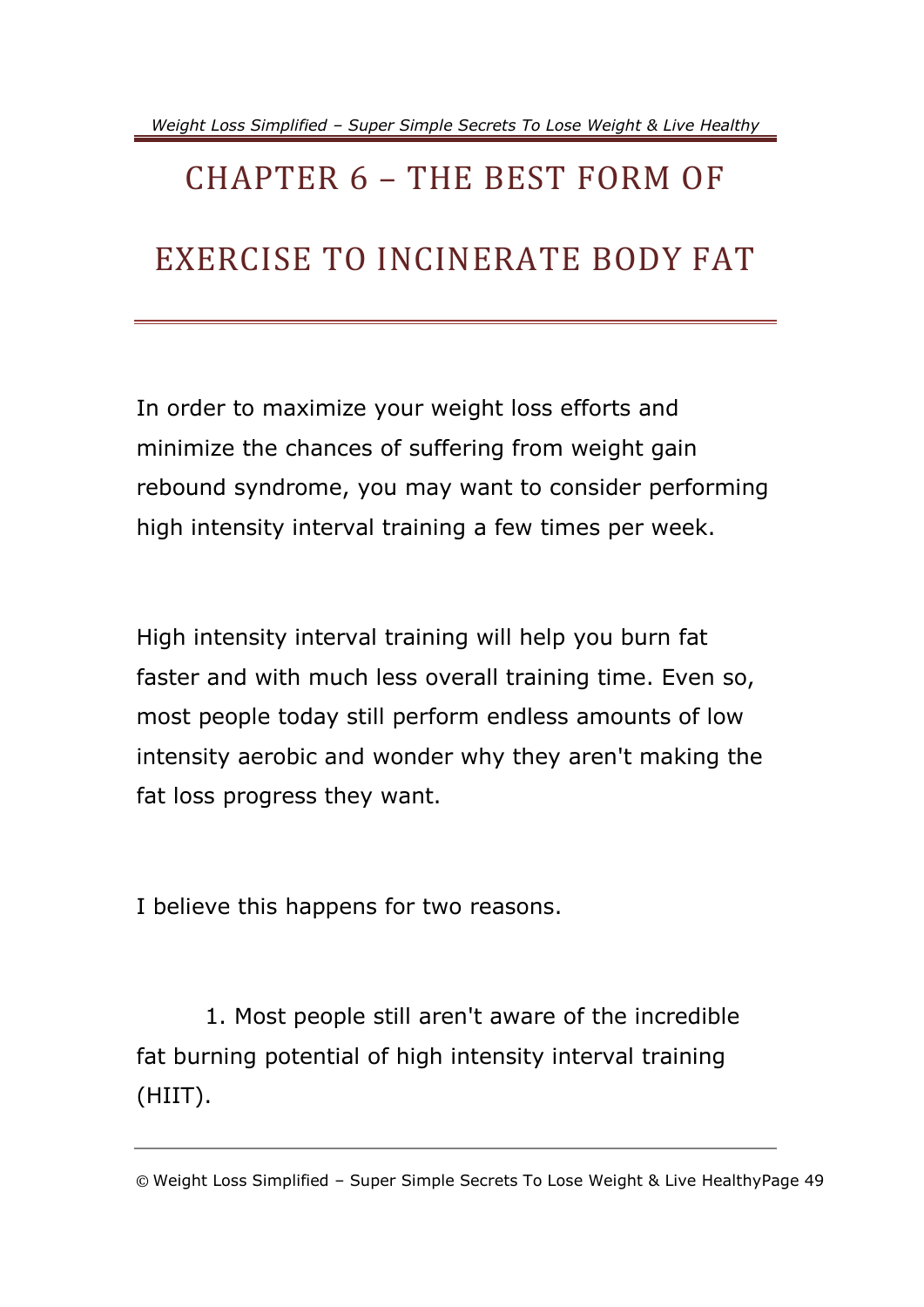2. This type of cardio fat loss training is very hard work. It's much easier to walk on a treadmill or spin a stationary bike for an hour than it is to do 10 or 15 minutes of interval training.

With a typical aerobics fat burning program you perform your exercise (treadmill, stationary bike, elliptical trainer, etc.) in a steady state manner at around 60 - 75% of your max heart rate. Usually, your sessions last 30 minutes to an hour and a half.

With interval training your workout sessions are much shorter and you can add a lot more variety into your program. High intensity interval training is just like it sounds. You alternate all out aerobic exercise with active rest.

Here's an example:

Luckily for me, I have a hill just down the road that is perfect for interval training. I jog over to the hill.

<sup>©</sup> Weight Loss Simplified – Super Simple Secrets To Lose Weight & Live HealthyPage 50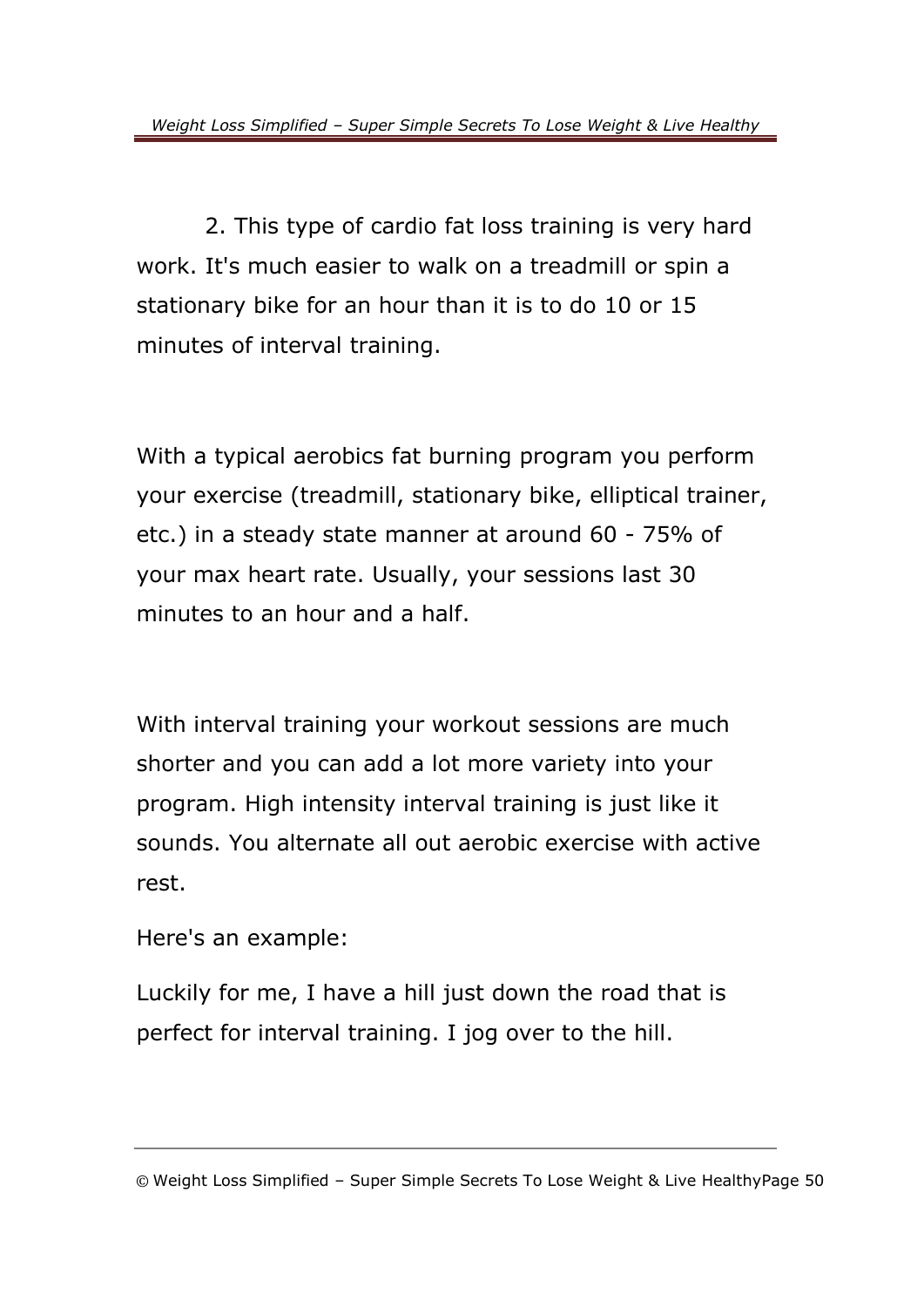This takes about 4 - 5 minutes and serves perfectly as my warm-up. Then I sprint up the hill to the top. This takes me about 15 - 20 seconds. I turn around and walk back down, which serves as my rest interval. I then repeat for a certain number of intervals and the jog (or walk) home serves as my cool down.

Another great interval training program is jump rope. You may need to practice a bit on this one. After a brief warm up, I will jump rope as fast as I can for about 10-20 seconds, followed by a slower cadence for about half a minute.

This form of interval training is brutal and will get your heart rate up fast! You won't last long on this program.

Always warm up before starting your intervals. If you're not in the best of shape break into it lightly, starting with more low or moderate intensity cardio. You might also want to check with your doctor. No sense in getting hurt right when you start your interval training.

<sup>©</sup> Weight Loss Simplified – Super Simple Secrets To Lose Weight & Live HealthyPage 51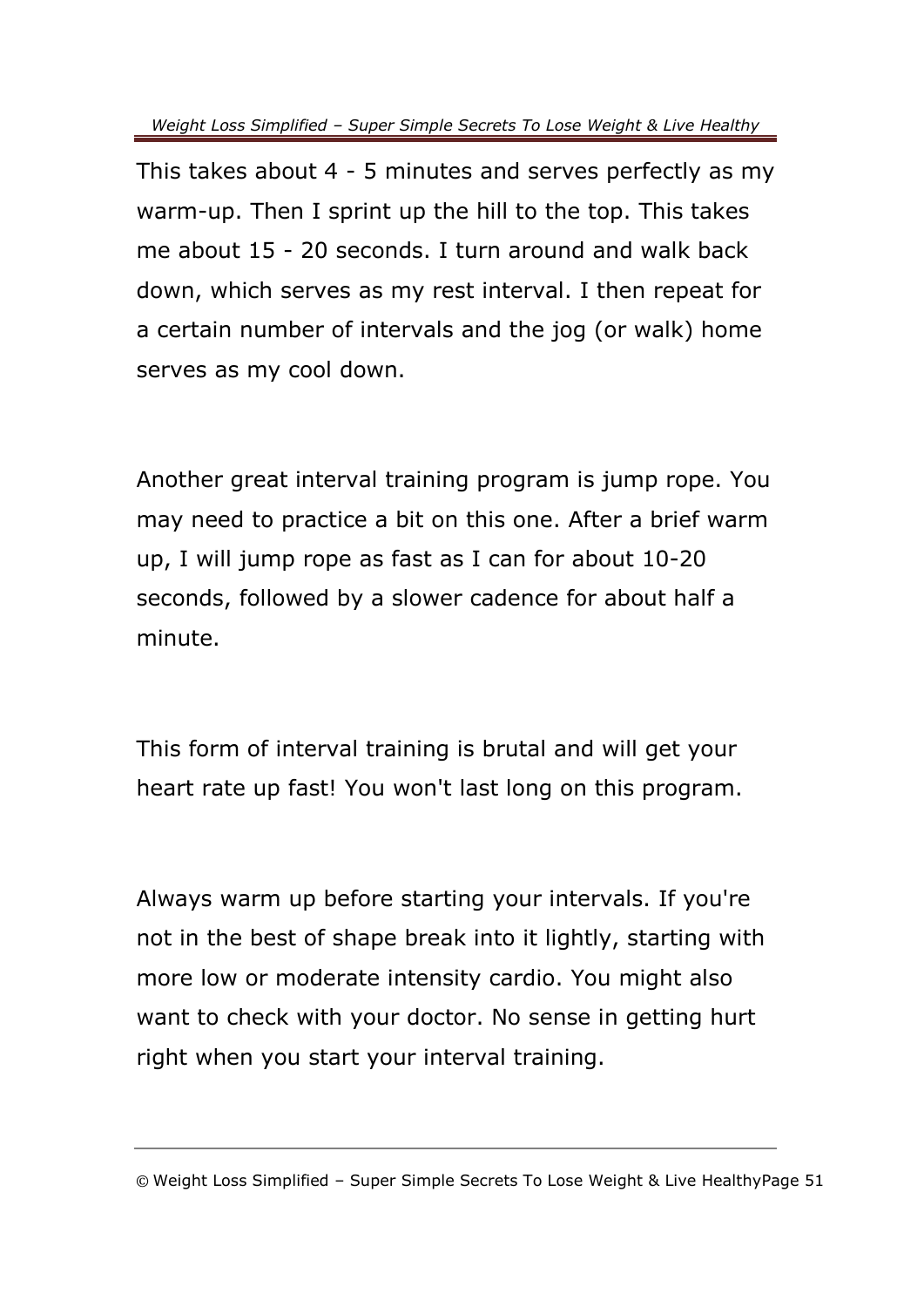Interval training has been shown, in study after study, to be a much more effective fat burner than steady state aerobic exercise.

You will:

 1. Burn more calories by elevating your metabolism so you lose fat faster.

2. Increase your power.

3. Increase your speed.

4. Increase your endurance.

No matter what your fitness goals, interval training is one of the best ways of helping you achieve them. And the variations are endless.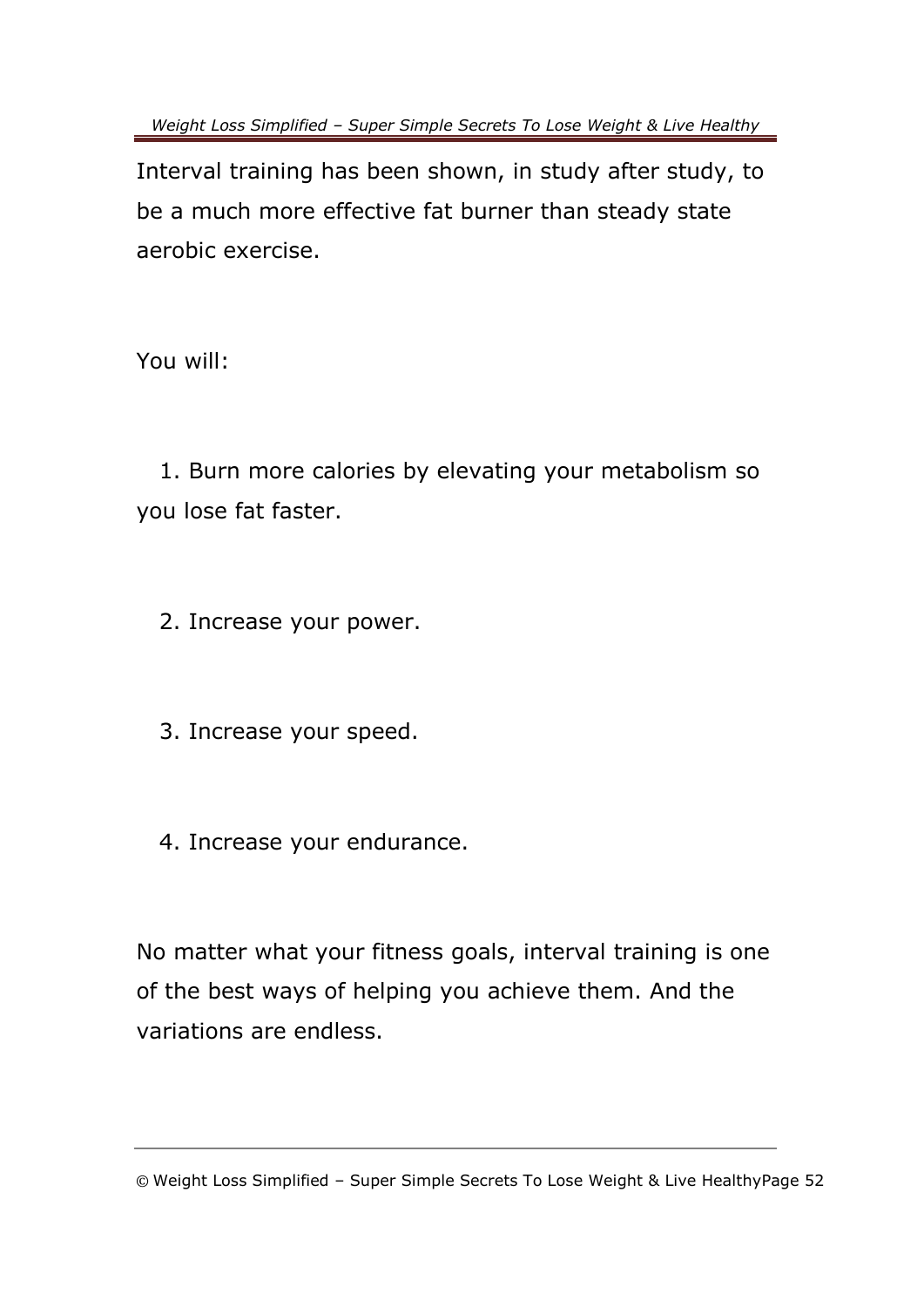You can vary the training parameters (exercise to rest ratio, number of intervals) to make the workouts harder or easier, depending on what you are trying to accomplish.

You can also use any number of exercises for your training, such as:

- \* Cycling
- \* Sprinting
- \* Treadmill
- \* Elliptical trainers
- \* Jump rope
- \* Rope climbing
- \* Hill sprints
- \* And more...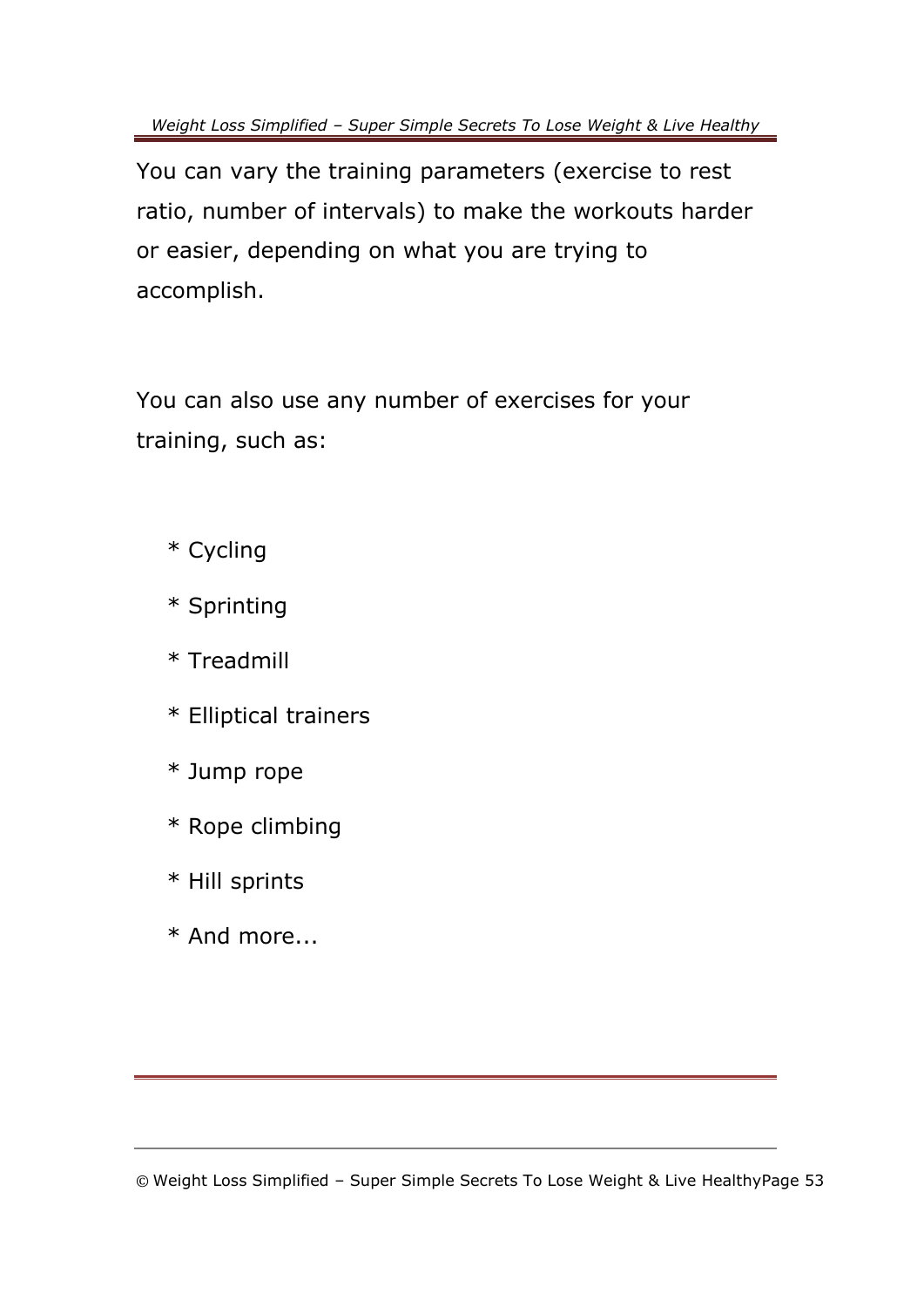### <span id="page-56-0"></span>CHAPTER 6 – 3 MONTH CARDIO FAT

### LOSS PLAN

Perfect For The Holiday Season:

#### **Month 1 (4 - 5 workouts per Week):**

- 45 minutes to an hour at 60-70% of Max HR (3-4 times per week)
- Interval Training Session (Once per week)

Perform the interval session as follows

4 minute warm-up 20 seconds all out followed by 1 minute at easy pace Perform 8 "sets" followed by 4 minute cool down

#### **Month 2 (4 - 5 workouts per week):**

60-90 minutes per workout at 60-70% Max HR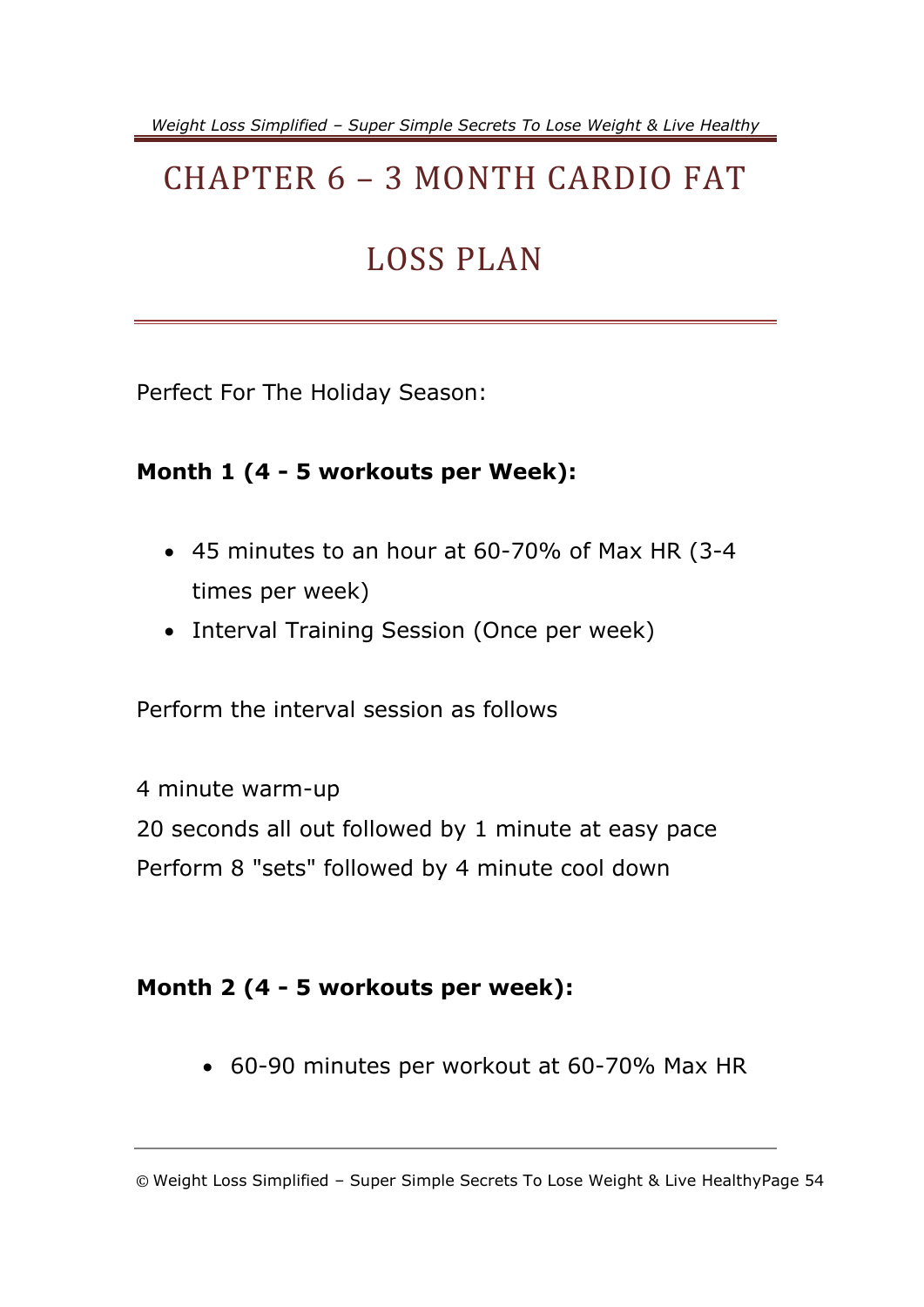#### **Month 3 (3-4 workouts per week):**

• Interval Training

4 minute warm-up 30-60 seconds all out followed by easy recovery of 30-60 seconds Start with 4-5 "sets" and work up to 8-10 4 minute cool down

If you haven't been doing this kind of training, work up to it but get started now so you can hit it hard over the holidays.

If you aren't ready for high intensity interval training, here's a sample progression for you:

- Alternate jogging with walking
- Alternate running with jogging
- Alternate sprints with walking
- Alternate sprints uphill with walking down the hill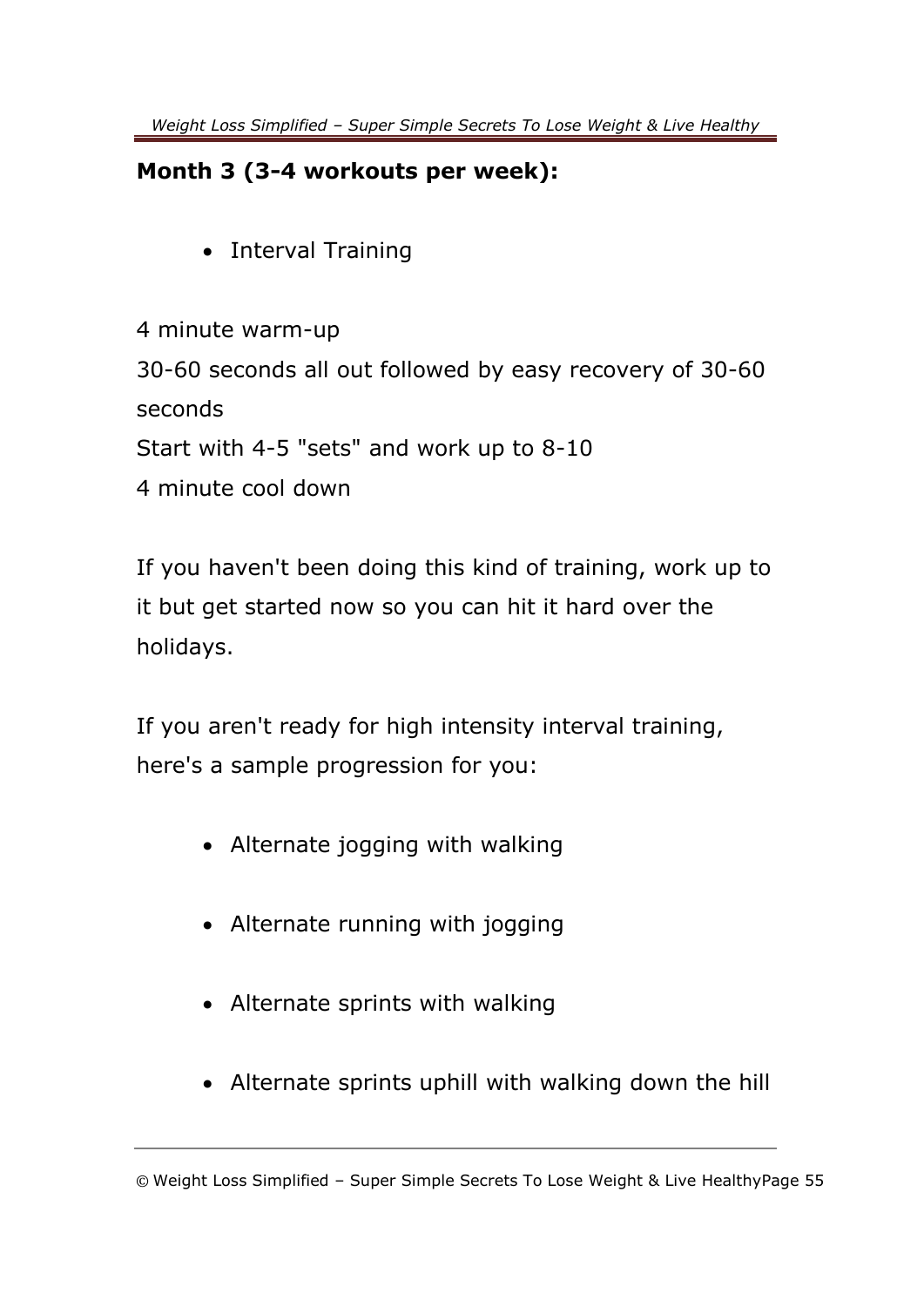Don't continue doing endless hours of aerobics that aren't helping you reach your goals anyway. Get more out of your cardio workouts by performing high intensity interval training.

Keep in mind, high intensity interval training is almost like a weight workout for your legs so you need to be careful about overtraining.

If you want to do more to burn calories then you may also consider adding a couple of "normal" cardio sessions.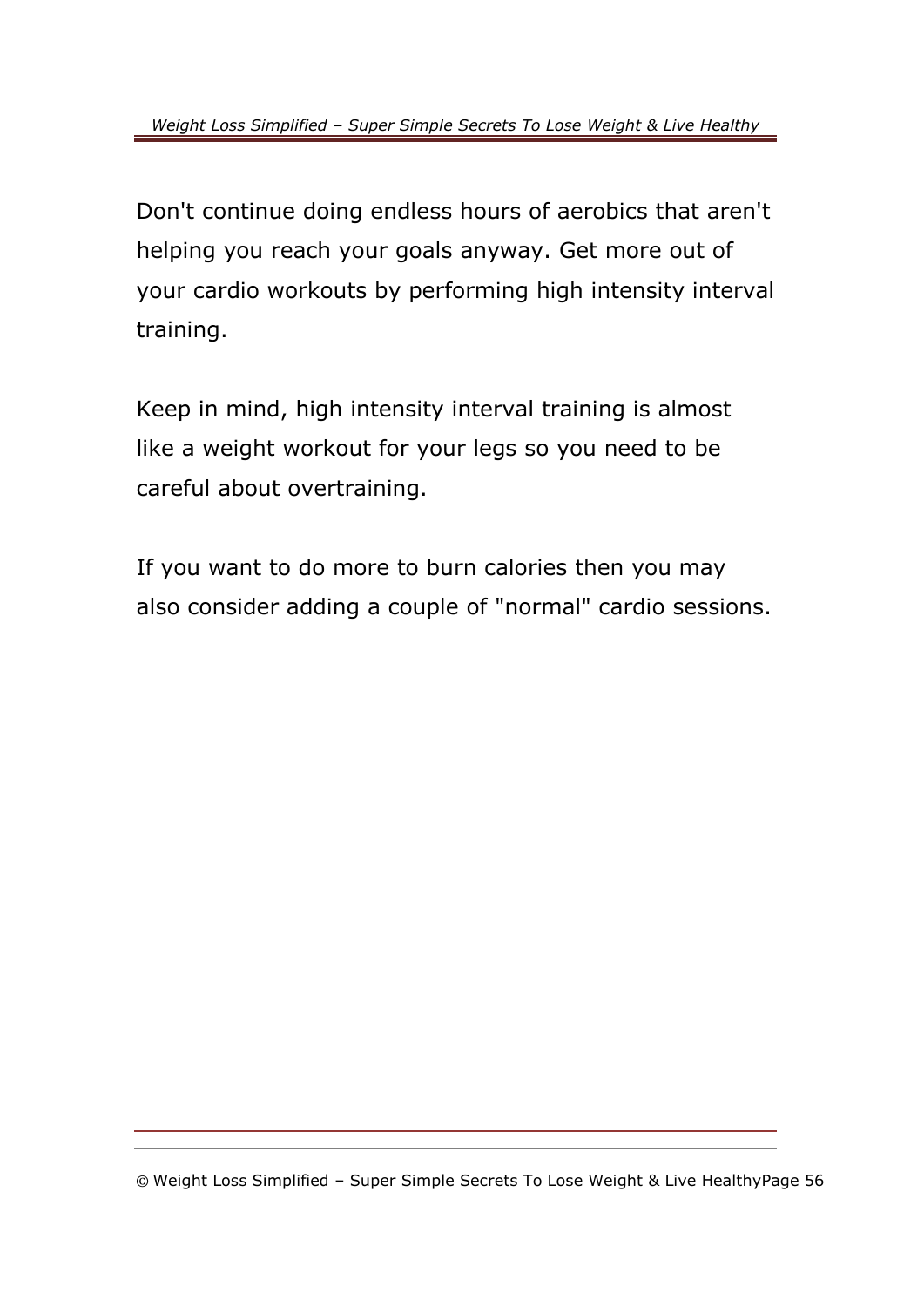## <span id="page-59-0"></span>CONCLUSION– ACTION PLAN TO BEGIN THE WEIGHT LOSS JOURNEY TODAY

Well we've reached the pinnacle of our guide now is the time to make a decision to begin getting healthy. While some of the things may seem overwhelming in this guide, Don't let all of this keep you from taking action or making progress. You don't need to make all the positive changes at once. If you feel that would be too much for you and drive you back to your current unhealthy lifestyle, don't do it!

Take your time and implement a handful of changes at a time. Every week or two you can make more positive changes. Let's say you're a big chips and soda person, amongst other bad habits. You can start by substituting diet soda for regular soda and whole grain pretzels for chips. Start by just changing breakfast. You get the idea.